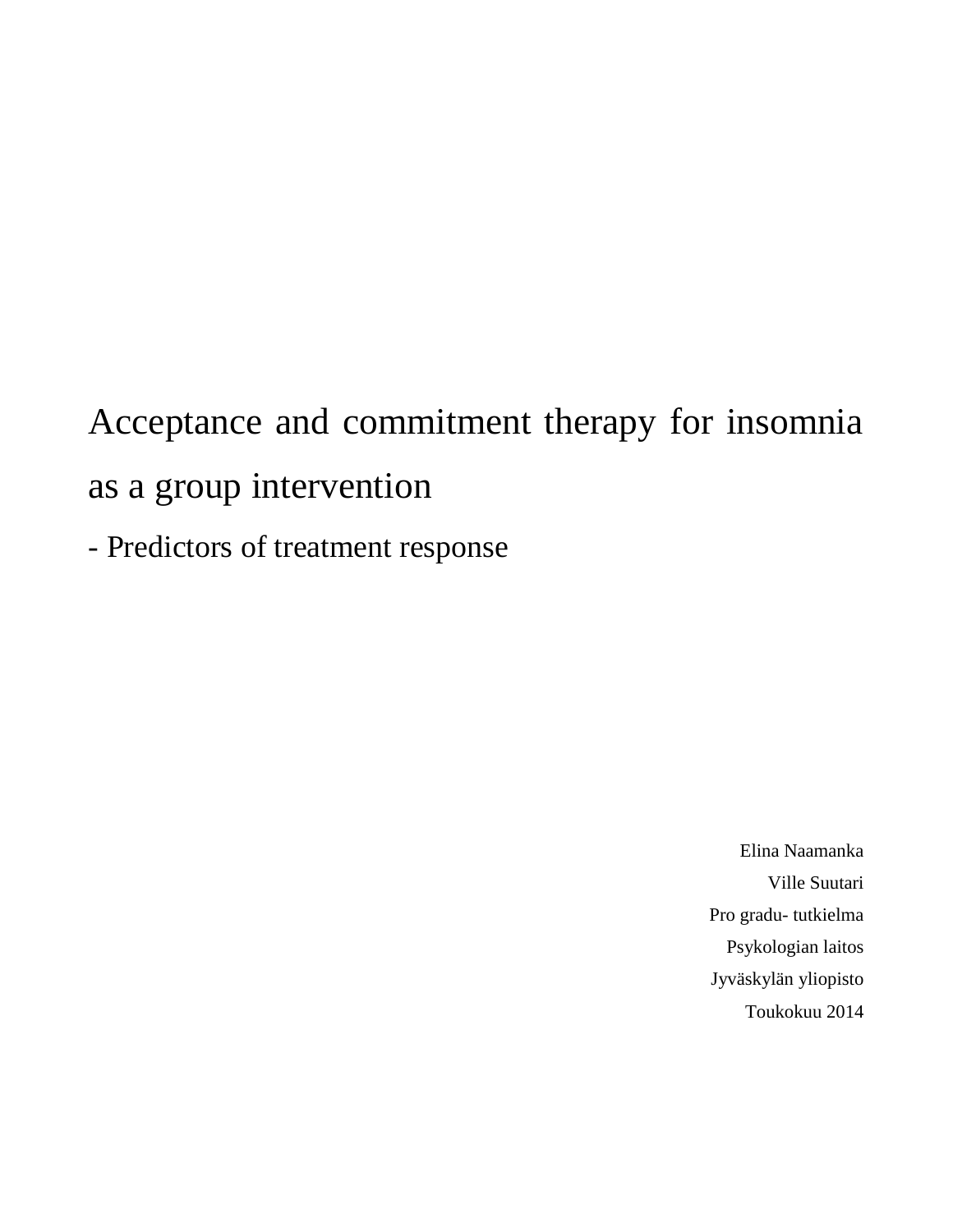JYVÄSKYLÄN YLIOPISTO Psykologian laitos NAAMANKA, ELINA & SUUTARI, VILLE: Ryhmämuotoinen hyväksymis- ja omistautumisterapia unettomuudesta kärsiville - hoitotulosta ennustavat tekijät

Pro gradu-tutkielma, 33 s., 3 liittes. Ohjaajat: Jukka Kaartinen, Raimo Lappalainen Psykologia Toukokuu 2014

Tutkimuksessa tarkasteltiin unettomuudesta kärsiville suunnatun ryhmämuotoisen hyväksymis- ja omistautumisterapian (HOT) onnistuneeseen hoitotulokseen vaikuttavia tekijöitä. Tarkastelun kohteena olivat tutkittavien demografiset muuttujat, psykologinen ja fyysinen hyvinvointi, unettomuuden haittaavuus, HOT:n prosessit sekä persoonallisuustekijät. Näiden muuttujien ennustavuutta hoitotulokseen tarkasteltiin ennen terapian alkua järjestetyn mittauksen ja hoidon jälkeisen seurantamittauksen tuloksia vertailemalla. Lisäksi tutkittiin, vaikuttavatko uneen viikoittainen tietoisuustaitoharjoittelu, unihygieniaohjeiden soveltaminen ja arvojen mukaisten kotitehtävien tekeminen.

Tutkimuksessa tarkasteltiin 32 henkilöä ja kliinisesti merkittävää paranemista kuvattiin jakamalla tutkittavat kahteen ryhmään: terapiasta hyötyneisiin ja hyötymättömiin. Jakoperusteina käytettiin unettomuuden haittaavuuden vähentymistä (hyötyneet n = 11; hyötymättömät n = 21) sekä unipäiväkirjassa arvioitua unen keston pidentymistä (hyötyneet n = 12; hyötymättömät n = 20). Tilastollisina analyysimenetelminä käytettiin yksisuuntaista varianssianalyysia (ANOVA) ja lineaarista regressioanalyysia.

 ANOVA -tulokset osoittivat, etteivät ryhmät eronneet tilastollisesti merkitsevästi toisistaan (p > .05). Kun hyötymisen kriteerinä oli unettomuuden haittaavuuden vähentyminen, onnistunutta hoitotulosta ennustivat kuitenkin suuntaa antavasti (p < .10) terapiaa edeltävä suurempi unettomuuden haittaavuus, korkeampi taipumuksellinen toiveikkuus sekä terapian aikainen arvotyöskentely**.** Unipäiväkirjassa arvioidun unen keston pidentymisen perusteella onnistunutta hoitotulosta ennustivat suuntaa antavasti (p < .10) nuorempi ikä, terapiaa edeltävät vähäisemmät uneen liittyvät haitalliset uskomukset ja asenteet sekä alhaisempi tilannesidonnainen ja taipumuksellinen toiveikkuus. Regressioanalyysissa sen sijaan havaittiin, että akateeminen koulutus sekä ennen terapiaa mitattu alhainen taipumuksellinen toiveikkuus selittivät merkitsevästi (p < .05) unettomuuden haittaavuuden vähentymistä. Lisäksi havaittiin, että ennen terapiaa mitattu heikko psykologinen joustavuus ja alhainen tilannesidonnainen toiveikkuus selittivät merkitsevästi arvioidun unen keston pidentymistä. Regressioanalyysissa ryhmäjakoa ei otettu huomioon.

Tutkimuksen perusteella hyväksymis- ja omistautumisterapia soveltuu ryhmämuotoisena interventiona heterogeenisille ryhmille. Jatkotutkimuksen kannalta tärkeää olisi kehittää uusia mittareita, jotka keskittyisivät unen ja psykologisen joustavuuden vuorovaikutuksen mittaamiseen. Lisäksi tulisi tutkia tarkemmin unettomuudesta kärsivien yleisen toiveikkuuden, terapiaan ja terapeuttiin liittyvien asenteiden, terapiaan motivoitumisen ja ryhmädynamiikan yhteyttä terapiasta hyötymiseen.

Avainsanat: Hyväksymis- ja omistautumisterapia, unettomuus, ryhmäinterventio, hoitotuloksen ennustaminen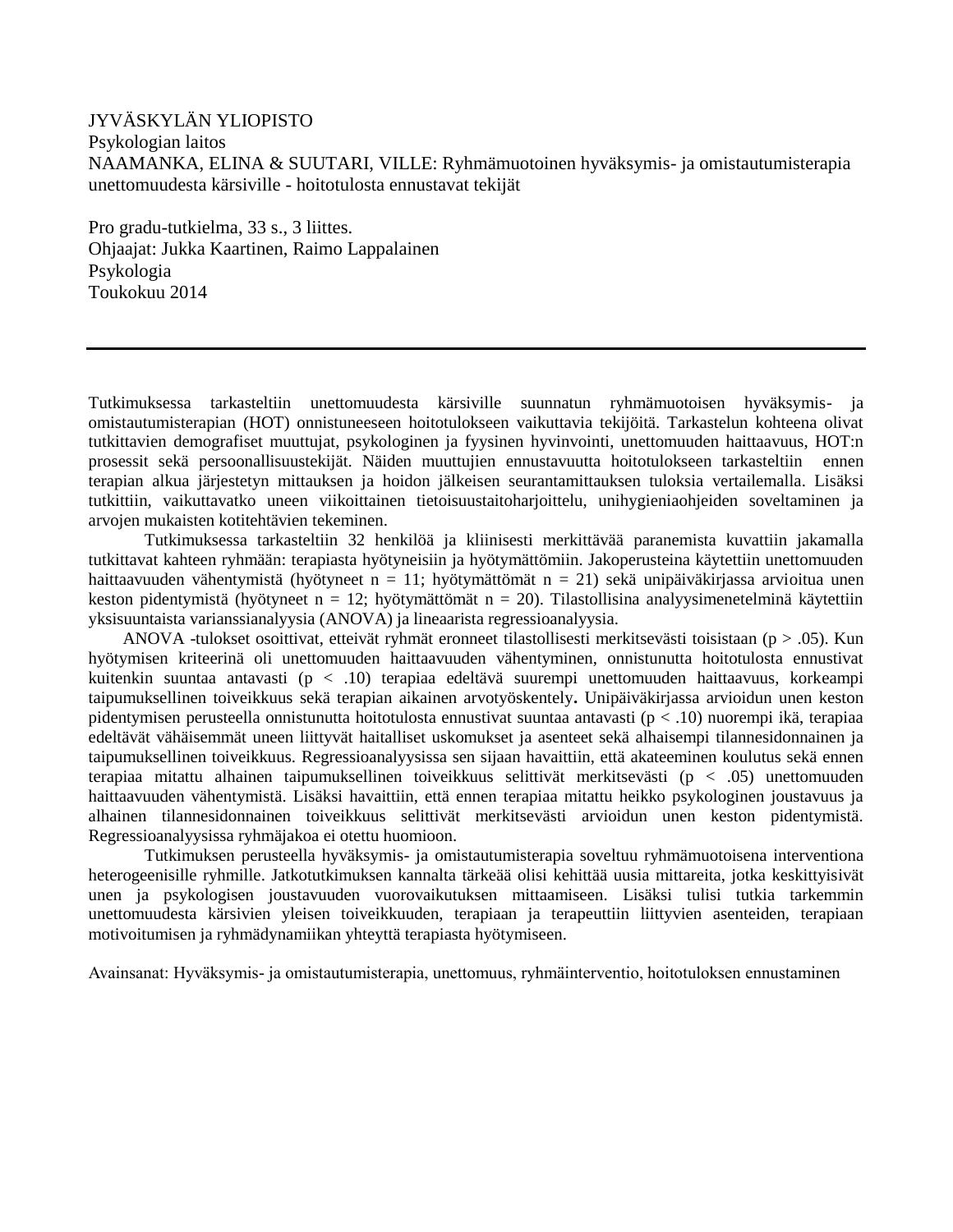#### JYVÄSKYLÄN YLIOPISTO Department of Psychology

NAAMANKA, ELINA  $&$  SUUTARI, VILLE: Acceptance and commitment therapy for insomnia as a group intervention - Predictors of treatment response Master's thesis, 33 p., 3 appendixes Supervisors: Jukka Kaartinen, Raimo Lappalainen Psychology May 2014

The aim of the study was to find out if certain factors predict therapy outcome on insomniacs participating in acceptance and commitment (ACT) group therapy. Demographic variables, clinical variables related to insomnia, variables related to ACT and psychological problems in addition to health related variables were examined as the predicting factors. The results of the measurement before the group therapy began and the one month follow up were examined and compared to determine the predicting factors.

The study group consisted of 32 participants. Participants were divided into two groups of responders and non-responders in order to represent clinically significant improvement. Two outcome variables were used to estimate good and poor clinical outcome: improvement of two standard deviations in ISI scores and a 30 minute improvement in their self-evaluated duration of sleep. One-Way analysis of variance (ANOVA) and linear regression analysis were used as statistical methods.

No significant pretreatment factors between responders and non-responders that were related to treatment outcome were found with ANOVA. However, there were some suggestive results ( $p < 0.10$ ). Responders according to improvement in insomnia severity had slightly higher insomnia severity and both higher overall dispositional hopefulness and (dispositional hopefulness with agency thinking) at premeasurement. Furthermore, they did slightly more actions committed to values. Responders according to increase in self-evaluated duration of sleep were a bit younger, had fewer dysfunctional beliefs and attitudes about sleep, had lower (pathway thinking of) dispositional hope and lower current hopefulness at premeasurement.

Moreover, statistically significant results ( $p > .05$ ) from the linear regression analysis indicated that slightly higher education level and lower pretreatment dispositional hope (with agency thinking) predicted milder insomnia severity at the 1-month follow-up in responders according to improvement in insomnia severity. Likewise, lower pretreatment hopefulness, (especially agency thinking,) and lower psychological flexibility predicted greater estimated sleep time at the 1-month follow-up in responders according to improvement in their self-evaluated duration of sleep. Regression analysis was carried out without the group division.

The present study indicates that acceptance and commitment therapy as a group therapy can be helpful to a heterogeneous group of people suffering from insomnia. Further studies should consider on developing specific measurements that focus on the interaction of sleep and psychological flexibility. In addition, assessing overall hopefulness, attitudes towards therapy and the therapist, motivation towards therapy and group dynamics could be beneficial.

Keywords: Acceptance and commitment therapy, insomnia, group intervention, predicting treatment response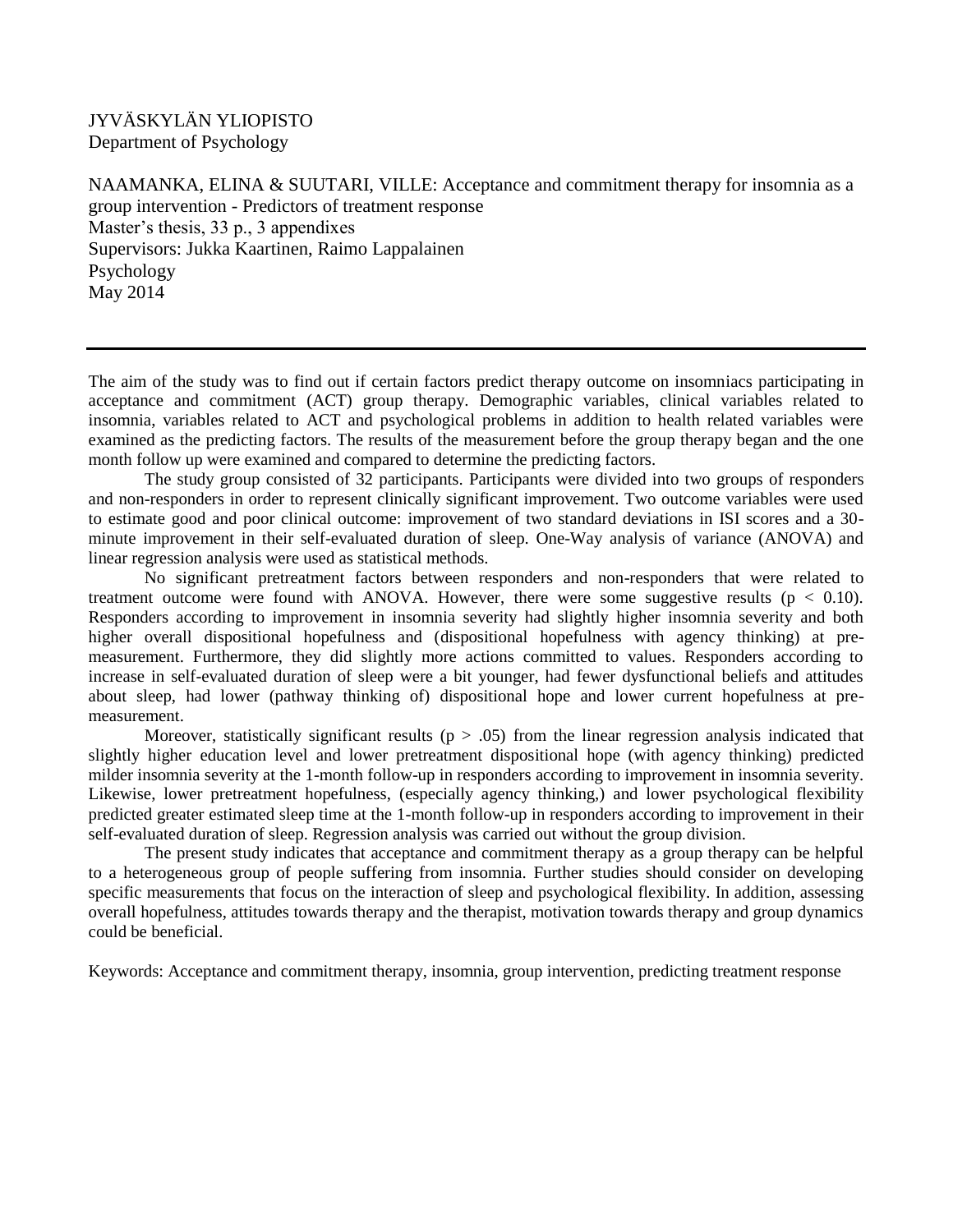# **Table of Contents**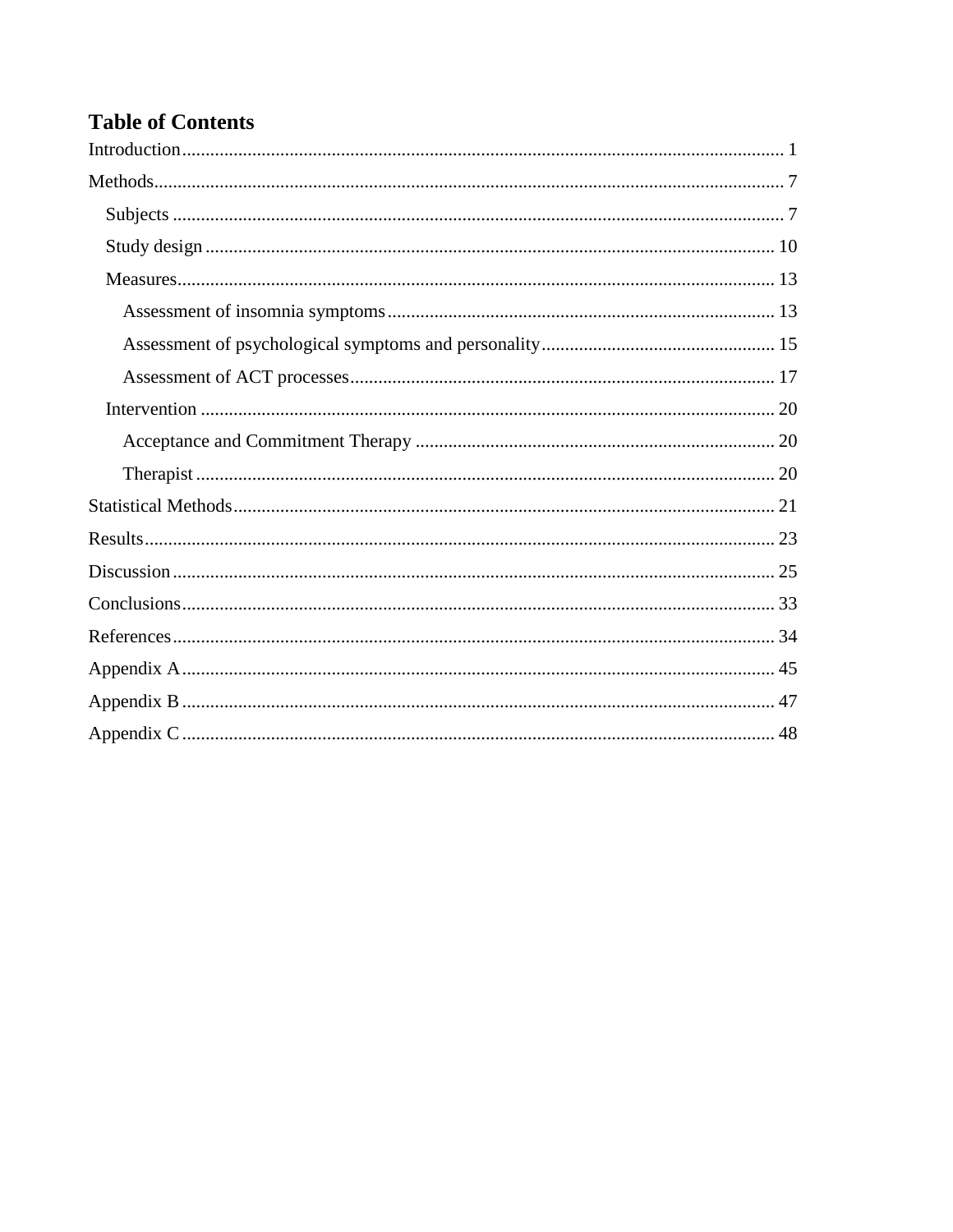## <span id="page-4-0"></span>**Introduction**

Insomnia is the most prevalent sleep disorder in the general population and can be defined as comprising several elements (Edinger et al., 2004; Schutte-Rodin, Broch, Buysse, Dorsey, & Sateya, 2008). Furthermore, it can be diagnosed as a disorder or be seen as a symptom (Schutte-Rodin et al., 2008). Sleep related symptoms of insomnia include difficulty initiating sleep, difficulty maintaining sleep, and/or sleep that is poor in quality and non-restorative (Edinger et al., 2004). According to the ICSD-2 definition insomnia diagnosis requires daytime dysfunction e.g. in mood and concentration related to the night time sleep difficulty. Moreover, primary insomnia (PI) is a subtype of insomnia that has a psychological basis (Lichstein, Wilson, & Johnson, 2000) and does not occur due to any other disorder (Riemann & Voderholzer, 2003). Essential for the PI according to the DSM-IV is at least 1 month duration of insomnia and/or subjectively experienced daytime impairments with unrefreshing sleep (APA, 1994; Riemann & Voderholzer, 2003). Lastly, secondary insomnia is caused by a psychiatric or medical disorder (APA, 1994; Lichstein et al., 2000).

The prevalence of insomnia varies depending on the definition (Morin, LeBlanc, Daley, Gregoire, & Merette, 2006). For example, approximately one-third of the general population presents at least one symptom criterion defined in DSM-IV (Ohayon, 2002). On the other hand, the prevalence of general insomnia disorder, including symptoms of distress or impairment, is from 10% to 15% in the adult population (Schutte-Rodin et al., 2008). Moreover, in the general population of Finland, insomnia symptomatology is reported by more than a third of Finnish participants (Ohayon & Partinen, 2002). The prevalence of any DSM-IV insomnia diagnosis in Finland is 11.7 %. When compared with European countries where research was carried out by using the same methodology, the prevalence of DSM-IV insomnia diagnosis is 1.5 times higher in Finland. These studies were conducted in France (Ohayon, 1997), the UK and Germany (Ohayon & Zulley, 2001) Spain and Portugal (Ohayon & Roth, 2001), and Italy (Ohayon & Smirne, 2002).

Insomnia is a widespread problem in the general population and affects many important area of life. Therefore, it is important to detect and treat sleep disturbances at an early stage (Ohayon, 2002). Unfavorable consequences include increased risk of depression and anxiety (Neckelmann, Mykletun, & Dahl, 2007; Riemann & Voderholzen, 2003), cognitive impairment (Shekleton, Rogers, & Rajaratnam, 2010), increased risk of accidents (Ohayon, Caulet, Philip, Guilleminault, & Priest, 1997), reduced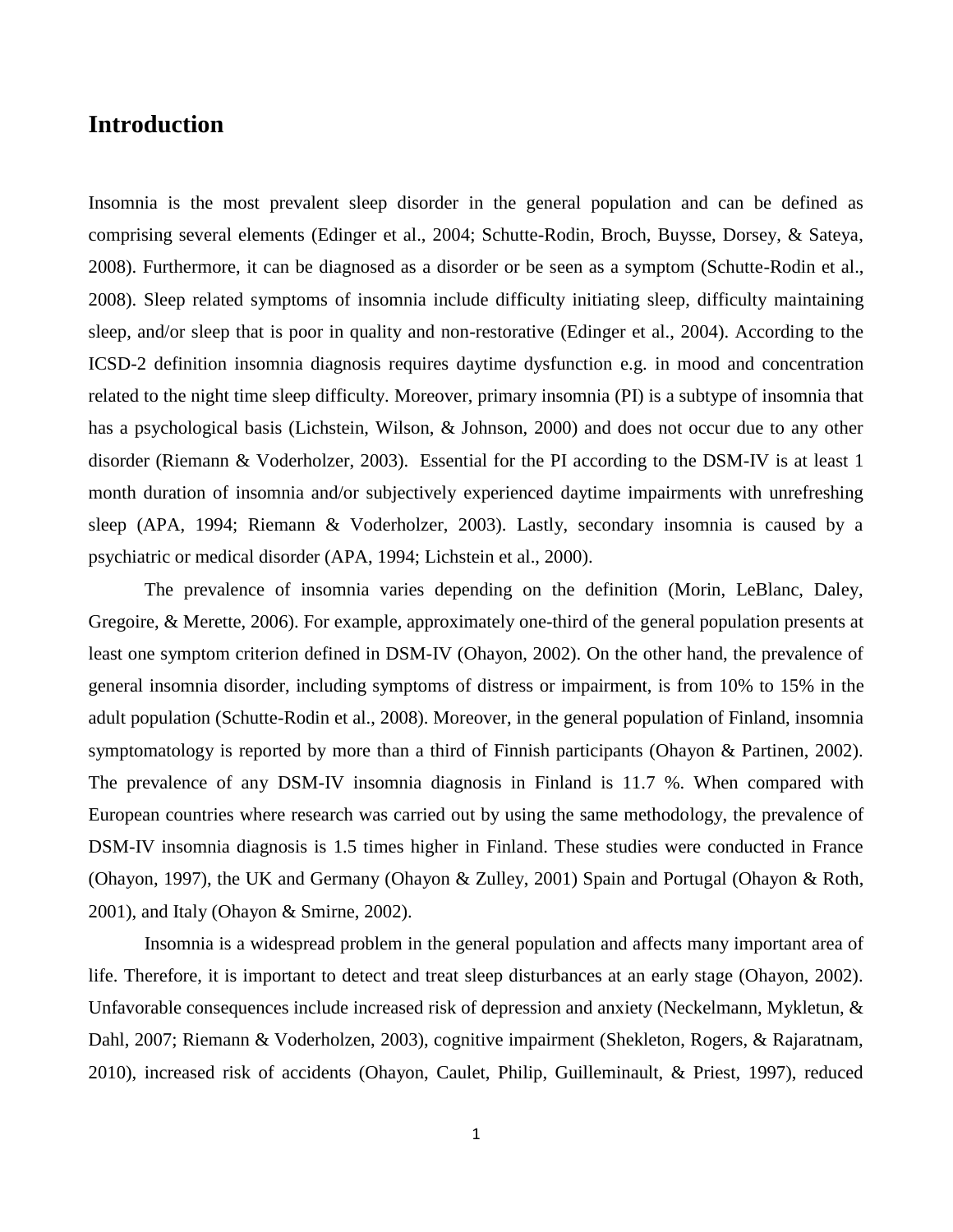quality of life (LeBlanc et al., 2007), occupational difficulties (Sivertsen et al., 2009) and economic burden (Daley, Morin, LeBlanc, Grégoire, & Savard, 2009).

Several factors can initiate and maintain insomnia (Ohayon, 2002). Psychological (e.g. anxiety and depressive symptoms) and health-related variables are the most important risk factors related to new onset insomnia syndrome (LeBlanc et al., 2009). Negative life events are also related to new onset of insomnia syndrome. Numerous studies have shown that individuals with prior insomnia have an increased risk of psychiatric disorders (Ohayon, 2002; Ohayon, 1997). Therefore, the relationship between insomnia and psychiatric disorder appears to be bidirectional (LeBlanc et al., 2009; Ohayon, 2002).

Cognitive variables may play a critical role in the development and maintenance of insomnia (Morin, Blais, & Savard, 2002). Primary insomnia is presumed to be maintained by cognitive and behavioral mechanisms during the pre-sleep period and wakefulness involving dysfunctional attitudes and beliefs about sleep, intrusive thoughts and excessive and uncontrollable worry, hyperarousal and maladaptive sleep habits (Borkovec, 1982; Edinger & Means, 2005; Morin, 1993). According to the cognitive model of sleep, excessive negatively toned cognitive activity (e.g. worry and rumination) about sufficient amount of sleep and about the consequences of sleep disturbance trigger autonomic arousal and emotional distress (Harvey, 2002).

Surprisingly small amount of clinical attention is aimed towards the treatment of insomnia despite its prevalence (Morin & Wooten, 1996). Usually the recommended treatment is pharmacotherapy. Medication may be effective for a short term use but it may cause side effects and become chronic over the time (Endeshaw, 2001; Morin & Wooten, 1996. Ohayon & Caulet, 1996). Non-pharmacologic treatments for insomnia include stimulus-control therapy (Bootzin, Epstein, & Wood, 1991), relaxation therapy (Lichstein, 1988), sleep-restriction therapy (Spielman, Saskin, & Thorpy, 1987) and sleep hygiene education (Morin & Wooten, 1996; Passarella & Duong, 2008). These behavioral techniques aim to change maladaptive sleep habits, alter dysfunctional beliefs and attitudes about sleep and educate patients about more healthy sleep habits and reduce arousal (Morin & Wooten, 1996; Passarella & Duong, 2008).

Cognitive behavioral therapy (CBT) implements behavioral techniques mentioned above (Passarella & Duong, 2008). CBT for insomnia (CBT-I) is an empirically supported treatment that helps individuals with insomnia (Morin et al., 2006). Although CBT has clear therapeutic benefits, a maximally effective psychological treatment for persistent insomnia has not yet been developed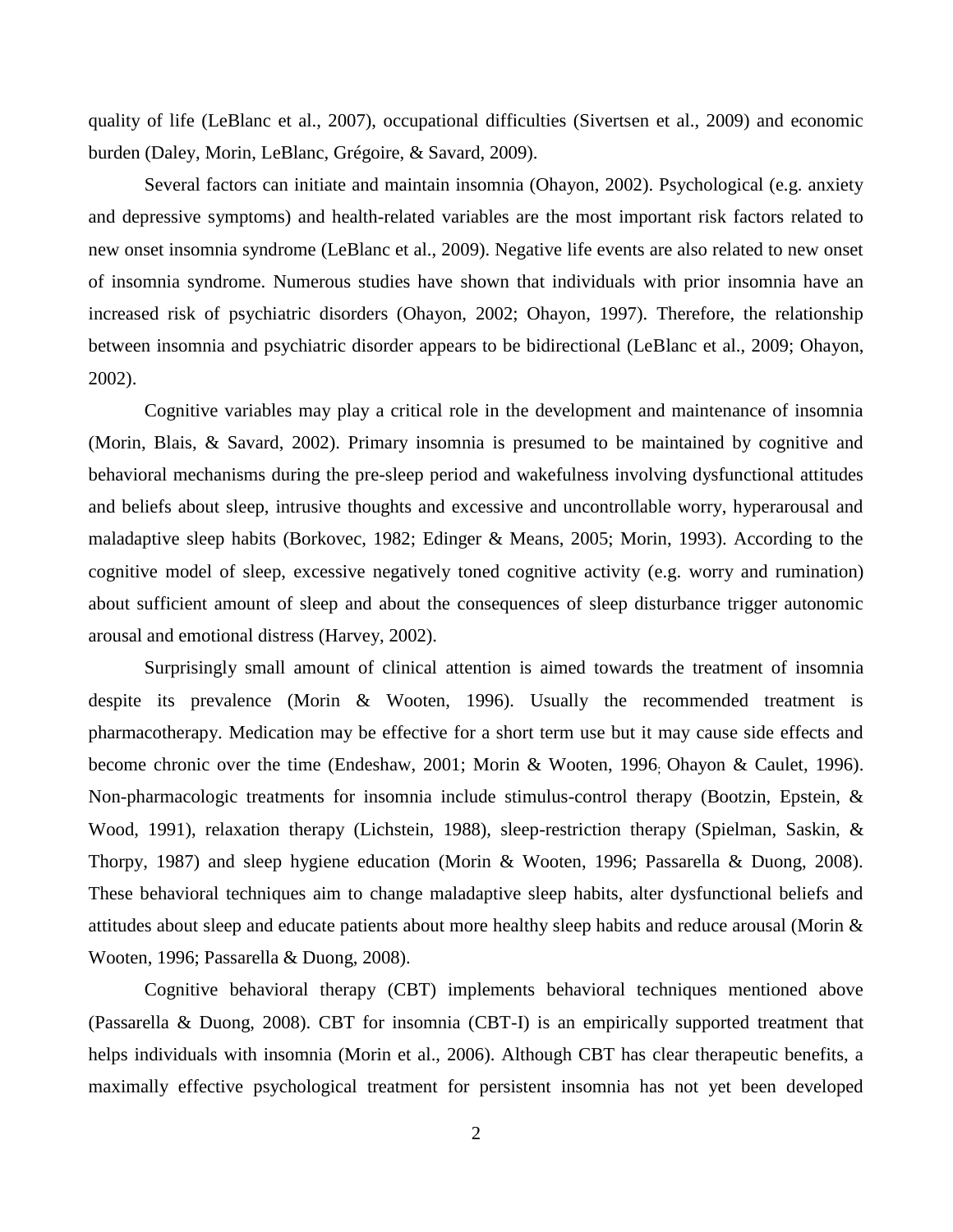(Harvey & Tang, 2003). The effect sizes for CBT-I are moderate, but they are lower than reported effect sizes of CBT-I for other psychological disorders. CBT-I often includes a thought stopping component that resembles thought suppression (Harvey, 2003). According to Harvey this technique can intensify the suppressed thought and in fact worsen the efficacy of treatment for insomnia.

Acceptance and Commitment Therapy (ACT) (Hayes, Strosahl, & Wilson, 1999) is based on modern behavioral psychology and it utilizes acceptance and mindfulness-based processes, and commitment and behavior change processes. The core processes of ACT may be beneficial in the treatment of insomnia because of its emphasis on increasing experiential acceptance of internal psychological states (Dalrymple, Fiorentino, Politi, & Posner, 2010). Sleep is a physiological event that cannot be controlled. Thus, attempts to verbally regulate cognitive processes and to create strategies for falling asleep may be dysfunctional (Lundh, 2005). The presumed mechanism of change in ACT is psychological flexibility (Hayes et al., 1999) which may lead to beneficial treatment of insomnia (Dalrymple et al., 2010; Williams, 2010).

Theoretical framework of ACT is a contextual behavioral approach to human language and cognition: Relational Frame Theory (RTF) (Hayes, Barnes-Holmes, & Roche, 2001). The major goal of ACT is to increase psychological flexibility by utilizing six core processes (Hayes et al., 1999). These processes are named acceptance, cognitive fusion, being present, self as a context, values and committed action (Hayes, Luoma, Bond, Masuda, & Lillis, 2006). The evidence suggest that ACT is beneficial in treating depression (Zettle & Rains, 1989), anxiety (Forman, Herbert, Moitra, Yeomans, & Geller, 2007), psychosis (Gaudiano & Herbert, 2006) and chronic pain (McCracken, Vowles, & Eccleston, 2005). Furthermore, meta-analyses suggest the predominance of ACT over control conditions with medium to large effect sizes (Hayes et al., 2006; Öst, 2008).

Psychological flexibility is thought to be the mechanism of change in ACT which leads to favourable outcomes in a wide variety of populations and clinical symptoms (Ciarrochi, Bilich, & Godsell, 2010). Psychological flexibility refers to an individual's willingness to experience the present moment fully and consciously, and to the commitment to behavioral change or persistent in line with one's values (Hayes et al., 1999). From the ACT/RTF point of view psychological problems and human suffering emerge from language based processes (Hayes et al., 2006; Hayes et al., 1999). Suffering increases through psychological processes of experiential avoidance and cognitive fusion (Hayes et al., 1999; Hayes, Wilson, Gifford, Follette, & Strosahl, 1996). Experiential avoidance occurs when one avoids experiencing certain private events (i.e., thoughts, emotions, bodily sensations,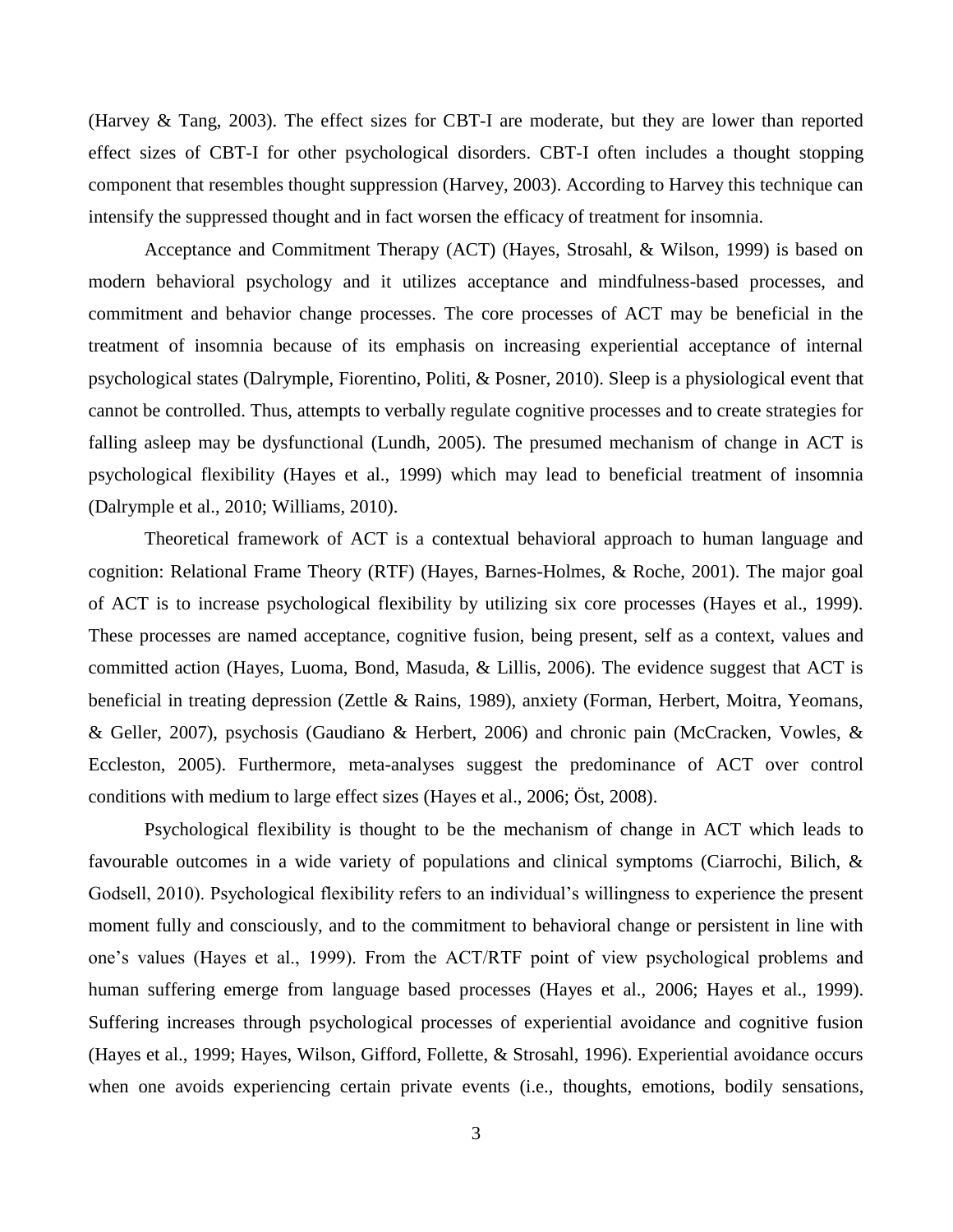memories) and attempts to alter the form, frequency, or situational sensitivity of those events, even when doing so leads to psychological harm and actions that are inconsistent with one's values and goals (Hayes, 2004; Hayes et al., 1996). A process that supports experiential avoidance is cognitive fusion (Hayes et al., 2006) which occurs when verbal processes (i.e. thoughts) are experienced indirectly and they regulate overt behavior inefficient ways. In other words, a person is unable to notice the process of thinking from the products of thinking (Hayes, 2004; Hayes et al., 2006).

Lundh and Broman's (2000) theoretical model describes two processes that are involved in the development and maintenance of insomnia by causing a "vicious cycle": firstly, sleep-interfering processes, such as arousal-producing pre-sleep worry and secondly, sleep-interpreting processes, such as dysfunctional beliefs, expectations and attributions about sleep. Furthermore, Lundh (2005) has suggested that by utilizing ACT and Mindfulness in the treatment of insomnia this cycle can be braked. Mindfulness refers to the ability to be highly aware of one's internal and external experiences and accepting the present state without judgment (Cardaciotto, Herbert, Forman, Moitra & Farrow, 2008). Sleep may be improved by decreasing cognitive regulation over sleep and increasing acceptance of the physical and mental experiences preceding sleep onset (Lundh, 2005). Moreover, Ong, Ulmer and Manber (2012) have proposed a meta-cognitive model of insomnia on the basis of the model by Lundh and Broman (2000). Observing accurately one's internal and external experiences may produce more flexible responses to sleep difficulties (Ong et al., 2012). This may lead to the ability to adopt less judgmental sleep-related beliefs and reduce dysfunctional arousal producing behaviors.

There have been a few studies with promising results to treat insomnia combining ACT with CBT (Dalrymple et al., 2010) and using ACT-inspired group treatment (Åkerlund, Bolanowski, & Lundh, 2005 cited by Lundh, 2005). ACT was utilized in a study by McCracken, Williams, and Tang (2011) and the results indicated that psychological flexibility correlated positively with sleep quality when treating participants with insomnia and chronic pain. Mindfulness, as an important part of ACT, has showed to predict sleep-related self-regulation and well-being (Howell, Digdon, & Buro, 2010). Furthermore, uncontrolled studies with promising results support the use of mindfulness-based approach for the treatment of insomnia (Bootzin & Stevens, 2005; Ong, Shapiro, & Manber, 2008, 2009; Ong & Sholtes, 2010). Furthermore, Ong and Sholtes (2010) suggest that mindfulness based approach might be more acceptable to patients who are looking for non-pharmacological treatments for insomnia and are willing to make changes in their lifestyle. When using Mindfulness-Based Stress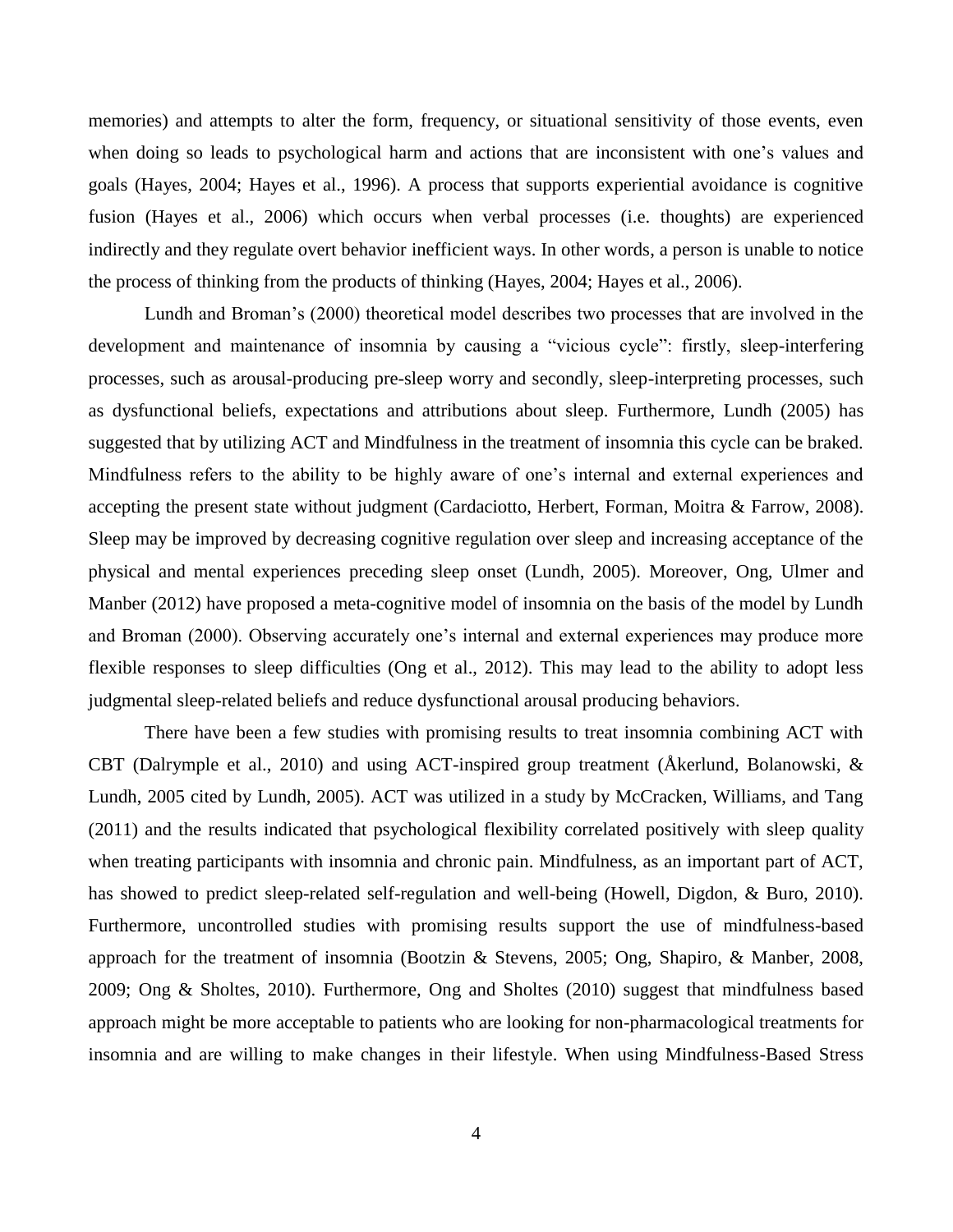Reduction (MBSR) Del Re, Flückiger, Benjamin and Hoyt (2013) found that mindfulness practice quality can promote positive outcome.

Determining who actually benefits from the treatment is an important issue in psychotherapy (Jacobson, Roberts, Berns, & McGlinchey, 1999). In addition, Riemann & Perils (2009) have stated that there is a need to analyze data in terms of clinical relevance, such as percentages of responders and non-responders. In order to consider predictors of good outcome, a series of demographic and clinically relevant, potential explanatory variables have to be examined. There are no known studies on predictors of outcome in insomnia treated with ACT. Demographic variables have not been consistent predictors in earlier studies when treating insomnia with CBT (Espie, Inglis, & Harvey, 2001; Gagné & Morin, 2001). Older adults' response to treatment is comparable to that obtained with younger people, when they are screened for medical and other sleep disorders (Davies, Lacks, Storandt, & Bertelson, 1986; Friedman, Bliwise, Yesavage, & Salom, 1991; Morin, Kowatch, Barry, & Walton, 1993).

Only few relationships between therapy outcome and demographic factors have been established (Espie et al., 2001). For example, gender, occupational status or education does not indicate the outcome of therapy (Espie et al., 2001; Morin et al., 1994). Furthermore, marital status indicated poorer outcome only in enjoyment of sleep amongst those who live alone (Espie et al., 2001). Also, taking or not taking a hypnotic drug for sleeping problems cannot be associated with clinical outcome (Espie et al., 2001).

Previous research has failed to indicate a consistent relationship between the duration or severity of insomnia and the treatment outcome of CBT (Espie et al., 2001; Gagné & Morin, 2001). However, there is evidence that greater baseline sleep disturbance, higher baseline anxiety, depression and dysfunctional beliefs and worry about sleeping predicted a good outcome (Espie et al., 2001). A recent study of treating primary insomnia with CBT indicates that patients with pretreatment severe sleep disturbance, pronounced daytime impairments and low psychological wellbeing predicts improvements in sleep (Van Houdenhove, Buyse, Gabriëls, & Van den Bergh, 2011). In the study by Currie, Wilson, and Curran (2001) results suggest that low confidence managing one's sleep behavior before CBT based treatment predicted improvement with insomniacs secondary to chronic pain. Moreover, pretherapy cognitions also predict the outcome of CBT (Edinger, Carney, & Wohlgemuth, 2008). In addition, higher levels of unhelpful sleep-related beliefs, showed greater reduction in nocturnal wakefulness. Further, stronger beliefs in the negative long-term consequences of insomnia were related to good clinical outcome of CBT treatment in a study of Espie et al. (2001).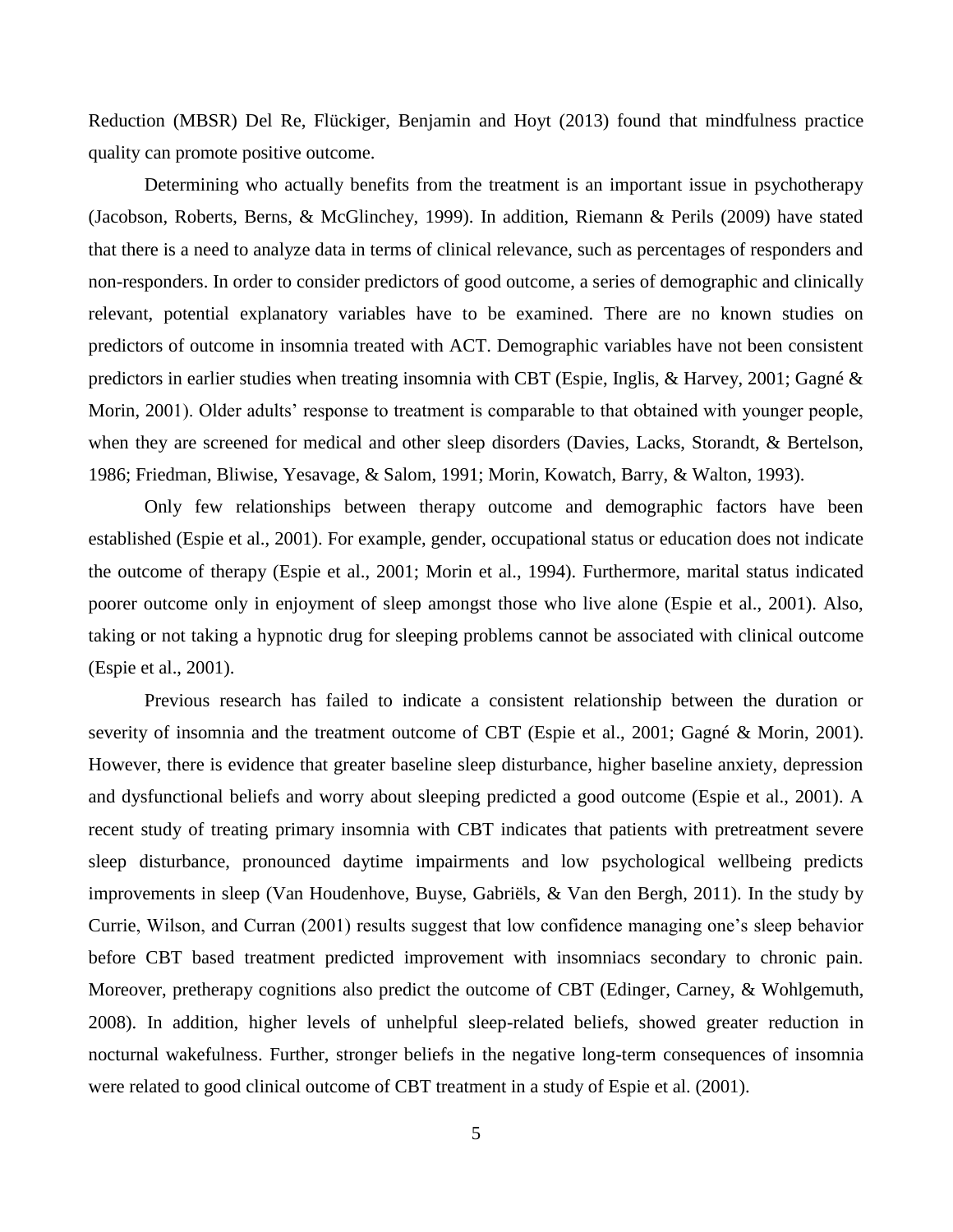There are few studies examining whether pretreatment characteristics could reliably predict treatment response when treating other psychological problems with ACT. When treating patients with chronic pain, there were no significant characteristics that could predict treatment response significantly (Vowles, McCracken, & O'Brien, 2011). Experiential avoidance may be a potential moderator of ACT because it decreases willingness to experience private events (Hayes et al., 1999). Furthermore, willingness has been shown to mediate outcomes of ACT when treating people with anxiety disorders (Arch, Wolitzky-Taylor, Eifert, & Craske, 2012). In addition, Zettle (2003) found that participants with high pretreatment experiential avoidance benefited the most from ACT when treating experienced mathematics anxiety. Surprisingly, Wolitzky-Taylor, Arch, Rosenfield and Craske (2012) found that only moderate, but not high, baseline experiential avoidance lead to improvement when treating anxiety disorders with ACT. They also suggest that when compared to CBT, ACT is beneficial to those with baseline comorbid mood disorders.

In the study of Ovchinikov (2011), individuals with higher perfectionism responded better to ACT when treating adults with anxiety disorders. Higher baseline neuroticism predicted poorer outcome when treating people with anxiety disorder with ACT (Wolitzky-Taylor et al., 2012). Numerous studies have shown that insomniacs are somewhat neurotic (Edinger, Stout, & Hoelscher, 1988; Lundh, Broman, & Hetta, 1995; van de Laar, Verbeek, Pevernagie, Aldenkamp, & Overeem, 2010; Wang, Zhu, Pan, Hu, & Wang, 2010), so this personality trait may moderate treatment outcome. Furthermore, An, Park, Jang, & Chung (2012) investigated how the insomniacs' temperament and characteristics correlate with the treatment outcome. The results indicated that reward dependence (e.g sensitivity to social rewards) was positively associated with the treatment response. Also, when predicting the outcome of behaviorally based treatments, greater improvement in sleep time was among subjects that were more rigid, traditional and conventional (Bliwise, Friedman, Nekich, & Yesavage, 1995). However, it is difficult to show causal relations between insomnia, personality traits and treatment response (van de Laar et al., 2010).

The aim of this study was to examine which pretreatment factors are related to good treatment outcome. It may be difficult to establish indications and contraindications of good outcome since there is a lack of research of consistent pretreatment variables that may affect to treatment outcome when using ACT as a treatment. However, there are individuals who do not respond to the treatment at all or show only partial response. Furthermore, since ACT is effective treatment for many problems (Öst, 2008), it is important to identify those who are most likely to respond because of the limited treatment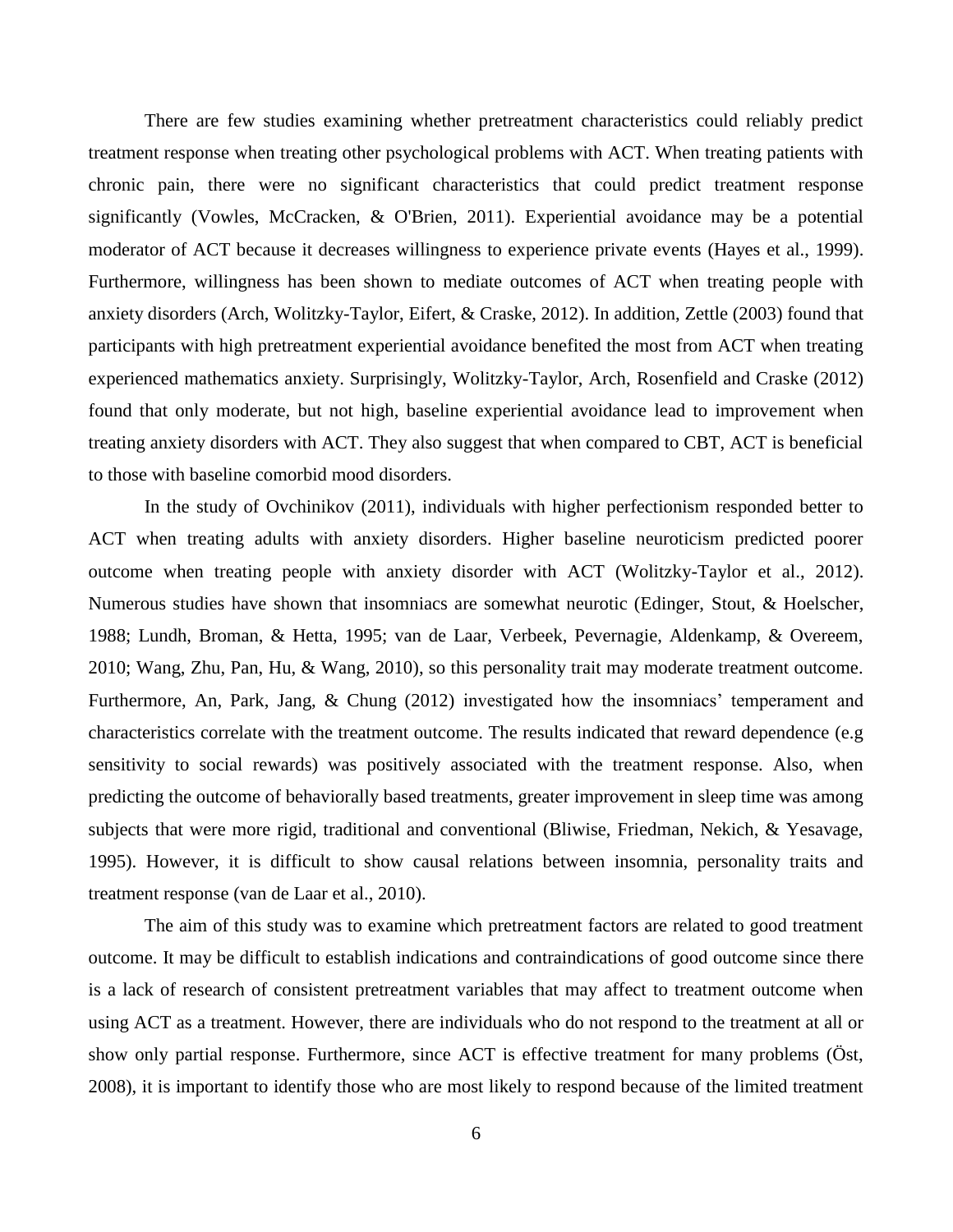resources. In addition, identifying factors that may lead to better outcome can enhance our ability to match treatments and people who show a response. This may also reduce the economic burden caused by insomnia and shorten waiting periods to treatments since brief therapy can be offered. Lastly, it is important to examine the theoretical model of ACT and its effectiveness.

Because of the exploratory nature of this study, accurate hypotheses were not formed. This is the first known study examining pretreatment variables predicting ACT treatment outcome when treating people with insomnia. Demographic variables (e.g. age, gender and education), clinical variables related to insomnia (severity, duration and use of sleep medication), variables related to ACT processes (aspects of psychological flexibility), variables related to psychological problems and health related variables were examined as predictors of change. This study is based on treatment outcome study of Pelkonen and Puha (2013). Results of that study suggested that ACT is an effective treatment for insomnia; there were significant reduction in severity of insomnia and in dysfunctional beliefs and attitudes about sleep.

## <span id="page-10-0"></span>**Methods**

#### <span id="page-10-1"></span>**Subjects**

The participants were acquired using two different methods. Firstly, an advertisement was placed in a local newspaper and secondly, by offering the chance to participate in the present study during a lecture for diabetics. Altogether 102 people applied for the study. Three criteria were to be met in order to participate in the present study. Firstly, insomnia symptoms had to be present at least six months. Secondly, to participate in the study, a participant had to fulfill at least one of the following three criteria: "Do you have difficulties falling asleep?", Do you have difficulties staying asleep?" and "Do you have problems waking up too early?". Originally, the intervention was planned for 6-8 participants as an individual therapy. Since there were more applicants than anticipated, it would have been unethical to leave most of the applicants without treatment. Therefore, the intervention was revised into a group therapy. Due to this, the applicants were contacted again to make sure they were willing to participate in a group therapy instead of an individually organized intervention as originally planned.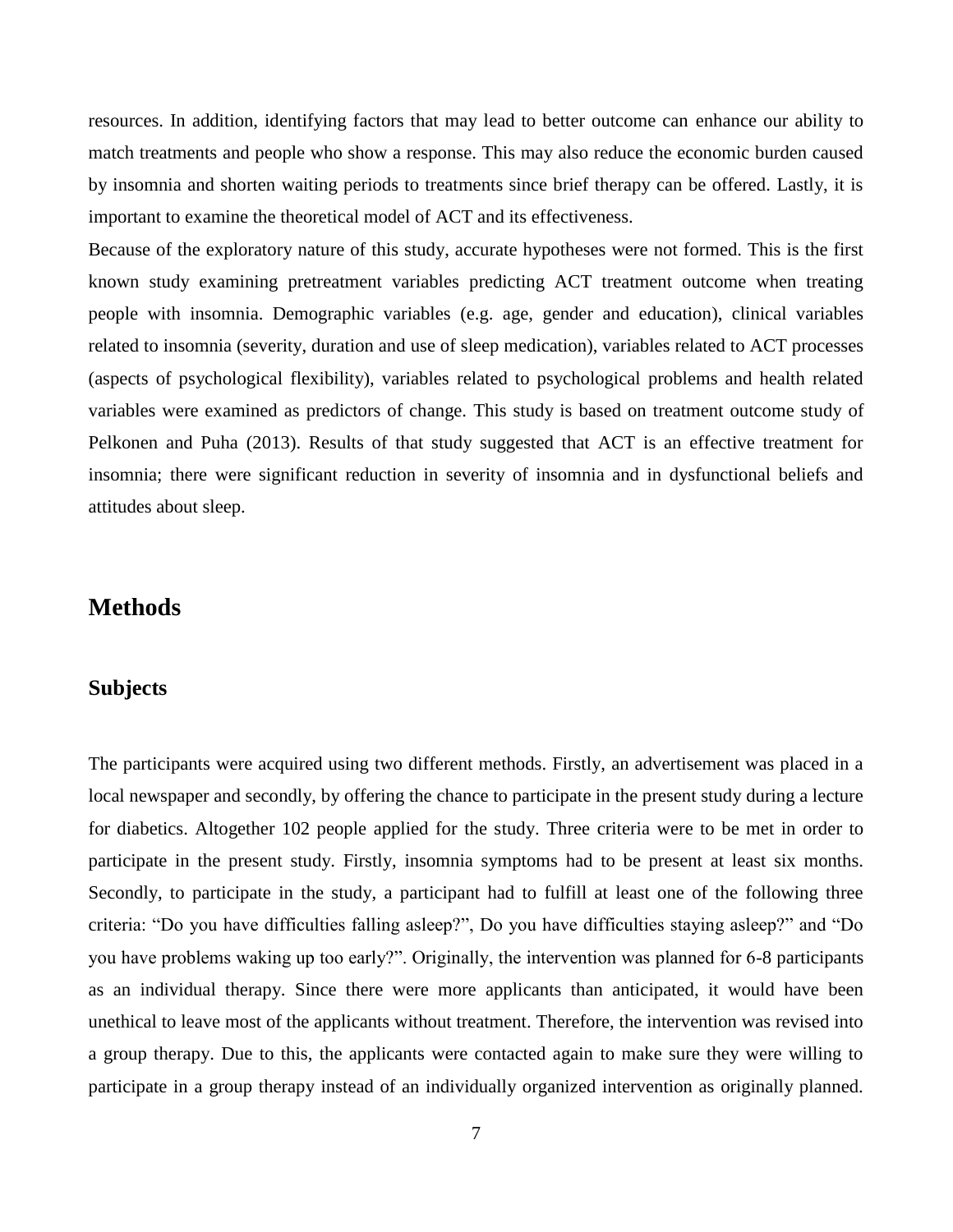Finally, 12 participants declined from group intervention and they all wanted to be placed on a waiting list for individual therapy (Figure 1).

Applications were received via phone calls, during which background information was also collected. Based on the background information, participants who had other on-going therapies overlapping with the intervention were excluded from the study. In addition, applicants with a diagnosed mental illness, which could prevent the effects of the intervention, were excluded. However, depression or anxiety, whether diagnosed or not, were not excluding factors. Moreover, there was reason to believe that some applicants wanted to participate in the study for reasons other than sleeprelated problems. For those seven applicants found to be unsuitable for the study, other available interventions were recommended. After examining the background information and informing the applicants about the change in the intervention structure, there were 79 participants left

Next, the 79 participants were randomized into two groups. First was the study group and consisted of 39 participants. Second was the control group and had 40 participants in it. Furthermore, four intervention groups of 9-10 people were formed within the study group. This was achieved by determining the therapy dates of each group and assigning people to different groups based on their own schedules. In addition, one of the control and the study groups were assigned to wear personal wellness managers **(**wrist worn accelerometers) (Mattila et al., 2008) during the waiting period and during the intervention. After the study group's waiting period was over the control group brought back the personal wellness managers. Data provided from wrist worn accelerometers is not discussed in this study.

From the 79 participants 76 took part in the information meeting during which premeasurements were taken (Figure 1). After the pre-measurements 3 participants were transferred to the waiting list and one dropped out completely without even joining the waiting list for individual therapy. One participant discontinued after pre measurement and one after first session. From the 67 participants only 3 did not participate in the one month follow up. All in all, 34 participants from the study group took part to the intervention. Only 32 participants' data, though, was used in the statistical analysis, because two participants were excluded from the analysis due to absence from more than one of the 5 group sessions (Intervention section).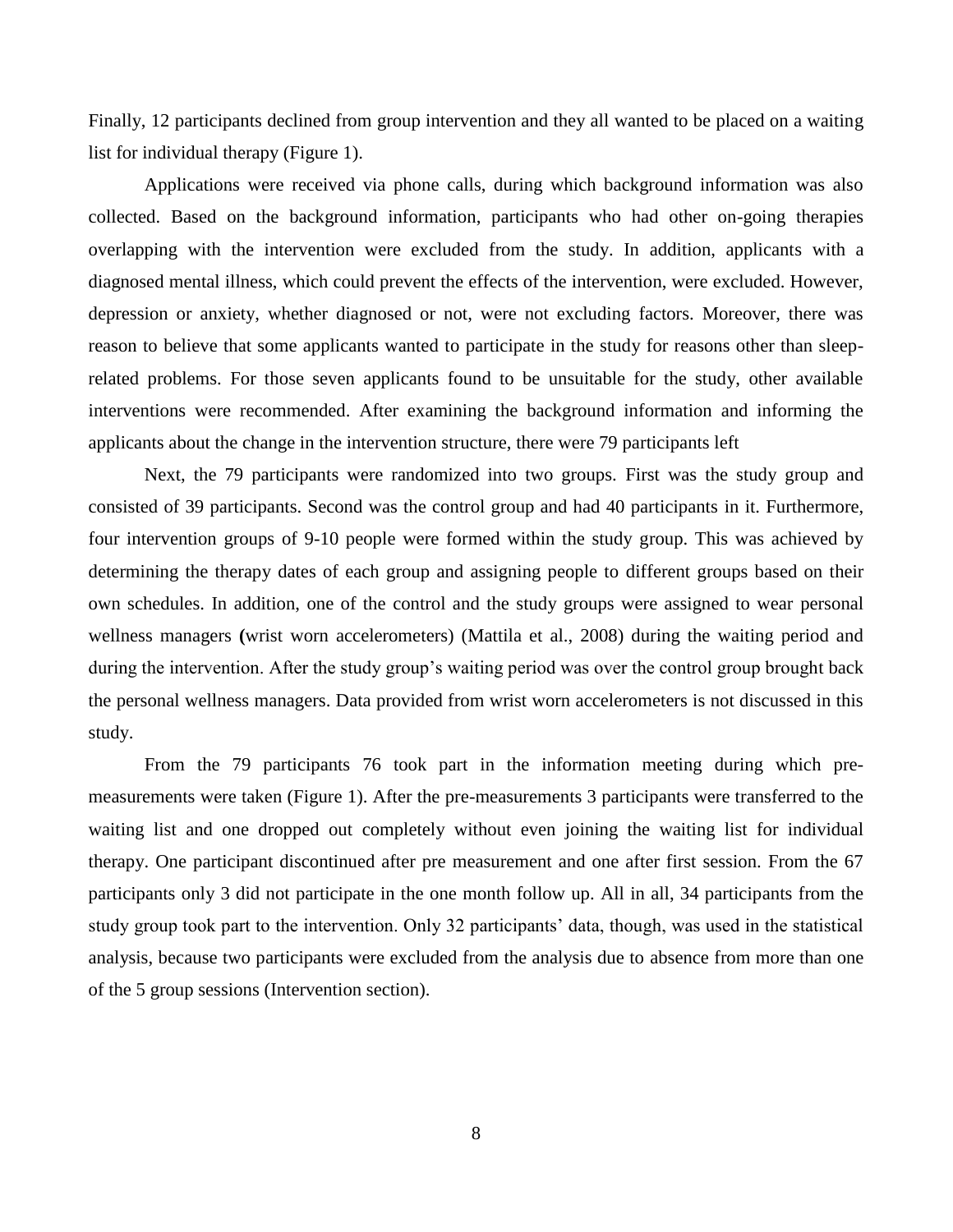### Figure 1. Participant flow diagram

#### **Participant flow diagram**

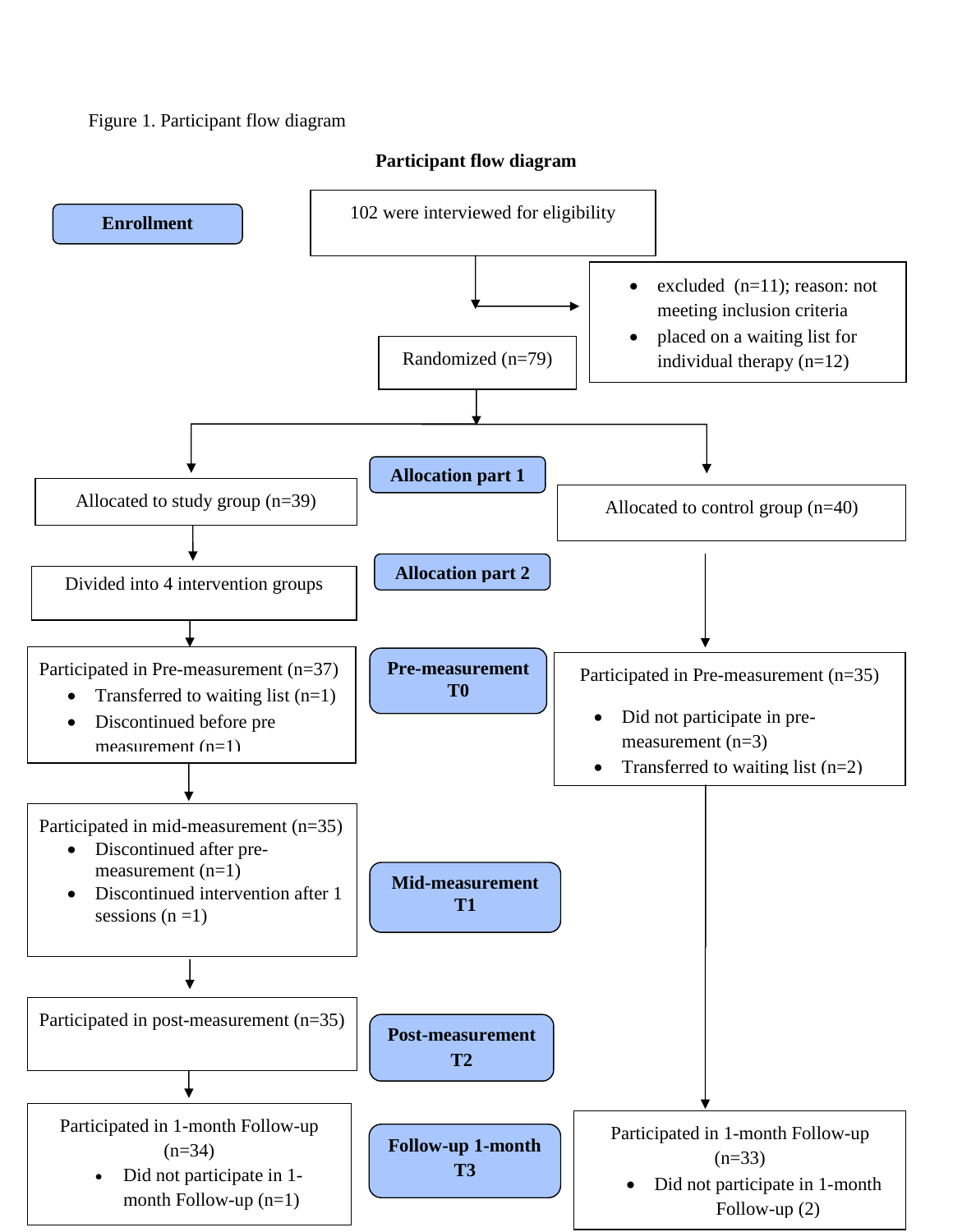The participants were a considerably heterogeneous group when considering background factors such as education, current work situation, age and gender **(**Table 1**).** Furthermore, the heterogeneity persisted through randomization so that both study and control groups had high heterogeneity. Women had slightly higher education level than men (77.4% versus 63.3%).

Scores of each personality trait of The Short Five Questionnaire (S5; presentation in "Measures" section) were divided into five categories that summarize data (Table 2). Also, means and standard deviations were derived from the summarized data. These categories were formed to provide more information about the participant's personality on a group level. It is noteworthy though that the data regarding the S5 questionnaire in this study cannot be compared to studies based on the general population, since there are no previous studies where the above mentioned division has been used.

#### <span id="page-13-0"></span>**Study design**

The study design was a randomized group intervention. The study group had a waiting period of 2 weeks and the control group had a waiting period of 4 months before entering the group therapy. The participants did not receive any non-pharmacological treatment for insomnia during the waiting period, thus, allowing comparisons about effectiveness of the intervention between study group and control group. The measurements took place in the following time points: Pre-measurement (T0), middlemeasurement (T1), post-measurement (T2) and 1-month follow-up (T3) (Figure 1). The study group participated in each measurement whereas the control group only participated in measurements T0 and T3 which was the end of control groups waiting period. The study group was assigned to keep a sleep diary from one week before the first group session until a week after the last group session. Sleep diary is introduced in measures section. The control group was instructed to keep a sleep diary for the first week of the waiting period and during their intervention.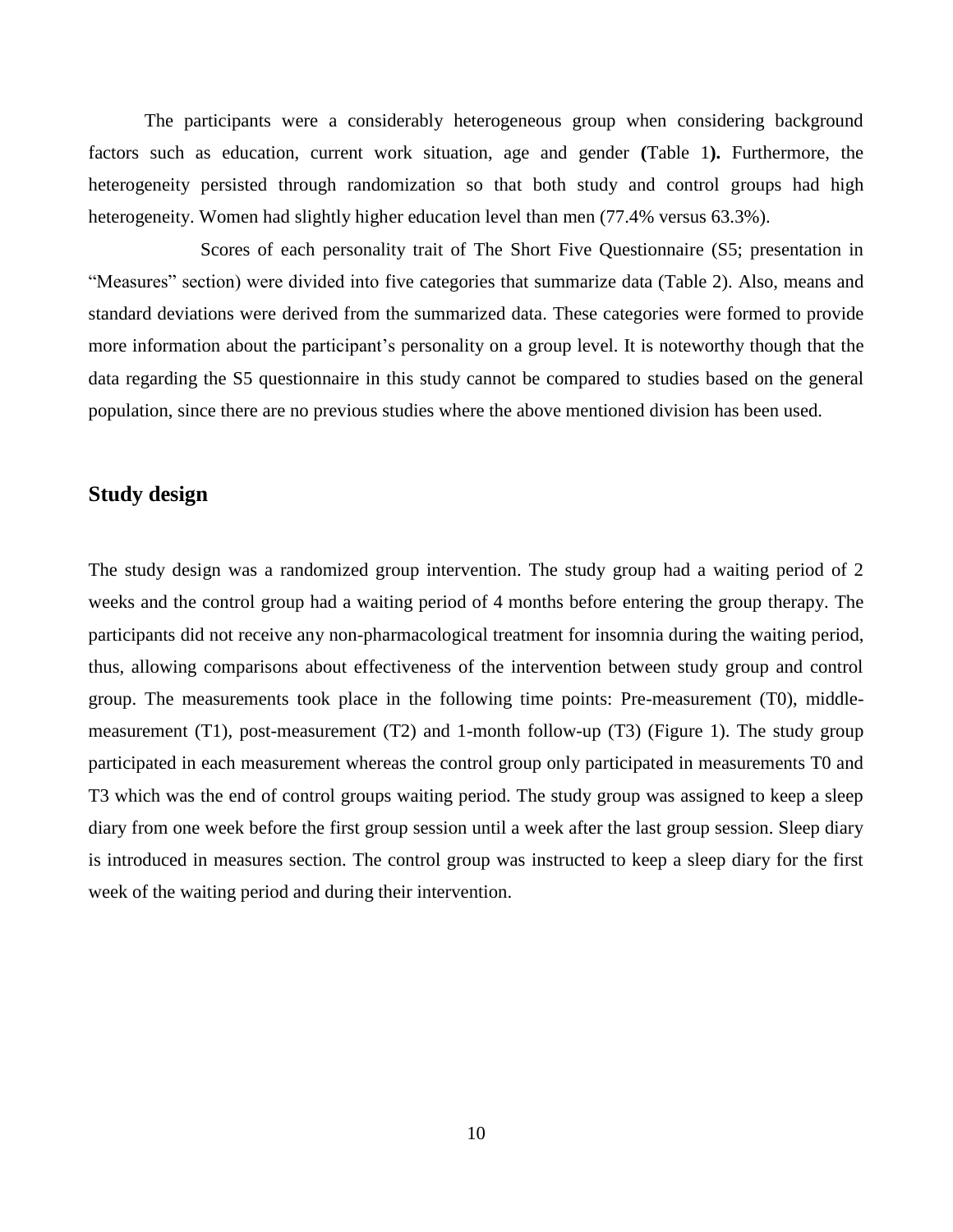| <b>Factor</b>                                | Study group, $n = 32$ | Control group, $n = 31$ |
|----------------------------------------------|-----------------------|-------------------------|
|                                              |                       |                         |
| Gender                                       |                       |                         |
| Female                                       | 21(65.6)              | 18(58.1)                |
| Male                                         | 11(34.4)              | 13(41.9)                |
| Age                                          |                       |                         |
| -Mean                                        | 54.25 (12.95)         | 54.58 (12.65)           |
| -Range                                       | 28-78                 | 26-77                   |
| Sleep medication                             |                       |                         |
| -Yes                                         | 14(43.8)              | 18(58.1)                |
| $-N0$                                        | 18(56.2)              | 13(41.9)                |
| In a relationship                            |                       |                         |
| -Yes                                         | 27(90.0)              | 24 (77.4)               |
| $-N0$                                        | 3(10.0)               | 7(22.6)                 |
| Current work situation                       |                       |                         |
| Not working at the moment                    | 3(34.4)               | 6(19.4)                 |
| Working                                      | 18(56.2)              | 12(38.7)                |
| Retired                                      | 11(34.4)              | 13(41.9)                |
| Education                                    |                       |                         |
| Vocational degree                            | 7(22.6)               | 6(20)                   |
| University, polytechnic or college<br>degree | 24 (77.4)             | 19(63.3)                |
| No degree                                    | 0(0)                  | 5(16.7)                 |

Table 1. Demographic information of the participants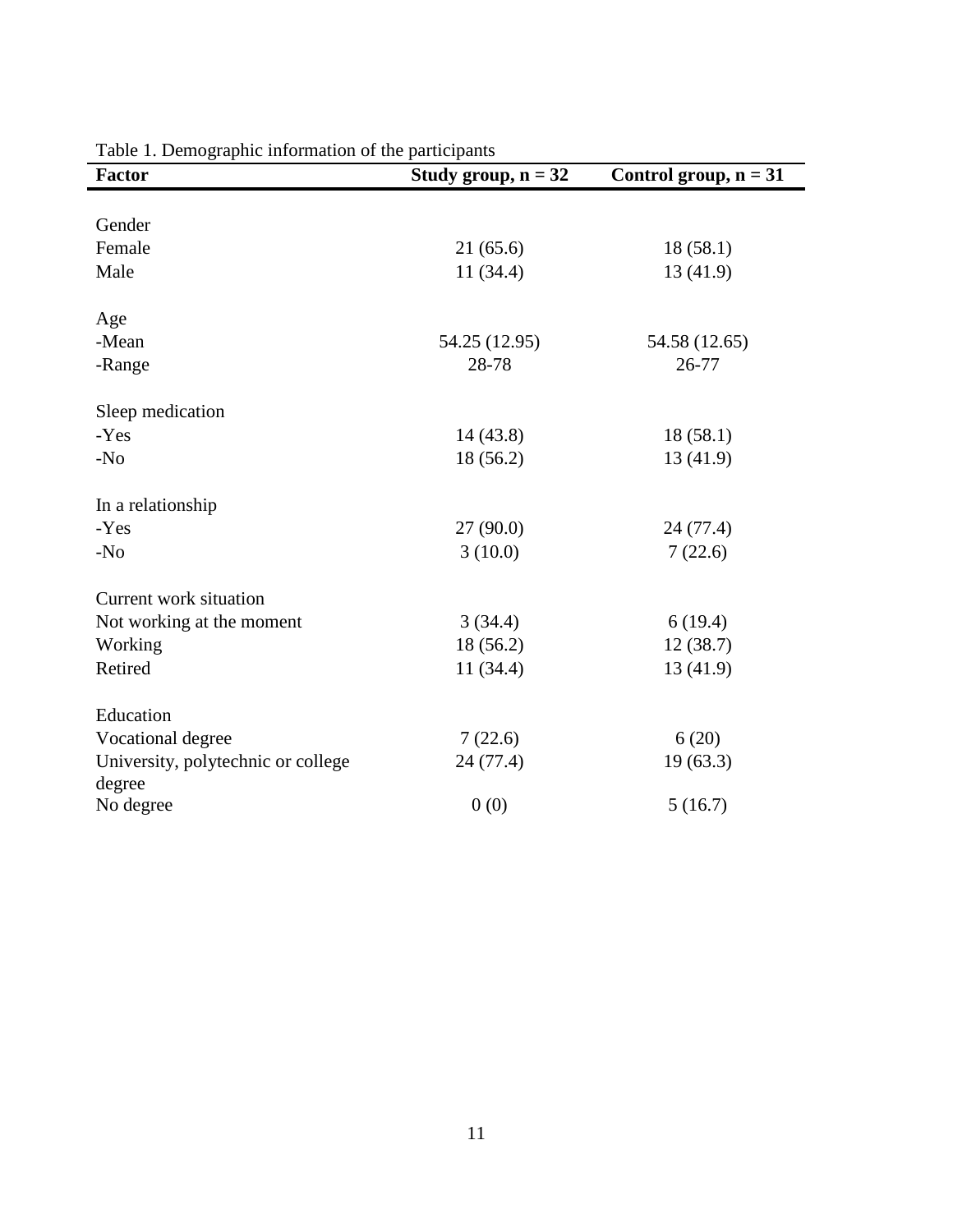| <b>Personality trait</b>            | <b>Frequency</b> | Per cent         |
|-------------------------------------|------------------|------------------|
| Neuroticism (M:2.59; SD: 0.80)      |                  |                  |
| 1: from -36 to -24                  | 3                | 9.3              |
| 2: from -23 to -11                  | 10               | 31.3             |
| 3: from -10 to 10                   | 16               | 50               |
| 4: from 11 to 22                    | 3                | 9.4              |
| 5: from 23 to 36                    | $\boldsymbol{0}$ | $\boldsymbol{0}$ |
| Agreeableness (M:0.72; SD:4.00)     |                  |                  |
| 1: from -36 to -24                  | $\overline{0}$   | $\overline{0}$   |
| 2: from -23 to -11                  | $\overline{0}$   | $\overline{0}$   |
| 3: from -10 to 10                   | 8                | 25               |
| 4: from 11 to 22                    | 16               | 50               |
| 5: from 23 to 36                    | 8                | 25               |
| Extroversion (M:3.34; SD: 0.75)     |                  |                  |
| 1: from -36 to -24                  | $\boldsymbol{0}$ | $\overline{0}$   |
| 2: from -23 to -11                  | $\overline{2}$   | 6.3              |
| $3:$ from $-10$ to $10$             | 20               | 62.5             |
| 4: from 11 to 22                    | $\tau$           | 21.9             |
| 5: from 23 to 36                    | 3                | 9.4              |
| Conscientiousness (M:3.66; SD:0.87) |                  |                  |
| 1: from -36 to -24                  | $\mathbf{1}$     | 3.1              |
| 2: from -23 to -11                  | $\boldsymbol{0}$ | $\boldsymbol{0}$ |
| 3: from -10 to 10                   | 13               | 40.6             |
| 4: from 11 to 22                    | 13               | 40.6             |
| 5: from 23 to 36                    | 5                | 15.6             |
| Openness (M: 3.75; SD: 0.88)        |                  |                  |
| 1: from -36 to -24                  | $\boldsymbol{0}$ | $\boldsymbol{0}$ |
| 2: from $-23$ to $-11$              | $\overline{2}$   | 6.3              |
| 3: from -10 to 10                   | 11               | 34.4             |
| 4: from 11 to 22                    | 12               | 37.5             |
| 5: from 23 to 36                    | $\tau$           | 21.9             |

Table 2. Frequencies and percent of participants' division into 5 categories based on their S5 total scores,  $n = 32$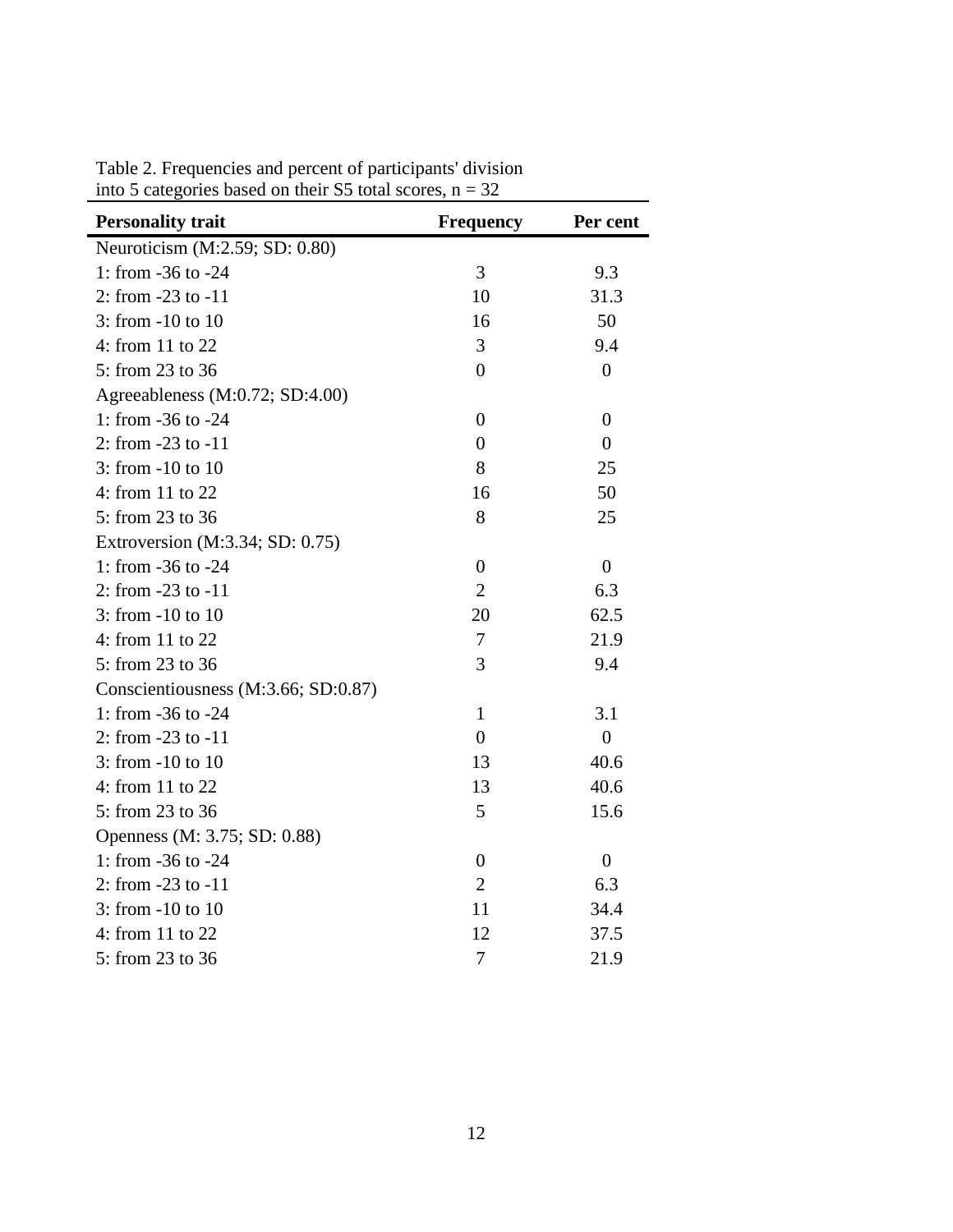#### <span id="page-16-0"></span>**Measures**

#### <span id="page-16-1"></span>**Assessment of insomnia symptoms**

Insomnia Severity Index (ISI)

Insomnia Severity Index is an instrument that is designed to assess the severity of insomnia targeting both nighttime and daytime components of it (Morin, 1993; Bastien, Valliéres, & Morin, 2001; Morin, Belleville, Bélanger, & Ivers, 2011). It consists of seven self-report questionnaires assessing the nature, severity, and impact of insomnia. Several dimensions are evaluated recalling last two weeks. The dimensions evaluated are: severity of sleep onset, sleep maintenance, and early morning awakening problems, sleep dissatisfaction, interference of sleep difficulties with daytime functioning, noticeability of sleep problems by others, and distress caused by the sleep difficulties. These dimensions are estimated on a 5-point Likert-scale yielding a total score ranging from 0 to 28 (Bastien et al., 2001). Higher ISI scores indicate more severe insomnia. Psychometric properties of ISI are considered valid and reliable (Bastien et al., 2001; Morin et al., 2011).

Basic Nordic Sleep Questionnaire (BNSQ)

The BNSQ has been widely used in a variety of studies carried out in Nordic countries during the last years, and it has proven to be a valid tool (Partinen & Gislason, 1995.) The BNSQ is a 25-item selfreport measure developed to assess the quality of sleep, nocturnal sleep duration, sleep and waking time, daytime drowsiness and snoring. The main difference, when compared to previous questionnaires, is the five-point scale (scale from 1 to 5) which is used to indicate how frequent the symptoms are. The frequency is described accordingly: 1, 'never or less than once per month'; 2, 'less than once per week'; 3, 'on 1-2 nights per week'; 4, 'on 3-5 nights per week'; and 5, 'every night or almost every night'. Higher scores indicate poorer quality of sleep, fatigue, or more severe snoring and breathing interruptions.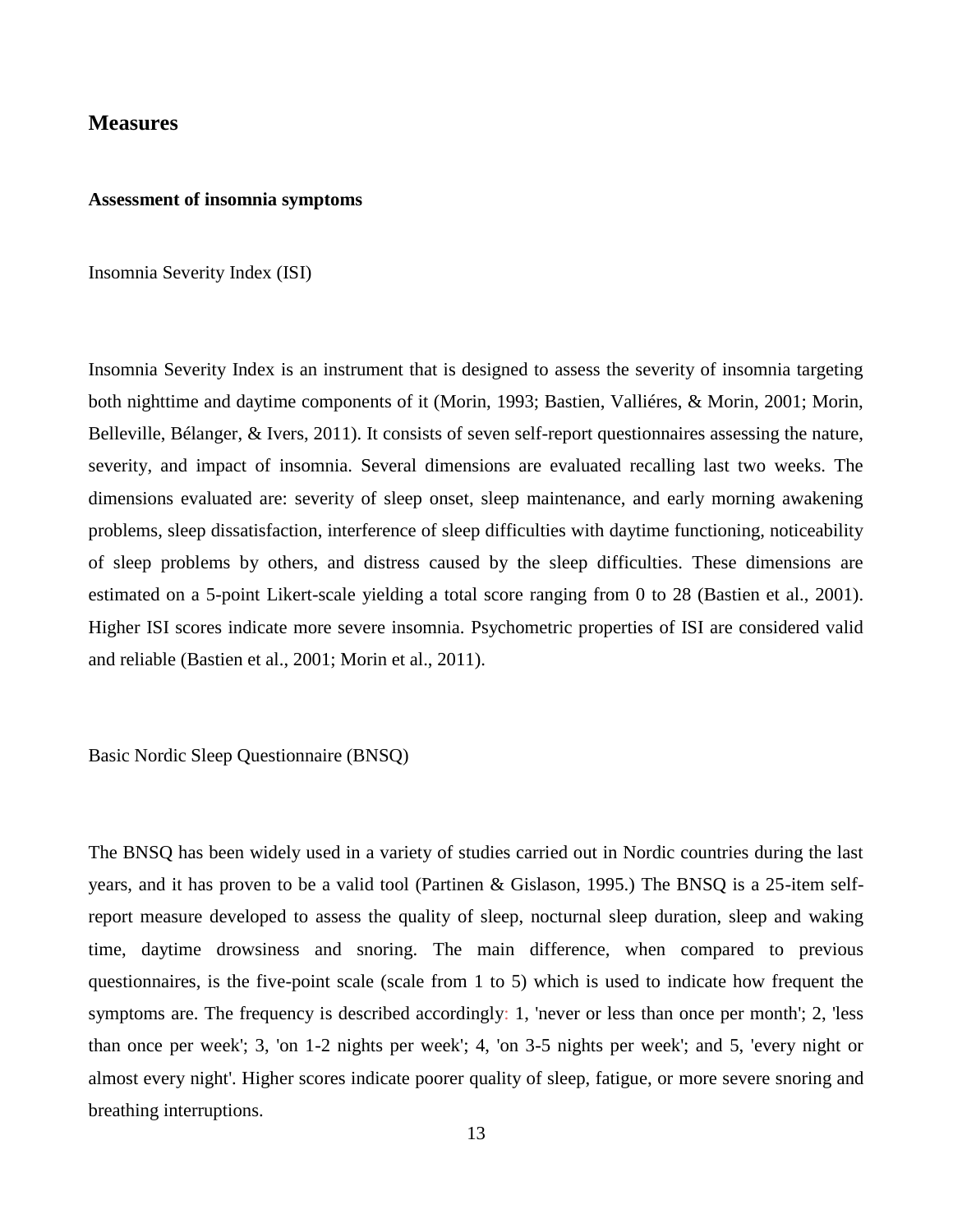Epworth Sleepiness Scale (ESS)

ESS is a simple, self-administered, eight-item questionnaire which is shown to provide a measurement of the subject's general level of daytime sleepiness (Johns, 1991.) Participants describe or estimate how they doze off inadvertently when engaged in activities involving low levels of stimulation, relatively immobile and relaxed (Fong, Ho, & Wing, 2005). ESS does not require any instrumental evaluation and therefore it is quick, inexpensive, flexible and able to measure chronic sleepiness.

Dysfunctional Beliefs and Attitudes about Sleep Scale (DBAS)

The brief version of Dysfunctional Beliefs and Attitudes about Sleep Scale is a 16-item self-report measure designed to identify and evaluate a subset of various sleep and insomnia-related cognitions (Morin, Vallières, & Ivers, 2007). The DBAS-16 identifies specific sleep-related beliefs and attitudes that separate individuals with insomnia from normal sleepers. The 16-item measure is scored on a 0–10 Likert-like scale ( $0 =$  Strongly Disagree;  $10 =$  Strongly Agree). All items are structured so that higher scores connote more dysfunctional beliefs. The total score equals the sum of the individual item scores with a maximum score of 160.

#### Sleep Diary

<span id="page-17-0"></span>Insomnia symptoms were assessed through by using a sleep diary, focusing on the previous sleep period (Appendix A). The sleep diary that was used in this study consists of 15 questions about the insomnia symptoms, the quality of sleep, how refreshed one feels after sleep and about the use of medication or alcohol in order to fall asleep. While keeping the sleep diary, participants evaluated their last night's sleep on a daily basis.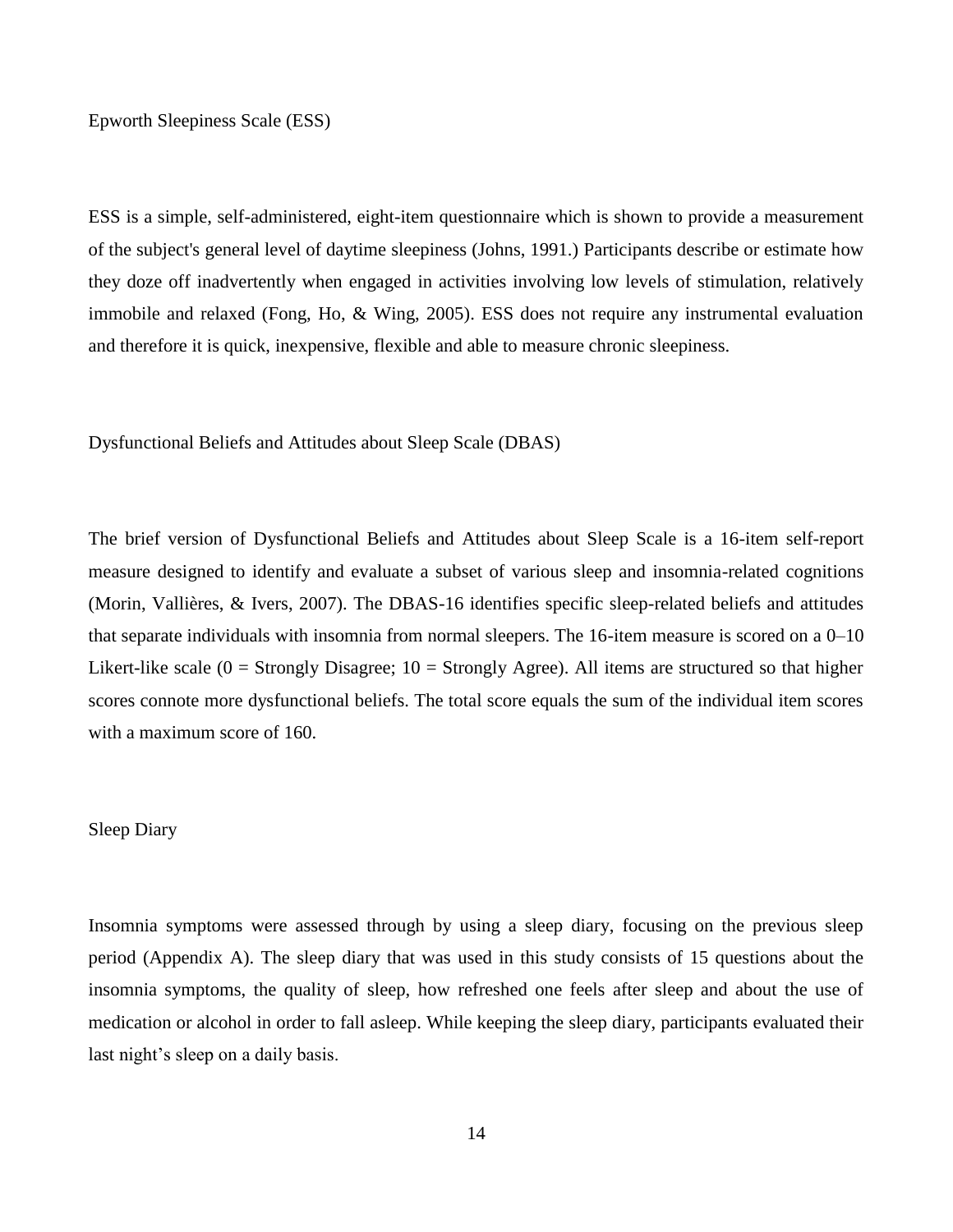#### **Assessment of psychological symptoms and personality**

Beck depression Inventory (BDI)

In this study an immensely popular and upgraded version of the original Beck Depression Inventory, the BDI-II, was used to assess the severity of depressive symptoms throughout the past two weeks (Beck, Ward, Mendelson, Mock, & Erbaugh, 1961; Beck, Steer, & Brown, 1996). The BDI-II is a 21 item questionnaire. Each item is rated on a 4-point Likert scale ranging from 0, indicating absence of symptoms, to 3, indicating the most severe symptoms. The total score is ranging from 0 to 63 and higher score indicates more severe depressive symptoms. The categorical ratings of depression are: minimal depression (0-13), mild depression (14-19), moderate depression (20-28), and severe depression (29-63).

Depression Anxiety Stress Scales (DASS)

The Depression Anxiety Stress Scales- questionnaire is used to measure a person's psychological symptoms (Lovibond & Lovibond, 1993; Lovibond & Lovibond, 1995). It has been confirmed that DASS distinguishes well between features of depression, physical arousal, and psychological tension and agitation in clinical and nonclinical groups (Antony, Bieling, Cox, Enns, & Swinson, 1998). This self-report questionnaire includes 42 questions about a person's negative emotional symptoms over the past week. DASS items are grouped into three scales: experienced feelings of depression (D), anxiety (A) and stress (S) (Lovibond & Lovibond, 1995; Brown, Chorpita, Korotitscw, & Barlow, 1996). Questions are answered on a 4-point Likert scale ranging from 0 to 3 ( $0 =$  Not holding true at all;  $3 =$ Holding true a lot). Higher total score indicates more severe symptoms.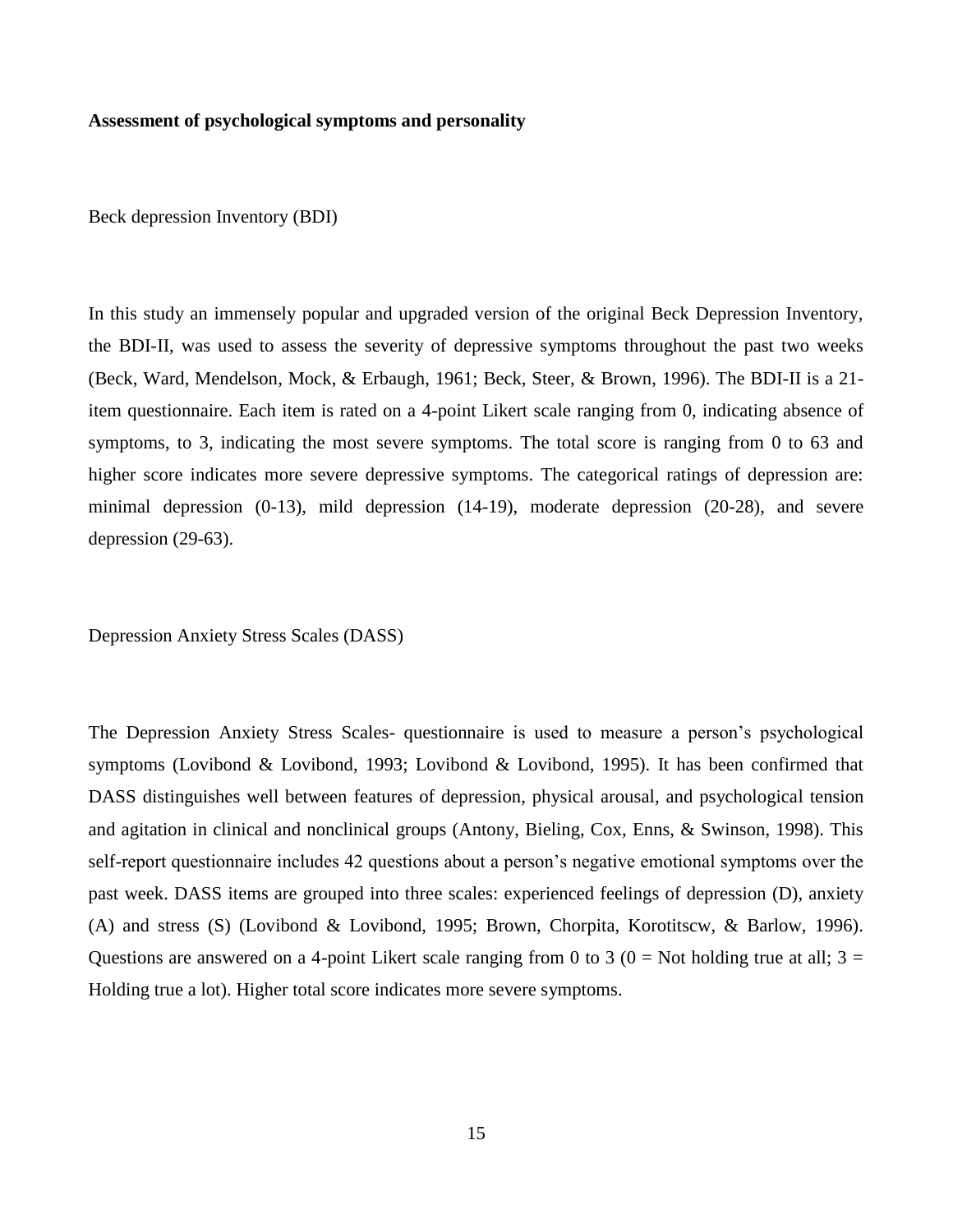Symptom checklist 90 (SCL-90)

The Symptom Checklist-90-R (SCL-90-R) is one of the most widely used measures of multiple aspects of psychological distress in clinical practice and research (Derogatis, 1975). SCL-90-R includes 90 items rated on a 5-point Likert scale, ranging from 0 to 4 ( $0 = Not$  at all;  $4 = Extremely$ ). SCL-90-R measures dimensions of primary distress such as somatization, obsessive compulsive, interpersonal sensitivity, depression, anxiety, hostility, phobic anxiety, paranoid ideation and psychoticism. A Finnish validation of the SCL-90 was carried out by Holi, Sammallahti and Aalberg (1998).

The Short Five Questionnaire (S5)

A 60-item questionnaire, the 'Short Five' (S5), is designed for measuring personality with 30 facets of the Five-Factor Model identified by the NEO-PI-R (Costa & McCrae, 1992; Konstabel, Lönnqvist, Walkowitz, Konstabel, & Verkasalo, 2012). The items that are measuring each facet are positively or negatively toned comprising altogether twelve items per personality factor. S5 items consists of different descriptions about personality and are rated on 7-point scale ranging from -3 (the description is completely wrong) to 3 (the description is completely right). The major advantage of the S5 is that it allows a detailed description of personality traits (neuroticism, extraversion, openness, agreeableness and conscientiousness) with a relatively small number of items. According to Lönnqvist, Verkasalo and Leikas (2008) the Finnish S5 has convergent validity and good reliability with the NEO-PI-R.

The client's list of problems and difficulties

A self-reported problem list (Appendix B) was used to assess the client's problematic areas (e.g. anxiety, sleeping problems and health problems). The problem list consists of 28 items and each item is rated on a Likert scale from 0 to 10 ( $0 =$  Does not disturb at all; 10 = Disturbs a lot) illustrating how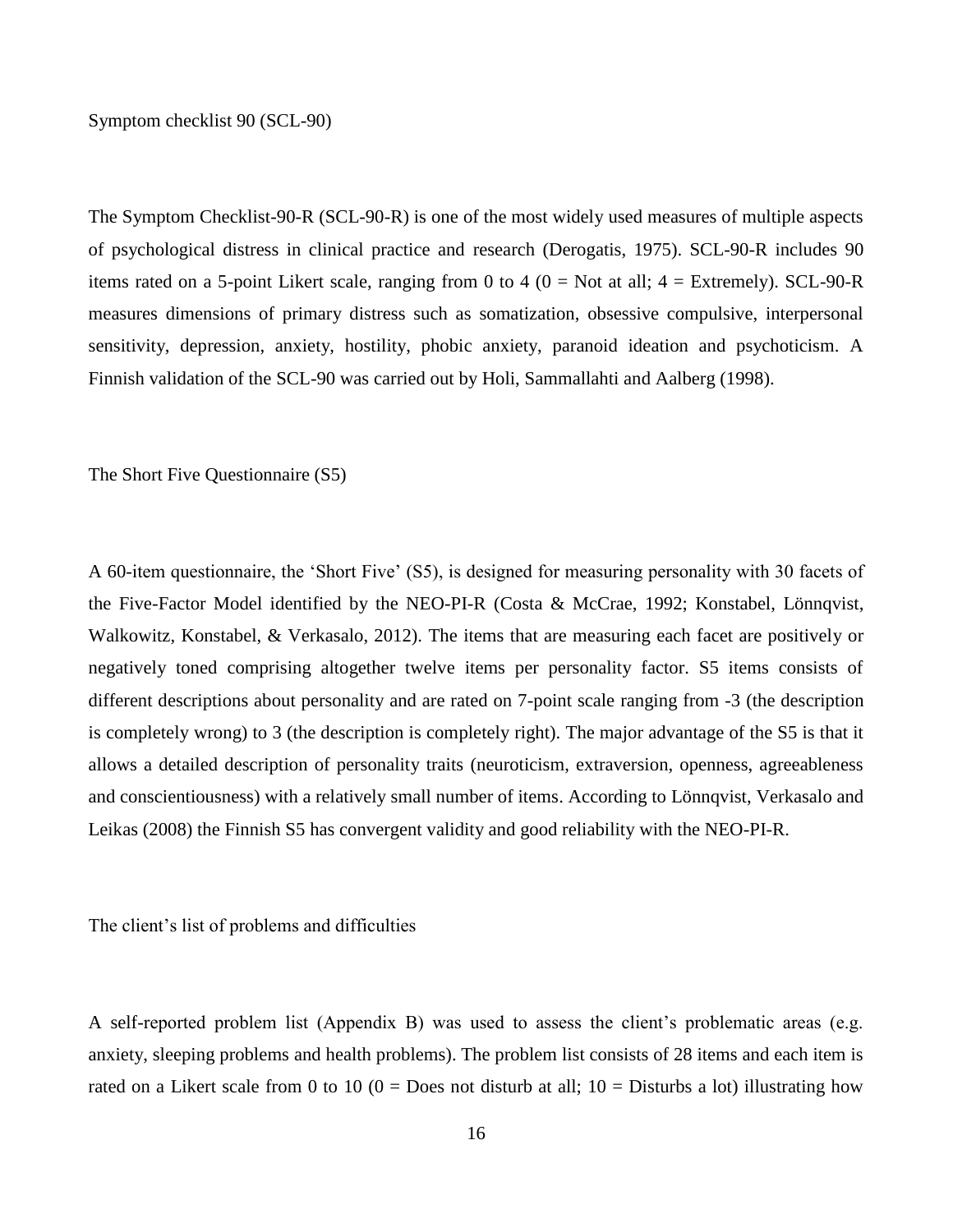disturbing the item is in one's life at the moment. The interpretation is based on the total score, which is calculated by combining all item scores together. Hence, higher total score indicates higher amount of problems either on few highly problematic areas or mediocre amount of problems on many areas.

#### <span id="page-20-0"></span>**Assessment of ACT processes**

Acceptance & Action Questionnaire (AAQ-II)

A person's psychological inflexibility was measured with a widely used Acceptance & Action Questionnaire (Hayes et al., 2004; Bond et al., 2011). In this study a new version of the AAQ-II was used. The questionnaire estimates seven claims concerning acceptance and experiential avoidance on a 7-point Likert scale ranging from 1 to 7 (1 = Never true;  $7 =$  Always true). A total score ranges from 7 to 49 and a higher score equals greater levels of psychological inflexibility.

Cognition Fusion Questionnaire (CFQ-13)

The CFQ is a 13-item self-reported questionnaire that measures cognitive fusion (Gillanders et al., 2010; Gillanders et al., 2013). It is a brief, reliable self-report measure of cognitive fusion and defusion as a general process. Items are estimated on a 7-point Likert scale labelled "never true" to "always true". Higher scores suggest more fusion in one's thoughts. CFQ focuses on generic thinking rather than specific content or type of thought. In addition to items of the believability of thoughts questionnaire has also items about literality, engagement with thoughts, perspective taking on thoughts, entanglement, struggle, and taking action in contrast to thinking. The CFQ shows high correlation and in predicted directions with measures of psychological inflexibility, mindfulness, rumination, distress, burnout and frequency of automatic thoughts (Gillanders et al., 2013).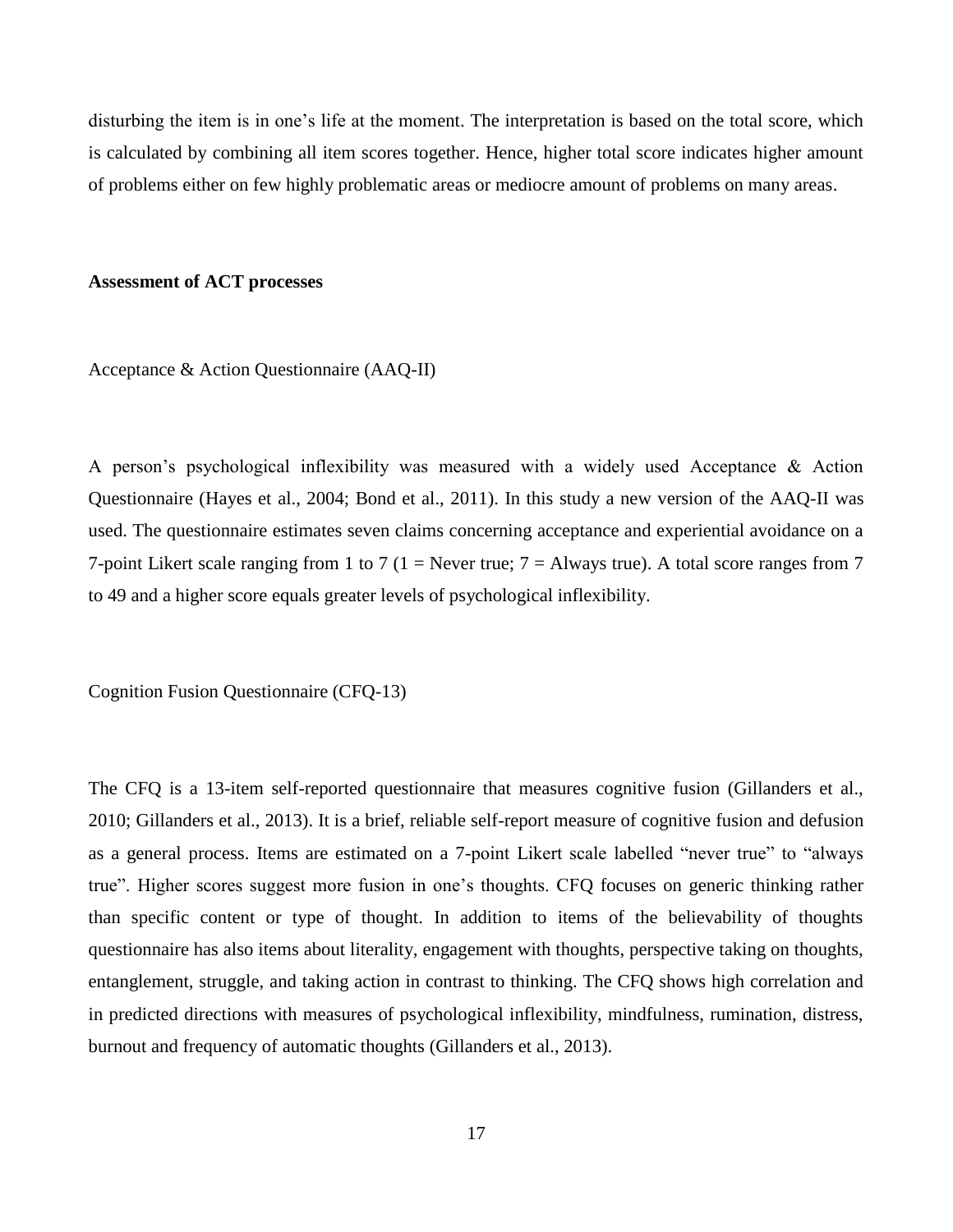#### Five Facet Mindfulness Questionnaire (FFMQ)

The FFMQ is a 39-item, self-report measure developed by Baer, Smith, Hopkins, Krietemeyer and Toney (2006). Participants rate how often they have a given experience using a 5- point Likert scale ranging from 1 to 5 (1 = Never or very rarely true;  $5 =$  Very often or always true). It measures five factors of mindfulness: observing sensations, perceptions, thoughts, and feelings (O); describing with words (D); acting with awareness (A); non-judging of experience (NJ); and non-reactivity to inner experience (NR). The FFMQ is considered as a reliable and valid instrument (Bränström, Kvillemo, Brandberg, & Moskowitz, 2010).

The Adult Hope Scales (DHS and SHS)

The Adult Dispositional Hope Scale (DHS) is a self-report, 12-item inventory designed to measure one's dispositional hope in the age of 15 or older (Snyder et al., 1991). It consists of 8 hope items divided into two scales: 4-item Pathway component (goal-directed determination) and 4-item Agency (planning of ways to obtain the goals) component. Items are rated from 1 ('definitely false') to 8 ('definitely true'). There are also 4 filler items.

The Adult State Hope Scale (SHS) is used to measure a participant`s hope at current level (Snyder et al., 1996.) The 6-item questionnaire includes 3 Pathway-items and 3 Agency-items that measure ongoing goal-directed thinking. Participants describe themselves in terms of how well they can solve problems, achieve goals and how well they think they have succeeded in life.

Sense of Coherence scale (SOC)

The Sense of Coherence (SOC) scale is used to evaluate an individual's inner strengths and orientation (Jacobson, 2011). Furthermore, the SOC scale explains successful coping with stressors (Antonovsky, 1979). In this study a 13-item SOC scale was used (Antonovsky, 1993). It consists of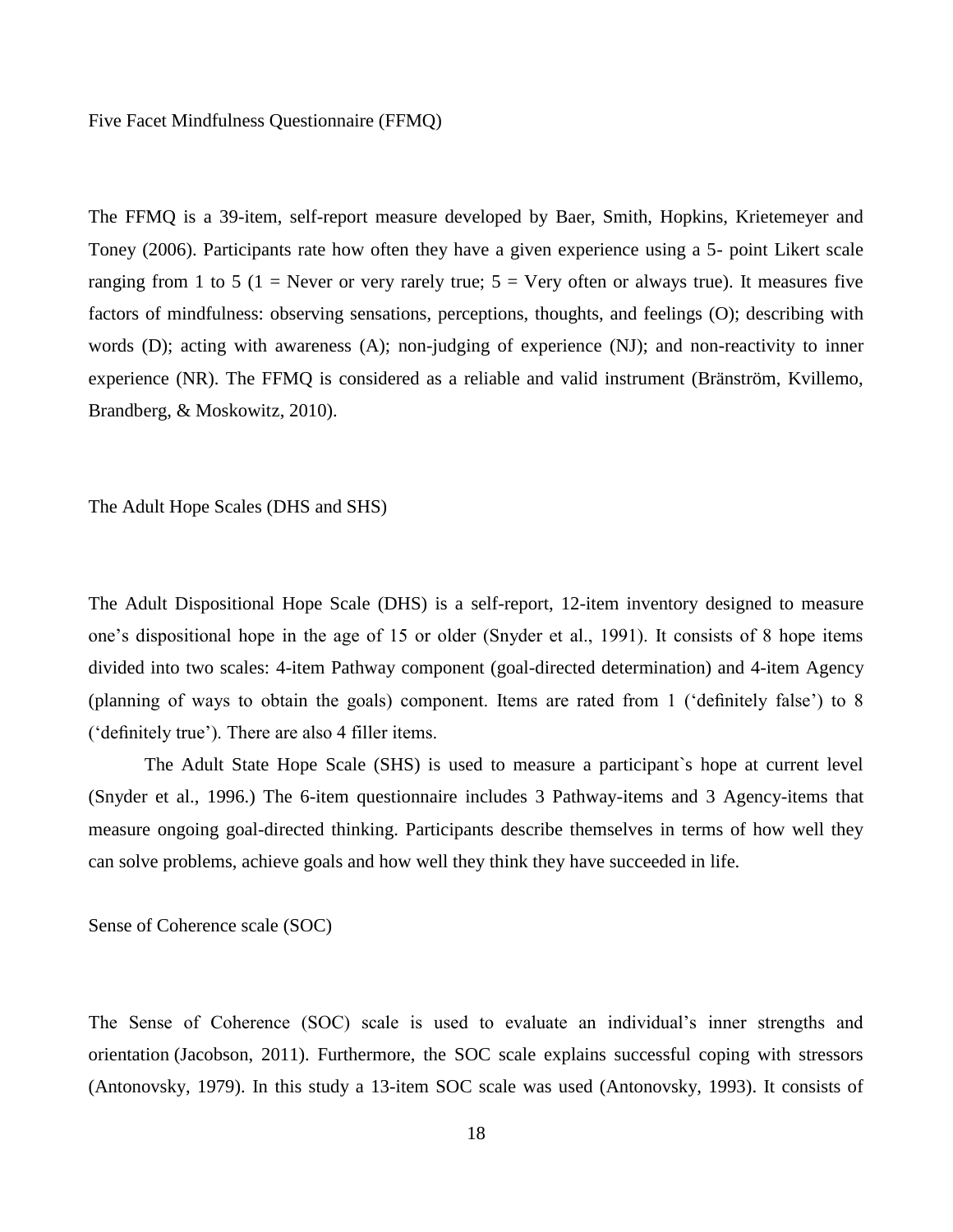three components: comprehensibility, manageability, and meaningfulness of one's life. Each item has been graded on a 7-point Likert scale. The grades of the items are summed up resulting in a total score ranging from 13 to 91. A higher total score indicates greater level of sense of coherence (Antonovsky, 1993)**.** Furthermore, a strong sense of coherence can be associated with effective coping with life stressors (Jacobson, 2011). Lastly, higher levels of coherence can be associated with higher selfesteem, feeling of control in one's life and optimistic and positive mindset (Pallant & Lae, 2002).

#### Valued Living Questionnaire (VLQ)

Valued Living Questionnaire was developed as a tool for use in Acceptance and Commitment Therapy (Wilson, Sandoz, Kitchens, & Roberts, 2010). VLQ consists of two parts. Firstly, individuals evaluate the importance of 10 different areas of life (e.g., family, work, education, relationships). Secondly, the individuals are asked to rate how consistently they have been living according to the rated areas of life. Each item is rated on Likert-style scale from 1 to 10. Lastly, a Valued Living Composite is calculated using both importance and consistency. The valued living composite signifies the theoretical importance of individuals' values rather than the range or significance of one specific value.

#### Homework activity diary

The homework activity diary (Appendix C) was designed for monitoring weekly activity in mindfulness training, applying sleep hygiene instructions and actions committed to values outside therapy sessions. One's activity in mindfulness was self-evaluated by time (minutes) consumed in the activity per day. Evaluation of sleep hygiene was described in how instructions were applied. The actions committed to values -section was used to describe what sort of actions the participant took and how many days per week those actions were carried out.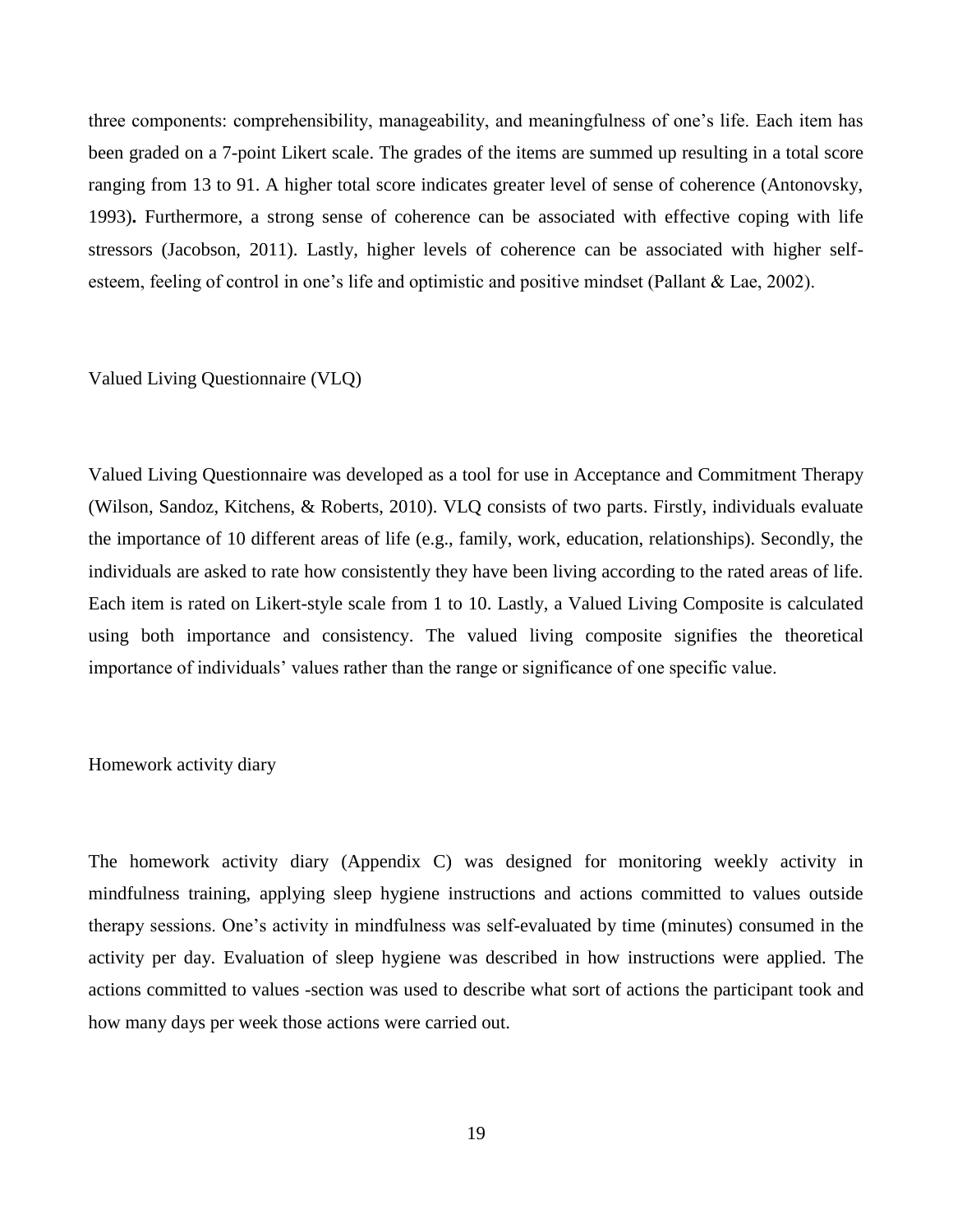#### <span id="page-23-0"></span>**Intervention**

#### <span id="page-23-1"></span>**Acceptance and Commitment Therapy**

The basis for the intervention was an ACT short individual therapy for depression. Thus, a clinical professor experienced in ACT revised the intervention into a short group therapy for insomniacs. This was achieved by directing the focus to specific exercises and themes that were linked especially with sleeping problems. The treatment consisted of six sessions from which the first one was held individually via phone. The remaining five group sessions were held weekly. Group sessions were always held on the same day of the week because of scheduling reasons, and clients were informed that they could skip one session. The individually held session lasted from 45 minutes to 90 minutes depending on the participant. However, the group sessions' took from 90 to 120 minutes. Group sessions durations were dictated by measurements and therefore sessions with measurements lasted close to 120 minutes. The intervention is more thoroughly described in the Master's Thesis of Puha and Pelkonen (2013).

#### <span id="page-23-2"></span>**Therapist**

The intervention was carried out by a group of psychology students working in pairs. The pairs consisted of one master's degree student and one bachelor's degree student. The students received a short training course regarding the principles of ACT and they were given instructions for the revised ACT intervention. In addition, the therapists took part in the supervision of work and received mentoring from a neuropsychologist specialized in sleep. Moreover, the intervention was carefully structured in order compensate for the lack of experience of the therapists. Furthermore, to ensure comparability between therapy groups, the therapists were given a DVD containing all the metaphors and exercises to be used in the intervention. The assignments given to the participants were predetermined in the revision of the intervention.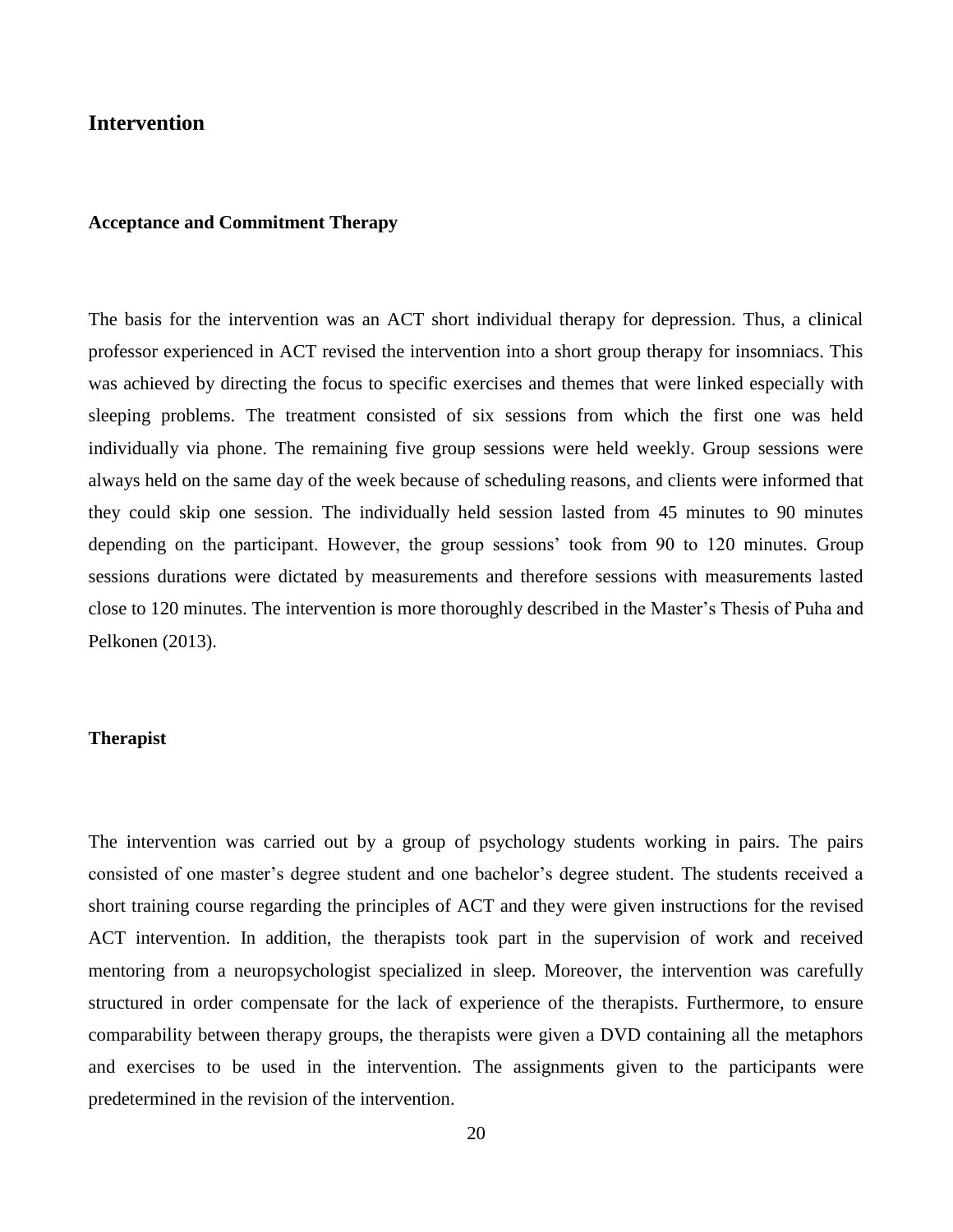## <span id="page-24-0"></span>**Statistical Methods**

The data was first summarized to provide descriptive statistics. Subsequently, the participants were divided into groups of responders and non-responders in order to represent clinically significant improvement. In this study, it has been taken into account that as Kadzin (1977) and Jacobson et al. (1999) have pointed out regaining normal functioning may not always represent clinically significant improvement. Therefore, two outcome variables were used to estimate good and poor clinical outcome. Firstly, responders according to improvement in ISI scores (questionnaire measurement; ResISI) (11/32, 34.4%) had to had improved two standard deviations from the pre-measurement (T0) to the follow-up (T3) in their ISI-scores. Therefore, 65.6% (21/32) were non-responders. This determination of clinically significant improvement was based on the notions of Jacobson and Truax (1991), and the cut-off described above was used since there was a lack of normative data on ISI. The descriptive statistics regarding both groups are presented in Table 3.

Secondly, responders according to the difference in estimated sleeping time reported in the sleep diary (self-observation measurement; ResObs) (12/32, 37.5%) had to had improved in their selfevaluated duration of sleep for at least 30 minutes. Therefore, 62.5% (20/32) were non-responders. The self-evaluated duration of sleep was measured from the week after the last therapy session and it was compared to the week before group therapy. A minimum of 30-minute sleep disturbance (sleep onset and/or time awake after sleep onset; or last awakening before desired time) is considered as one of the markers of insomnia (Morin & Espie, 2003). Therefore, 30 minutes of estimated increase in sleeping time would provide an approximate clinical cut-off which represents improvement of insomnia. Furthermore, in the Master's Thesis of Pelkonen and Puha (2013) the same measure of self-evaluated duration of sleep was used. In the results self-evaluated sleep duration increased from 6.1 hours to 6.5 which was considered to be a significant ( $p < .05$ ) change.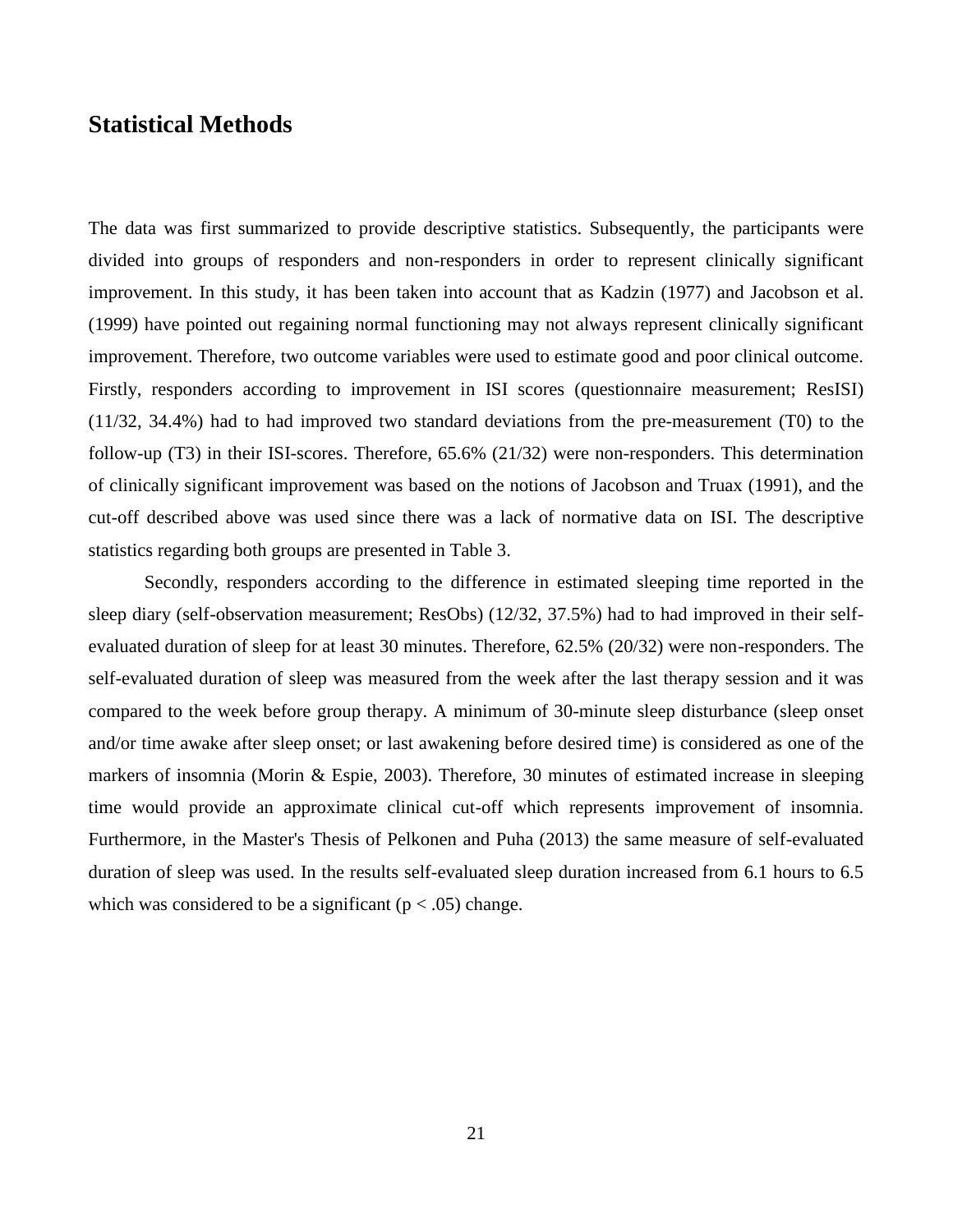| <b>Responders</b> | <b>Base of division</b>                                   | $\mathbf n$ | <b>Mean</b>             | SD | <b>Range</b>                 |
|-------------------|-----------------------------------------------------------|-------------|-------------------------|----|------------------------------|
| ResISI            |                                                           |             |                         |    |                              |
| Responders        | Decrease in ISI score                                     |             |                         |    | $11 - 12.3$ $2.4 - 16$ to -9 |
|                   | Nonresponders Decrease in ISI score                       |             | 21 $-2.1$ 3.1 $-7$ to 3 |    |                              |
|                   |                                                           |             |                         |    |                              |
| ResObs            |                                                           |             |                         |    |                              |
| Responders        | Increase in sleeping time $12 \t 1.3 \t 0.5 \t 2.3$ to .5 |             |                         |    |                              |
| Nonresponders     | Increase in sleeping time 20                              |             | 0.1                     |    | $0.4 -1.1$ to $-4$           |
|                   |                                                           |             |                         |    |                              |

Table 3 Change in scores of ResISI and ResObs from Pre-measurement (T0) to 1-mont Follow-up (T3)

Responders according to decrease in Insomnia Severity Index scores (ResISI), Insomnia Severity Index (ISI), Responders according to increase in estimated sleep time (ResObs)

The difference between responders and non-responders was assessed in each possible predictor variable with One Way Analysis of Variance (ANOVA) at the pretreatment measurement point (T0). A p-value of < .05 was considered statistically significant. Effect sizes of statistically significant results were calculated in order to estimate impact. A Cohen's d value of .20 was considered as small impact, .50 as medium and .80 as large. Analyses were carried out using SPSS Statistics (version 20) and effect sizes were calculated by using Effect size calculators (Ellis, 2009).

The ANOVA results were verified by regression analysis. The method was simple linear regression model in which each possible predictor tested for a relationship with either the difference in estimated sleeping time (the basis for ResObs) or difference in ISI-scores (the basis for ResISI). Furthermore, a simple linear regression models, were a group of possible predictors of statistical significance, was used. A p-value of  $< .05$  was considered statistically significant in simple linear regression.

<span id="page-25-0"></span>Scores of each personality trait of S5 were divided into five categories that summarize the data. Categories are explained in Table 2. These categories were formed to provide more information about the participant's personality on a group level.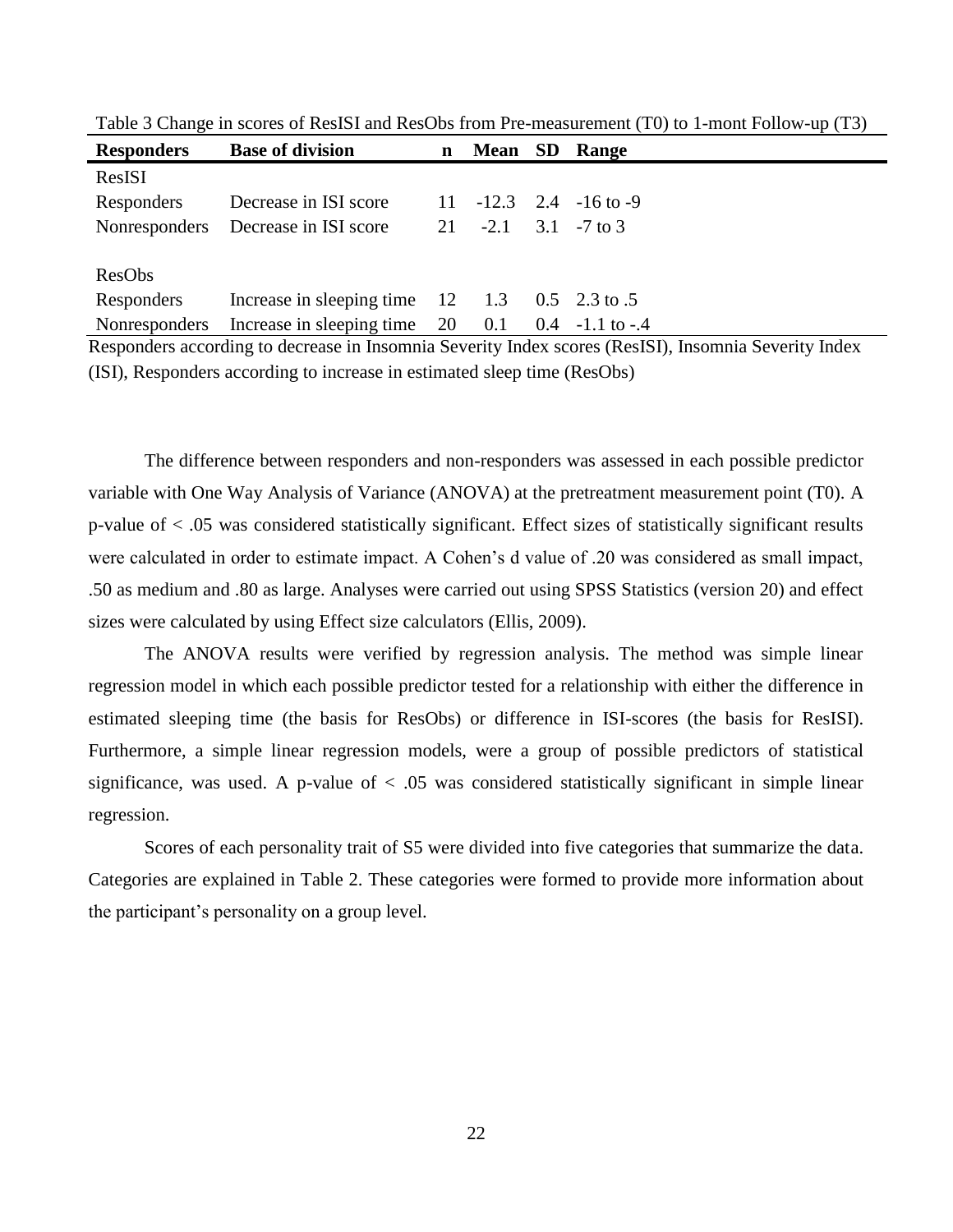## **Results**

Results of the outcome study of Pelkonen and Puha (2013) showed that there was significant interaction effect in ISI ( $F_{1,61} = 7.80$ ,  $p = .007$ ,  $d = 0.50$ ) and in DBAS ( $F_{1,61} = 9.32$ ,  $p = .003$ ,  $d = 0.79$ ). Furthermore, results from the sleep diary measurement point out that the increase in both total sleep time (F<sub>1,31</sub> = 9.22, p = .005) and sleep quality (F<sub>1,31</sub> = 5.85, p = .022, d = 0.54) were significant. In this study, certain items of the sleep diary from the week before first session were chosen for statistical analysis as possible predictors of outcome. Items included information about last night's amount of wake-ups, last night's duration of sleep in hours, last night's quality of sleep, sleep experience, vitality during daytime, homework activity and weekly sleep hygiene instructions compliance. Further participant's weekly mindfulness activity at home and weekly activity towards values (Values) were statistically analyzed as possible moderators of outcome.

After comparing the responders, both ResISI and ResObs, to the non-responders, no significant predetermining factors were found ( $p < .05$ ). The comparison was carried out between 37 individual factors. Results of the factors that were not considered suggestive when ResISI was used included assessment of insomnia symptoms:  $(F = 0.01 - 2.94, p > .10)$ , psychological symptoms and personality  $(F = 0.01 - 1.71, p > .10)$ , ACT processes  $(F = 0.00 - 1.72, p > .10)$  and demographic measures  $(F = 0.01 - 1.72, p > .10)$ 0.02 - 2.46,  $p > 0.10$ . When ResObs was used as a criterion, non-suggestive factors were insomnia symptoms (F = 0.10 - 2.34, p > .10), psychological symptoms and personality (F = 0.02 - 2.55, p > .10), ACT processes (F = 0.19 - 2.88) and demographic measures (F = 0.01 - 1.40, p > .10).

The analysis indicated that statistically the difference between responders and non-responders of ResISI was suggestive ( $p > .10$ ) when measured with ISI ( $F_{1,30} = 2.94$ ,  $p = .097$ ,  $d = 0.49$ ), DHS  $(F_{1,30} = 2.95, p = .096, d = 0.68)$ , DHS A  $(F_{1,30} = 3.56, p = .069, d = 0.73)$  and values  $(F_{1,29} = 3.25, p = .069, d = .069)$  $= .082$ ,  $d = 0.75$ ). When ResOBS was used as a variable, statistically the difference was suggestive with age (F<sub>1,30</sub> = 3.90, p = .057, d = -0.70), DHS P (F<sub>1,30</sub> = 3.72, p = .063, d = -0.68), SHS (F<sub>1,30</sub> = 3.39 0.076 -0.65, p = .076, d = -0.65) and DBAS ( $F_{1,30} = 3.54$ , p = .070, d = -0.63). Table 4 presents the summary results (mean and standard deviation).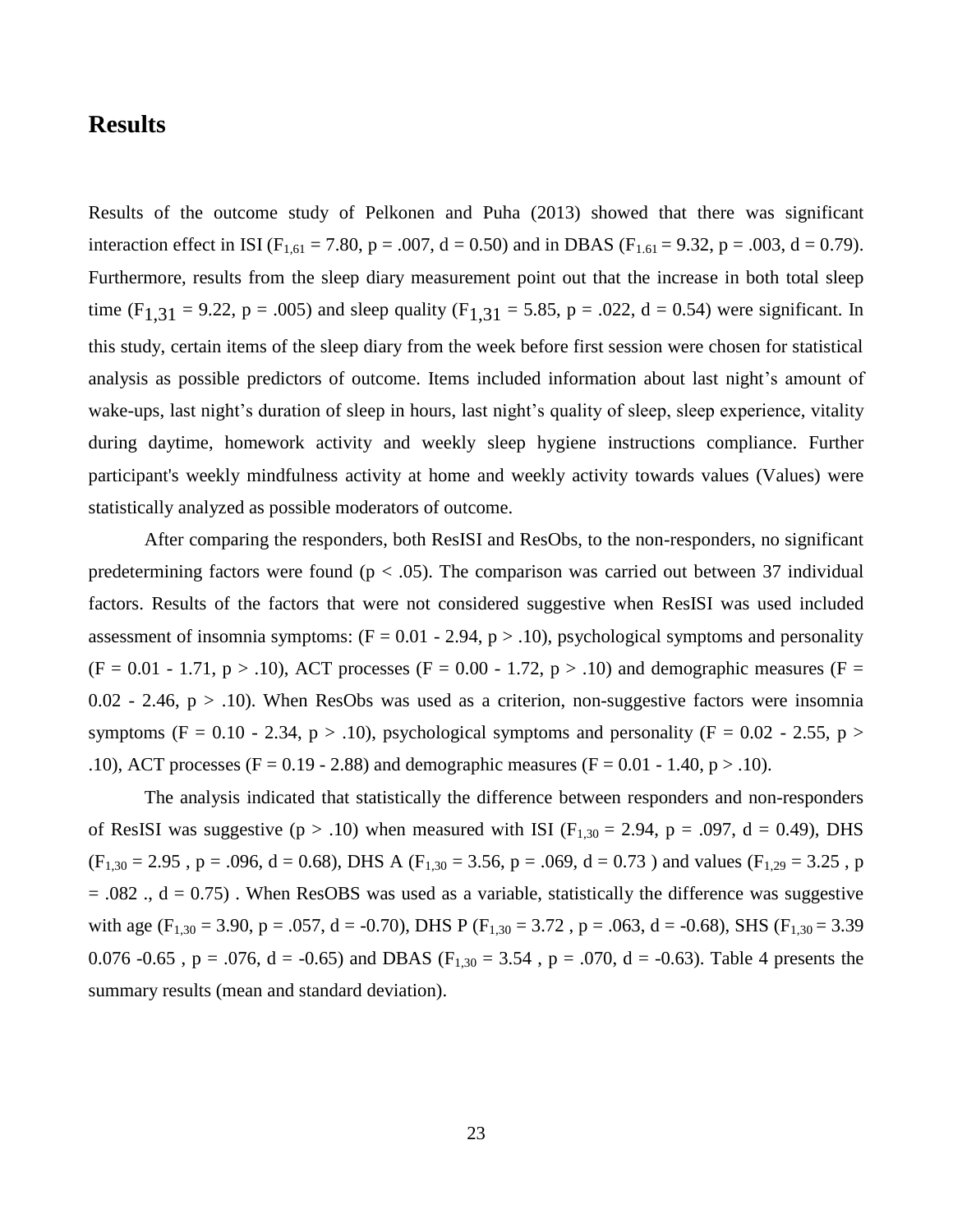| <b>Predictor</b> |              | $\mathbf n$ | <b>Mean</b> | <b>SD</b> |
|------------------|--------------|-------------|-------------|-----------|
| ResISI           |              |             |             |           |
| <b>ISI</b>       | Nonresponder | 21          | 17.48       | 3.2       |
|                  | Responder    | 11          | 19.45       | 2.88      |
| <b>DHS</b>       | Nonresponder | 21          | 33.76       | 7.44      |
|                  | Responder    | 11          | 35.55       | 5.01      |
| DHS A            | Nonresponder | 21          | 16.19       | 4.62      |
|                  | Responder    | 11          | 17.36       | 4.92      |
| Values           | Nonresponder | 21          | 3.57        | 1.32      |
|                  | Responder    | 11          | 4.4         | 0.84      |
| <b>ResObs</b>    |              |             |             |           |
| Age              | Nonresponder | 20          | 57.6        | 11.1      |
|                  | Responder    | 12          | 48.67       | 14.34     |
| <b>DBAS</b>      | Nonresponder | 20          | 101.6       | 13.24     |
|                  | Responder    | 12          | 88.67       | 25.77     |
| DHS P            | Nonresponder | 20          | 11.95       | 1.53      |
|                  | Responder    | 12          | 10.75       | 1.96      |
| <b>SHS</b> total | Nonresponder | 20          | 36          | 5.8       |
|                  | Responder    | 12          | 31.67       | 7.43      |

Table 4. Means and standard deviations of suggestive ANOVA results

Responders according to decrease in Insomnia Severity Index scores (ResISI), Insomnia Severity Index (ISI), The Adult State Hope Scale (SHS), The Adult State Hope Scale Agency (SHS A), Weekly mean of days when participants committed activities towards values (Values), Responders according to increase in estimated sleep time (ResObs), Dysfunctional Beliefs About Sleep (DBAS), The Adult Dispositional Hope Scale (DHS), The Adult Dispositional Hope Scale Pathway (DHS P)

In contrast to the ANOVA results, simple linear regression analysis provided statistically significant relationships between the difference in improvement in ISI-scores and DHS total ( $R^2 = .15$ ,  $F_{1,30} = 5.38$ , p = .027), DHS A ( $R^2 = 1.89$ ,  $F_{1,30} = 6.98$ , p = .013) and Academic education (p = 0.018,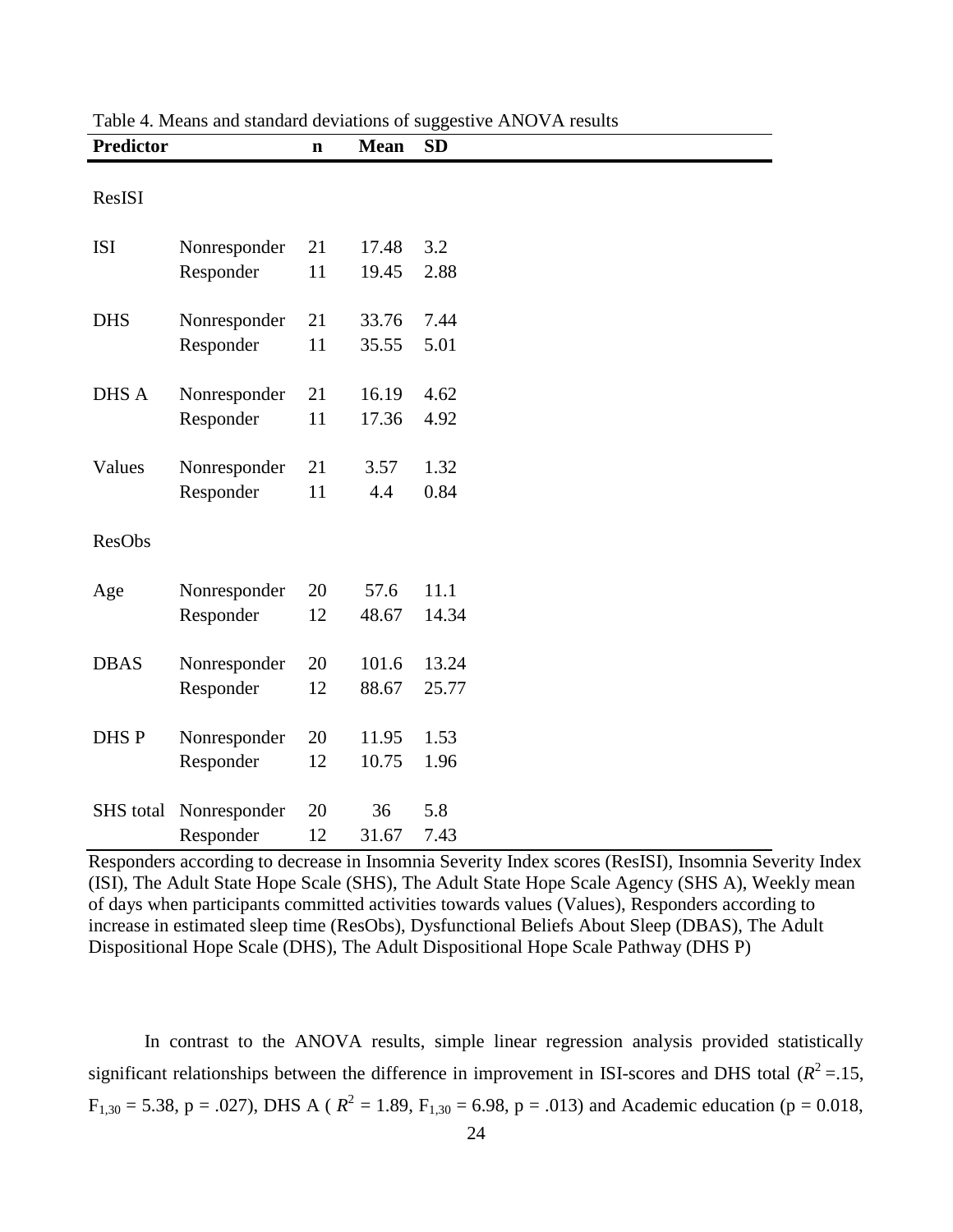$R^2 = 0.15$ ) (Table 5.1). However, when trying to derive a model that would explain the change in the ISI-scores, none of the model combinations had statistical significance ( $p > 0.05$ ). Furthermore, SHS total ( $R^2$  = .22, F<sub>1,29</sub> = 4.53, p = .008), SHS A ( $R^2$  = .24, F<sub>1,29</sub> = 9.14, p = .005) and AAQ-II ( $R^2$  = .13,  $F_{1,29} = 2.69$ , p = .045) predicted statistically significant increase in self-evaluated sleep duration (Table 5.2). When SHS and SHS A were both in the model, the prediction was significant ( $p = .020$ ), but R-Square was still .24. However, when SHS and AAQ-II were both in the model, AAQ-II was no longer a significant predictor ( $p = .287$ ) and the R-Square for the model was .25.

Table 5.1. Regression analysis: Predicting decrease in ISI-scores

| <b>Variable</b>    | <b>Mean</b> SD | <b>Beta</b>                   |       |
|--------------------|----------------|-------------------------------|-------|
| Academic education |                | $0.75$ $0.44$ $-0.42$ $0.17$  | 0.018 |
| <b>DHS</b>         |                | $23.31$ $3.03$ $-0.39$ $0.15$ | 0.027 |
| DHS A              |                | $11.81$ $1.65$ $-0.43$ $1.89$ | 0.13  |

The Adult Dispositional Hope Scale (DHS), The Adult Dispositional Hope Scale Agency (DHS A)

Table 5.2. Regression analysis: Predicting increase in duration of sleep

| Variable   | <b>Mean</b> SD Beta $R^2$ |                                 |  |
|------------|---------------------------|---------------------------------|--|
| AAQ-II     |                           | 17.55 8.41 0.36 0.13 0.045      |  |
| <b>SHS</b> |                           | 34.35 6.8 -0.47 0.22 0.008      |  |
| SHS A      |                           | $16.55$ 4.75 $-0.49$ 0.24 0.005 |  |

Acceptance & Action Questionnaire (AAQ II), The Adult State Hope Scale (SHS), The Adult State Hope Scale Agency (SHS A)

## <span id="page-28-0"></span>**Discussion**

The aim of this study was to define pretreatment factors that predict ACT treatment outcome when treating people with insomnia. Since there were no previous studies on the subject, several different variables were considered as possible predictors of treatment outcome. Participants formed a heterogeneous group of people that had ongoing difficulties with falling asleep, staying asleep and they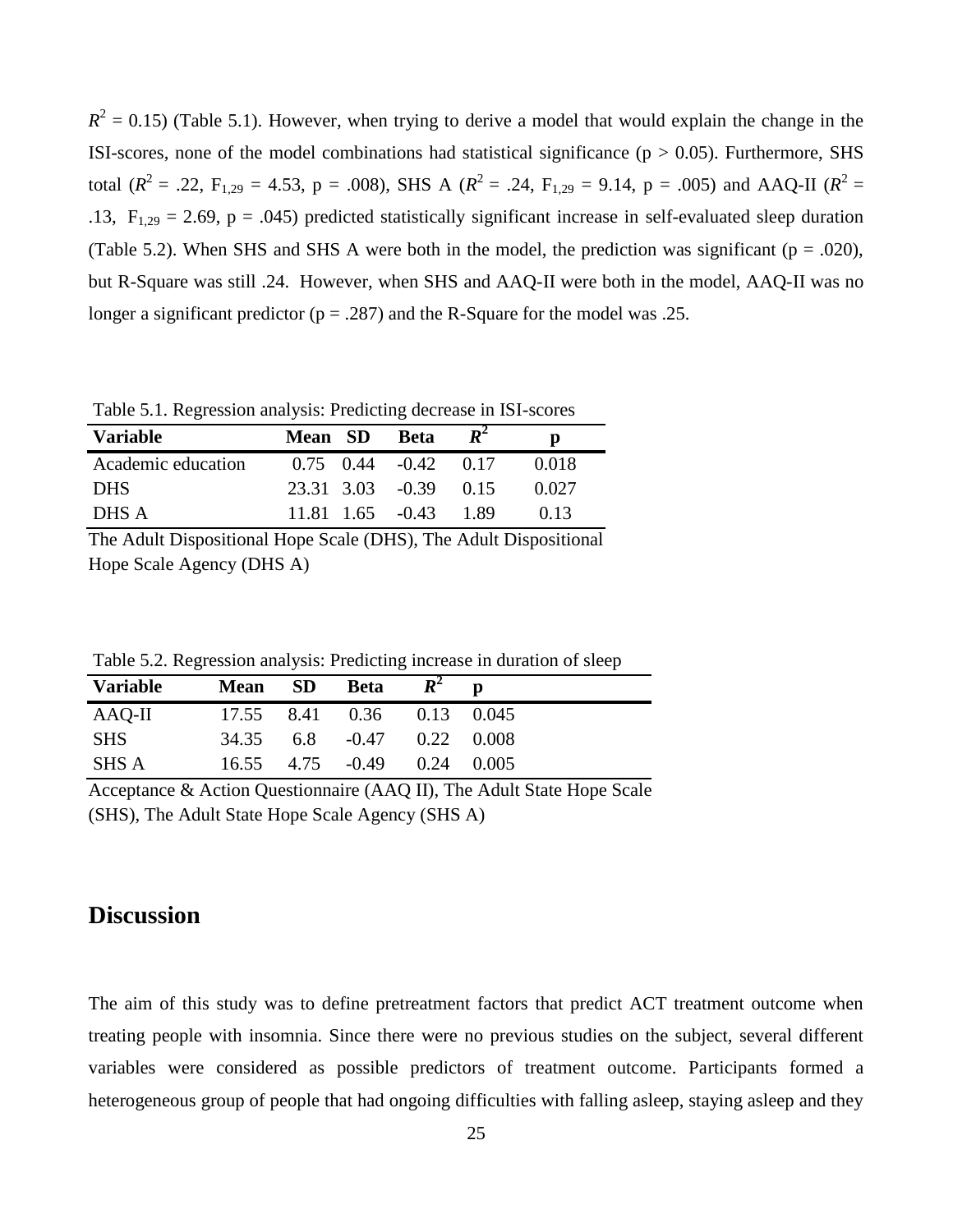kept waking up during the night. The prevalence of insomnia is quite high: about one-third of the general population presents at least one of insomnia criteria defined by DSM-IV (Ohayon, 2002). Furthermore, in the general population of Finland insomnia symptomatology is reported by more than a third of Finnish participants (Ohayon & Partinen, 2002). Thus, it is essential to establish an effective treatment for insomnia and define the people who are most likely to benefit from the treatment. By doing so it would be easier to find proper treatment for people who show or do not show a response and shorten waiting periods to treatments. Furthermore, it may reduce the economic burden on society caused by insomnia.

A previous study conducted by using the same data suggests that ACT is an effective treatment for insomnia (Pelkonen & Puha, 2013). Still, in the present study, pretreatment factors that are related to improvement remain quite unclear. No significant pretreatment factors between responders and nonresponders that were related to treatment outcome were found with ANOVA. However, there were some suggestive results. Responders according to improvement in insomnia severity had slightly higher insomnia severity, both lower overall dispositional hopefulness and dispositional hopefulness with agency thinking at pre-measurement (Table 4). Furthermore, they carried out slightly more actions committed to values. Responders according to the increase in self-evaluated duration of sleep were a bit younger, had fewer dysfunctional beliefs and attitudes about sleep, had lower pathway thinking of dispositional hope and lower current hopefulness at pre-measurement (Table 4). Furthermore, results from the linear regression analysis indicated that a slightly higher education level and lower pretreatment dispositional hope with agency thinking predicted milder insomnia severity at the 1 month follow-up in responders according to improvement in insomnia severity. Likewise, lower pretreatment hopefulness, especially agency thinking, and lower psychological flexibility predicted greater estimated sleep time the 1-month follow-up in responders according to improvement in their self-evaluated duration of sleep.

Since this study is the first to report pretreatment factors related to the outcome of ACT when treating people with insomnia, no accurate hypotheses were made. However, various pretreatment factors covering demographic factors, insomnia severity and symptoms, psychological symptoms, personality and psychological flexibility were considered as possible predictors of outcome.

It is challenging to interpret the results of the regression analysis because there are different factors behind the decrease in insomnia severity and increase in sleep duration. Psychological flexibility and current hope state seem to correlate with sleep duration whereas dispositional hope and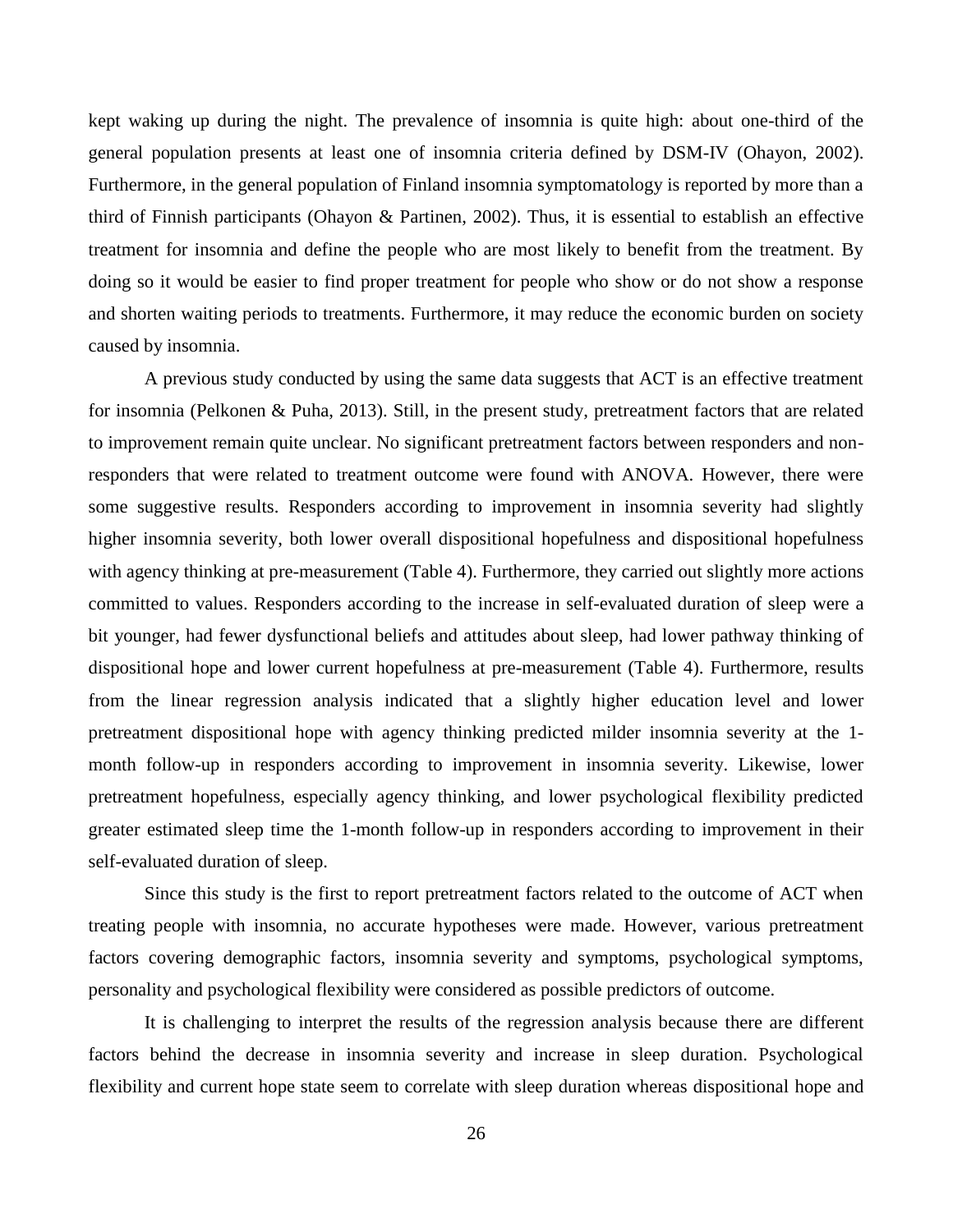academic education seem to correlate with insomnia severity. Further studies are required in order to thoroughly explain this occurrence, but it might be that the measurement of insomnia severity based on a questionnaire and the increase in sleep duration based on self-observation capture in fact two different aspects of insomnia.

The results of this study regarding low pretreatment hopefulness are in contradiction with a previous study of pretreatment hopeful thinking and its relation to therapeutic change (Irving et al., 2004). Contradiction of this result is also seen in theoretical assumptions considering pretreatment positive expectations toward therapy and its relation to positive change (Snyder et al., 2000; Snyder, Irving & Anderson, 1991). It should be noted, that in the study of Pelkonen and Puha (2013) there were also significant interaction effect in both Adult State Hope Scale and Adult Dispositional Hope Scale. Thus, it could be said that the increase of hope and motivation relates to therapeutic change.

Altogether, interaction between hope and insomnia may suggest that those participants who were currently and dispositionally poorer initiating and maintaining actions that are necessary for reaching goals may have responded more easily to the treatment. It may be that the treatment has clarified one's values and increased actions committed toward those values and this has an indirect relation with sleep. Furthermore, suggestive results of ANOVA were more scattered when considering hopefulness (Table 4). It seems that responders with improvement in insomnia severity had slightly higher current hopefulness and agency at pre-measurement. In contrast, responders with increased selfevaluated sleep time had lower dispositional hopefulness and pathway thinking at pre-measurement. These results could reflect two different phenomena based on two different measures. The division of dimensions of hope in relation to insomnia and how processes of ACT interact with pretreatment hopefulness should be further examined. In particular, more accurate examination of pretreatment hope and its relation to insomnia could provide beneficial information.

Likewise, participants with poorer psychological flexibility may have benefitted from the processes of ACT since they aim to increase psychological flexibility. This may support the theoretical background of ACT, since it has been found that increased willingness may moderate the outcome (Arch et al., 2012). Furthermore moderate (Wolitzky-Taylor et al., 2012) and high (Zettle, 2003) baseline experiential avoidance are contributing responses to ACT -treatment. However, any conclusions cannot be made without further examination of these components. Moreover, it should be noted that there were no significant factors that could explain outcome, when participants were divided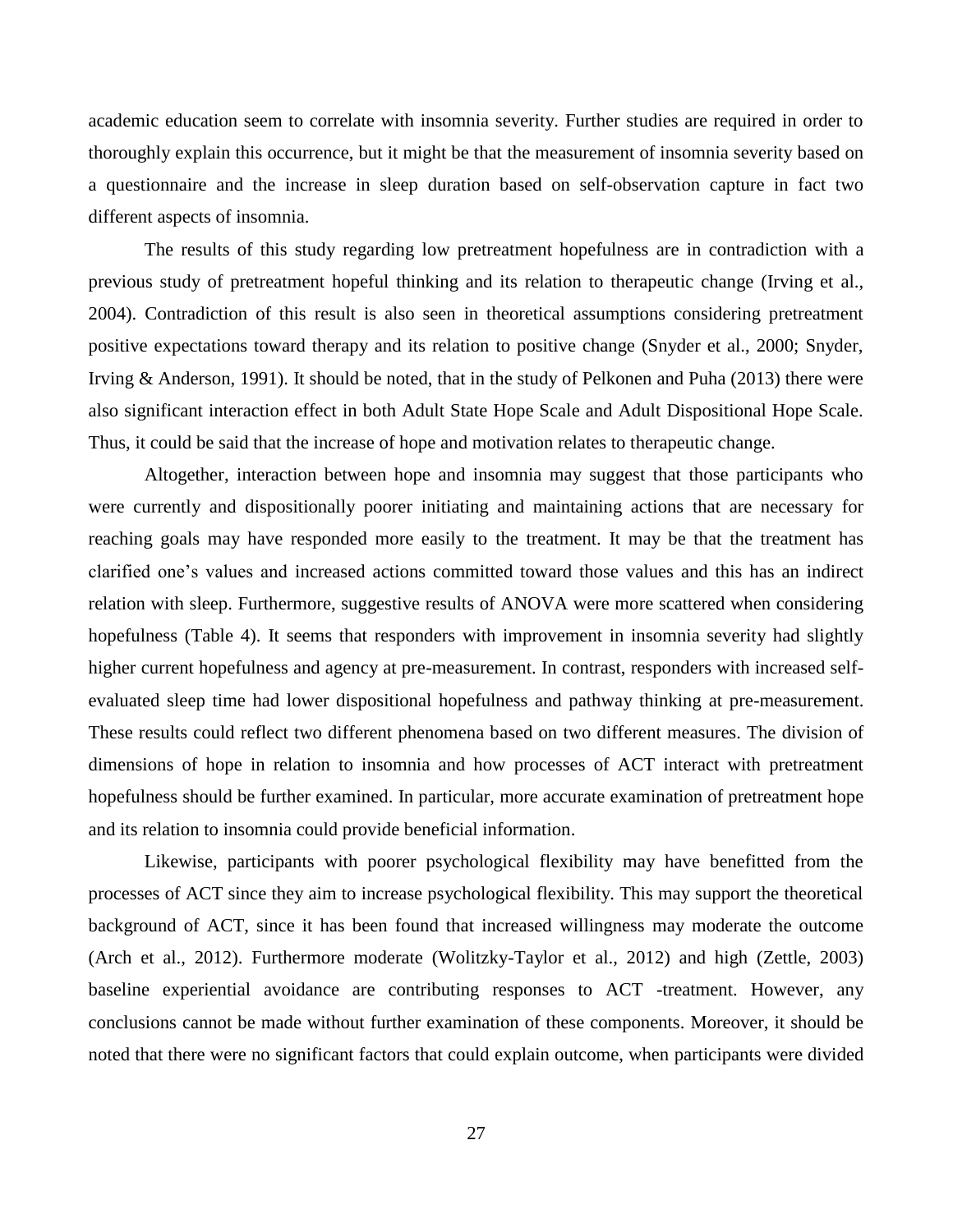into separate groups of responders and non-responders. This suggests that significant results are only approximate.

In addition, the education levels of responders and non-responders differed in the regression analysis results. Only one of the 12 responders did not have an academic education whereas seven nonresponders out of 21 were not academically educated. However, the groups are rather homogenous and larger sample sizes are needed in order to establish a connection between education level and treatment outcome.

The non-significance of pretreatment factors when participants were divided into two groups suggests that people who suffer from insomnia at pretreatment level and responded to the treatment can display different aspects of psychological flexibility, mindfulness skills and cognitive defusion. However, there may be some factors that enhance the response to treatment.

Furthermore, some ANOVA results were suggestive. Firstly, responders with increased selfevaluated sleep time and non-responders varied in age. Furthermore, the responders that varied in age consisted of younger participants, although there was no statistically significant difference in means. Importantly, while 50 percent ( $n = 6$ ) of responders were under 41 year olds, only 10 percent ( $n = 2$ ) of non-responders were under 42 year olds. However, based on previous research, age alone does not seem to determinate therapy outcome in non-ACT treatments of insomnia (Cagné & Morin, 2001). Still, these findings might imply that younger participants benefit more from this type of ACT treatment. There might be various factors explaining this result. Mainly, one could argue that the sample size is rather small ( $n = 32$ ). Also, effect size supports this claim since calculated strength of association, r, was only -0.30 which translates to barely medium effect size. Thus, age related conclusions considering therapy response cannot be made based on these findings alone.

Secondly, dysfunctional attitudes and beliefs (DBAS) were slightly lower in responders according to increased self-evaluated sleep time. This suggestive result is in contradiction with a study by Espie et al. (2001) which suggested that higher dysfunctional beliefs and worry about sleeping predicted a good outcome. However, in the study of Espie et al. (2001) CBT for insomnia (CBT-I) was used instead of ACT, hence the results are not fully comparable. Furthermore, the suggestive difference in Insomnia Severity Index (ISI) shown in ANOVA (Table 4) is rather small and, the significance of this suggestive result is very low. Therefore, the possible significance of Insomnia Severity Index as a predictor of treatment outcome needs further investigation.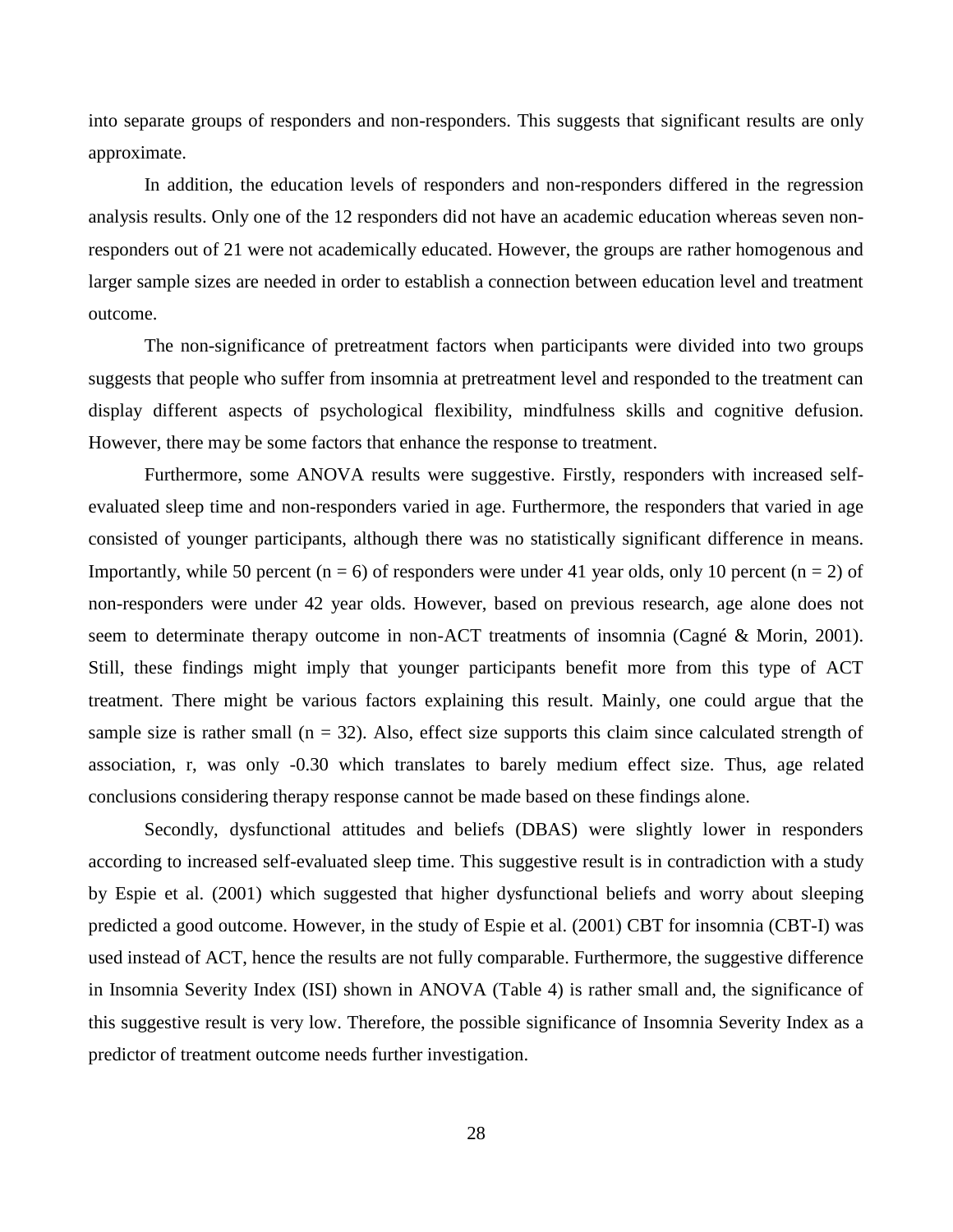Thirdly, the amount of actions committed to values per week seems to suggestively relate to outcome. Responders spent on an average 4.4 days per week doing actions committed to values, whereas non-responders spent 3.57 days per week. The difference is not major, but it suggests that clarifying and acting towards values may have eased the participants' everyday problems that are possibly causing stress and interference related to sleep.

The non-significance of predictive value of ACT processes (i.e AAQ-II, FFMQ and CFQ-13) between responders and non-responders analyzed with ANOVA were interesting since previous studies suggest that higher mindfulness is associated with better sleep quality and well-being among healthy individuals (Howell et al., 2010; Howell, Digdon, Buro, & Sheptycki, 2008). Furthermore, Lundh (2005) has proposed that ACT may be beneficial in the treatment of insomnia since it facilitates cognitive deactivation by contributing non-judgmental observation of naturally occurring physical and psychological processes. Therefore, one could argue that pretreatment psychological flexibility moderates the outcome. However, the linear regression analysis showed that pretreatment psychological flexibility was negatively associated with greater amount of sleep. This association does not prove clinical improvement, since it does not predict the response, but it should be taken into account in further studies.

Based on the relationship between sleep and psychological flexibility observed in this study, it could be said that good pretreatment psychological flexibility does not guarantee clinical response to the treatment. On the other hand, this conflict may exist due to lack of research in the area of treating insomnia with ACT and complexity of the interaction of insomnia and psychological flexibility. This interaction may be indirect since ACT is focusing on change of behavior and quality of action which may not lead direct changes in sleep and psychological flexibility. It is a process that may be time consuming but eventually lead to better sleep and psychological flexibility.

Lastly, personality traits did not predict response to treatment when considering the participants' personality on a group level. Certain conclusions, though, could be drawn. However, these conclusions cannot be generalized in relation to the general population since there is no S5 data collected from people who represent general population. Firstly, the participants were rather agreeable, since 50 % could be placed in class 4 (16/32) and 25 % in class 5 (8/32). This result suggests that participants were more likeable, pleasant, and harmonious in relations with others (Graziano, Tobin & Leary, 2009). This may explain why they were more accepting towards the group intervention as a therapy form. Secondly, the participants may have been more open, since 37.5 % were placed in class 4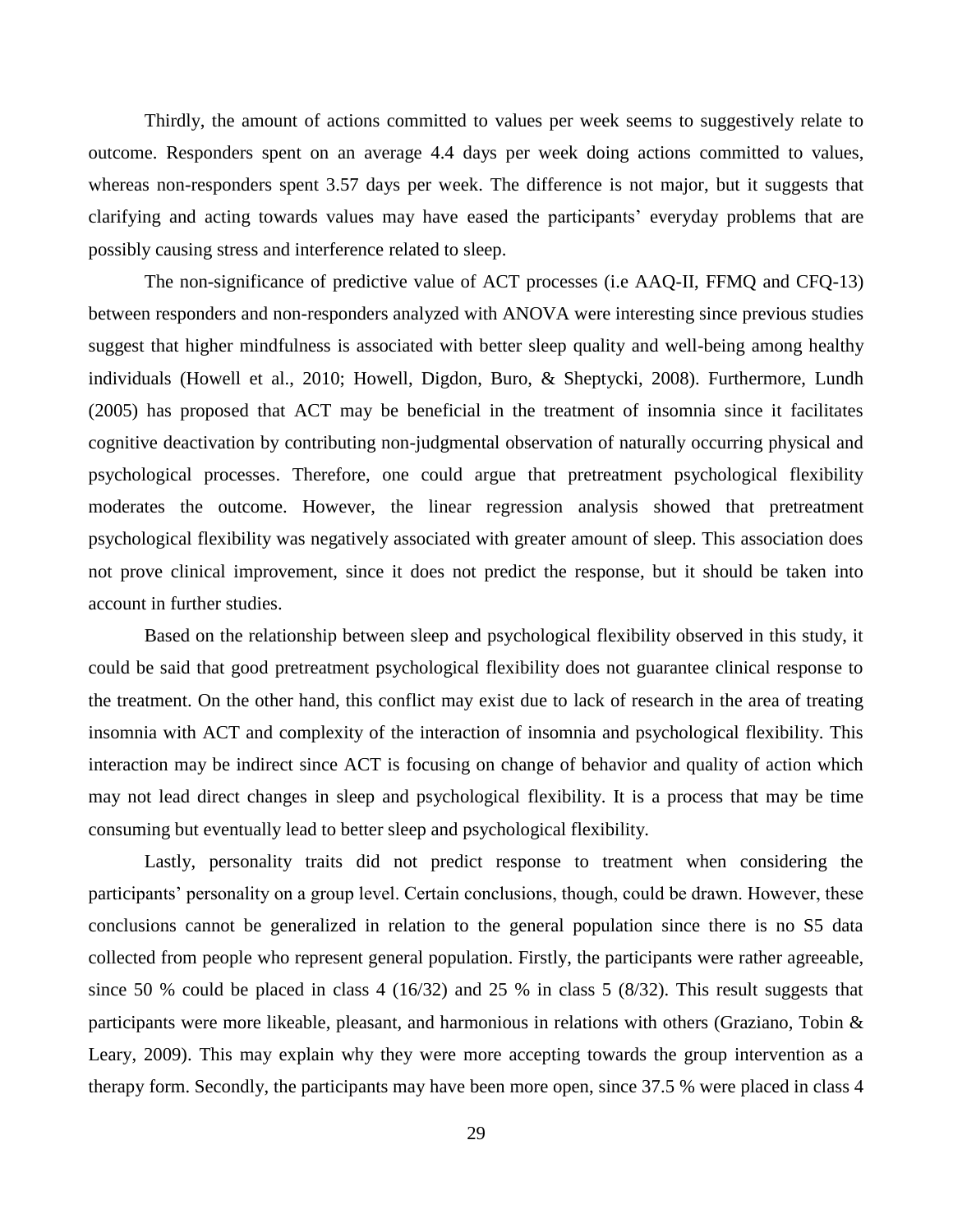(12/32) and 21.9 % in class 5 (7/32). Lastly, it can be said that the participants were also quite conscientious since 37.5 % were in class 4 (12/32) and 15.6 % (5/32) were in class 5. Based on these notions, it is possible that the personality traits of the intervention group represent more characteristics of people who are willing to participate in group therapy than people who suffer from insomnia. Furthermore, results of S5 may represent people who volunteer in study, since it has been shown, that this type consistently gets higher scores on extraversion, agreeableness and conscientiousness and lower scores in neuroticism (Lönnqvist et al., 2007). These results should be further examined in the future.

Several factors can be seen as limitations of the study. Firstly, all questionnaires used in the study were based on self-evaluation. Therefore, the reliability of the data relies solely on the assumption that the participants were able to evaluate their situation properly. Clearly, this is not always possible and, hence, more objective measurements for determining the predictors of the therapy outcome and the severity of insomnia are required to gain more reliable data. Previous studies have shown that insomnia sufferers have greater tendency to underestimate their total sleep time and overestimate the time they spend awake (Carskadon et al., 1976; Edinger & Fins, 1995; Means, Edinger, Glenn, & Fins, 2003). It may be that the interaction between sleep and ACT processes is more complicated than the chosen measures were able to reveal and need further investigation. Furthermore, the lack of research of ACT for insomnia limited the number of available questionnaires. Thus, there is a need for new questionnaires that combine insomnia and various aspects of ACT, especially psychological flexibility. For example, there is no insomnia version of the AAQ-II.

Secondly, it was problematic to define the participants who benefited from those who did not and to form a criterion that could reliably separate the two groups. Moreover, there are several statistical methods of calculating individual change, but not yet clear consensus regarding the best method (Currie et al., 2001). Therefore, dividing the study's sample group into two distinctive categories may be unnatural since better sleep and insomnia are not a dichotomous phenomenon, but rather lie on a continuum. Thus, depending on few self-report questionnaires to define an improvement regarding insomnia can be criticized since it ignores a naturally occurring variation within the groups of responders and non-responders. Furthermore, separation of two groups with different treatment response characterized by better sleep ignores other factors that may reflect the good outcome and eventually lead to better sleep, namely, improved quality of life, adoption of a new stance and psychological flexibility.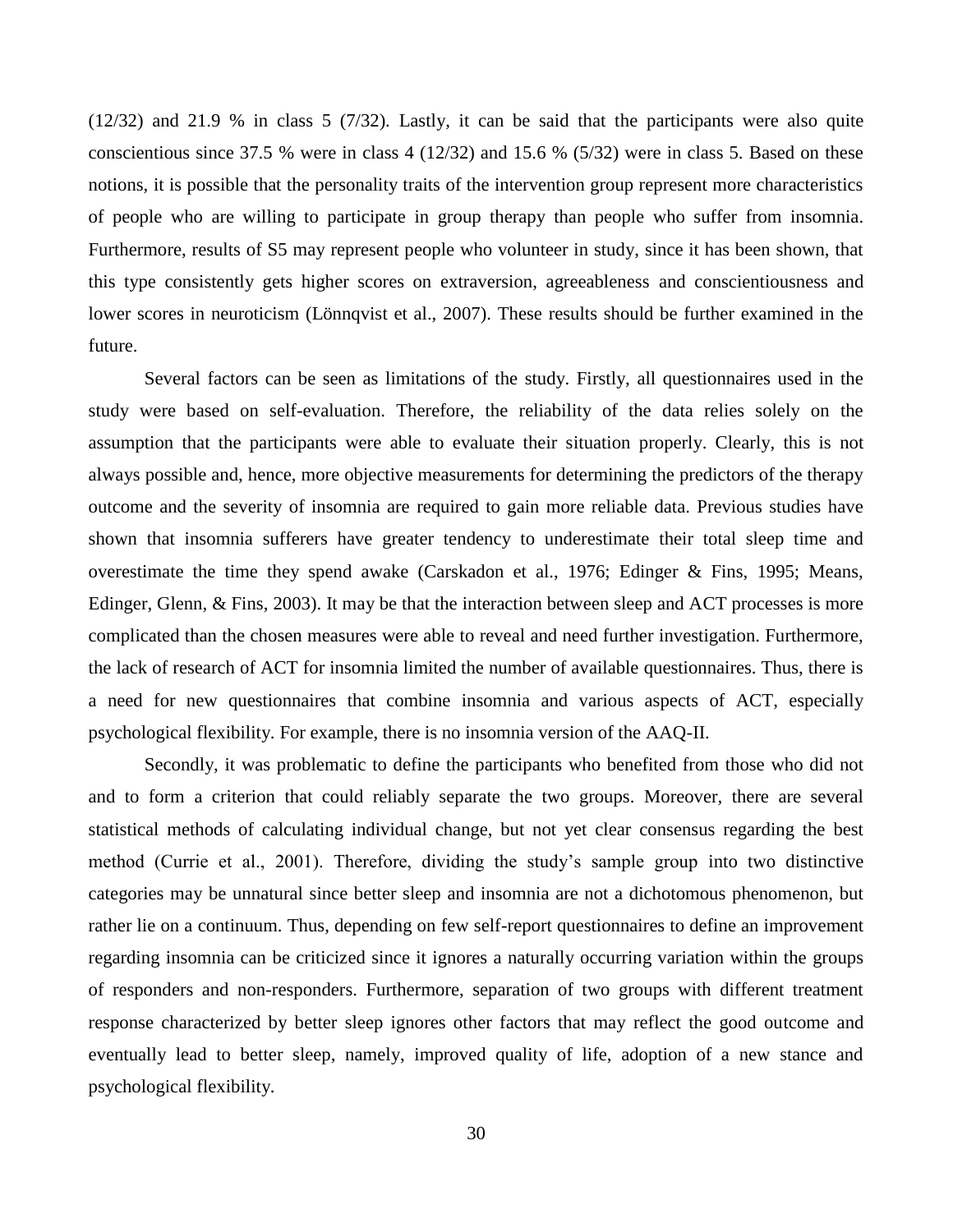Thirdly, there can also be a tendency to over interpret group differences in order to confirm hypotheses although clients are not satisfied (Jacobson et al., 1999). It should be noted, that the clinical significance is commonly defined as returning to normal functioning (Jacobson et al., 1999), but in this study, improvement is rather seen as an amount of change in each participant. In addition, Jacobson and Truax (1991) have noted that applying two standard deviation cut-offs will not provide the most exact estimation about how close participants are to the well-functioning population. Lastly, the lack of group that represents good sleepers can be seen as a limitation since it could have given material to compare the clinical improvement.

As a further limitation, factors regarding the study design and sample size could be seen as limitations of the study. To begin, the study group consisted of only 32 participants. Furthermore, after determining the criteria for the responders, only 11-12 participants were defined as responders. Moreover, the study was conducted by four different pairs of therapists. It can be expected, that whereas the intervention itself was well structured to increase the comparability between the intervention groups, the therapists may have differed in their approach. Also, expectations towards therapy were not canvassed, even though they might be one factor predicting therapy outcome. It has been found that client's expectations for group therapy, including anxieties and reservations, influence interpersonal behaviors in the group and willingness to participate in the group therapy (Corazzini  $\&$ Hepner, 1982; Yalom, 1995). Furthermore, ACT is a rather new form of psychotherapy and it presents a new way of thinking that may differ from what people expect from psychotherapy. ACT concentrates on altering the context of thoughts, not the form, and it does not give straight answers for how to sleep better. If expectations towards the therapy or the therapist are unrealistic (e.g participant expects to sleep much better after treatment) it may lead to disappointment and alter the therapy outcome. Consequently, further studies including expectations towards therapy as well as attitude towards therapists are needed to determine their possible role in the therapy outcome.

In addition, group dynamics can be related to treatment outcome. Treatment groups consisted of heterogeneous participants with a wide range of problems in addition to insomnia. Also, treatment groups were very heterogeneous when considering demographic factors. Thus, conversations in pairs and within the whole group might have felt artificial. Therefore, some members of the group might have benefitted more from individual therapy since group treatment may limit the possibility to talk about one's individual problems sufficiently. However, there was just one member who dropped out from the treatment groups suggesting that the cohesion in the groups was rather good based on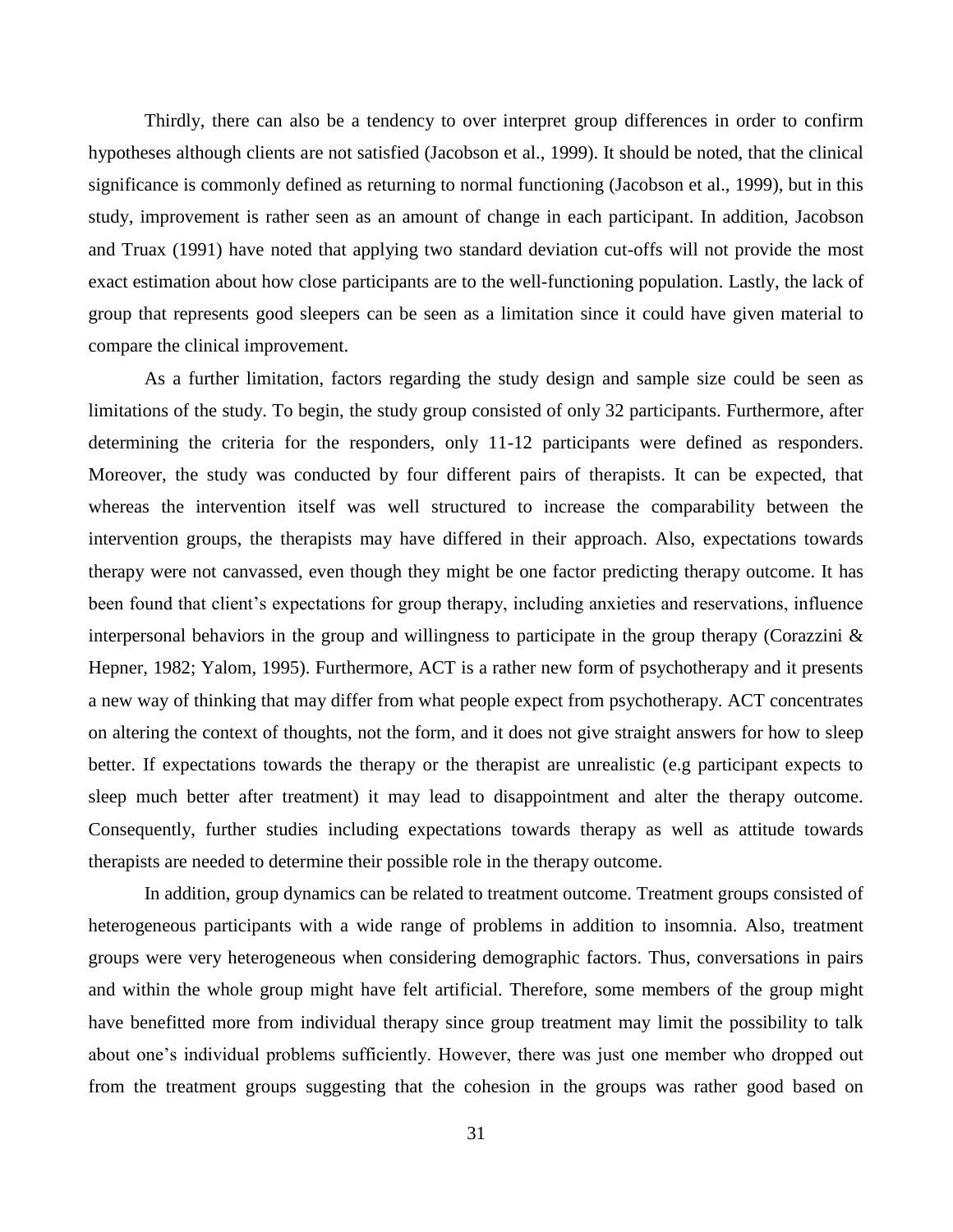previous studies examining drop outs (Falloon, 1981; Yüksel, Kulaksizoglu, Tuerksoy, & Sahin, 2000). Nevertheless, since the treatment resources are limited, it would be beneficial to determine which characteristics help individuals to thrive in group therapy. Thus, further study addressing group dynamics could prove to be useful. In addition, future studies could look into the participants' attitudes towards the group, because it could be another possible predictor of successful therapy.

Lastly, the intervention used in this study was designed to a follow very strict schedule. Due to this, the lack of personalized homework assignments might explain the amount of time and effort put into homework, hence influencing one's motivation towards the intervention. Thus, it could be suggested that the structure of the intervention should be altered so that homework could be more personalized to increase motivation towards exercises. Moreover, some of the participants of the present study seemed to understand the concepts of ACT, including metaphors and exercises, on a very concrete level. Therefore, personalized homework could help the participants to understand the concepts of ACT better and, thus, increasing the motivation towards the intervention and helping to ensure the success of the therapy. Furthermore, adding an individual session in the midst of the intervention might help to revisit and clarify some concepts of ACT that may have been misunderstood or undervalued by clients. In addition, regular checking of homework and peer pressure may play an important role in some individuals' decision making and motivation to practice the given exercises. Lastly, measuring the participants' motivation with questionnaires could help in determining whether motivation affects therapy outcome or not.

However, being the first study to attempt to clarify factors that predict successful therapy outcome, it can be said that some clarity was certainly achieved. The analysis was carried out using two different methods in which both a rather vast amount of possible predicting factors was processed. Also, it was found out that none of the possible predictors actually predicted therapy outcome. Moreover, even though the present study had a rather small sample size further studies can now focus on more exclusive research questions. Admittedly, further studies focusing on challenging, and possibly verifying, the results of the present study, are needed. Also, due to the small sample size and all the limitations of the study, the results of this study cannot be generalized without further confirmation.

Since no factors that significantly separated the groups were found in the present study, it could be that motivation towards the intervention is an indicator of success of the intervention. Thus, motivation towards the intervention should be addressed in the further studies. However, motivation is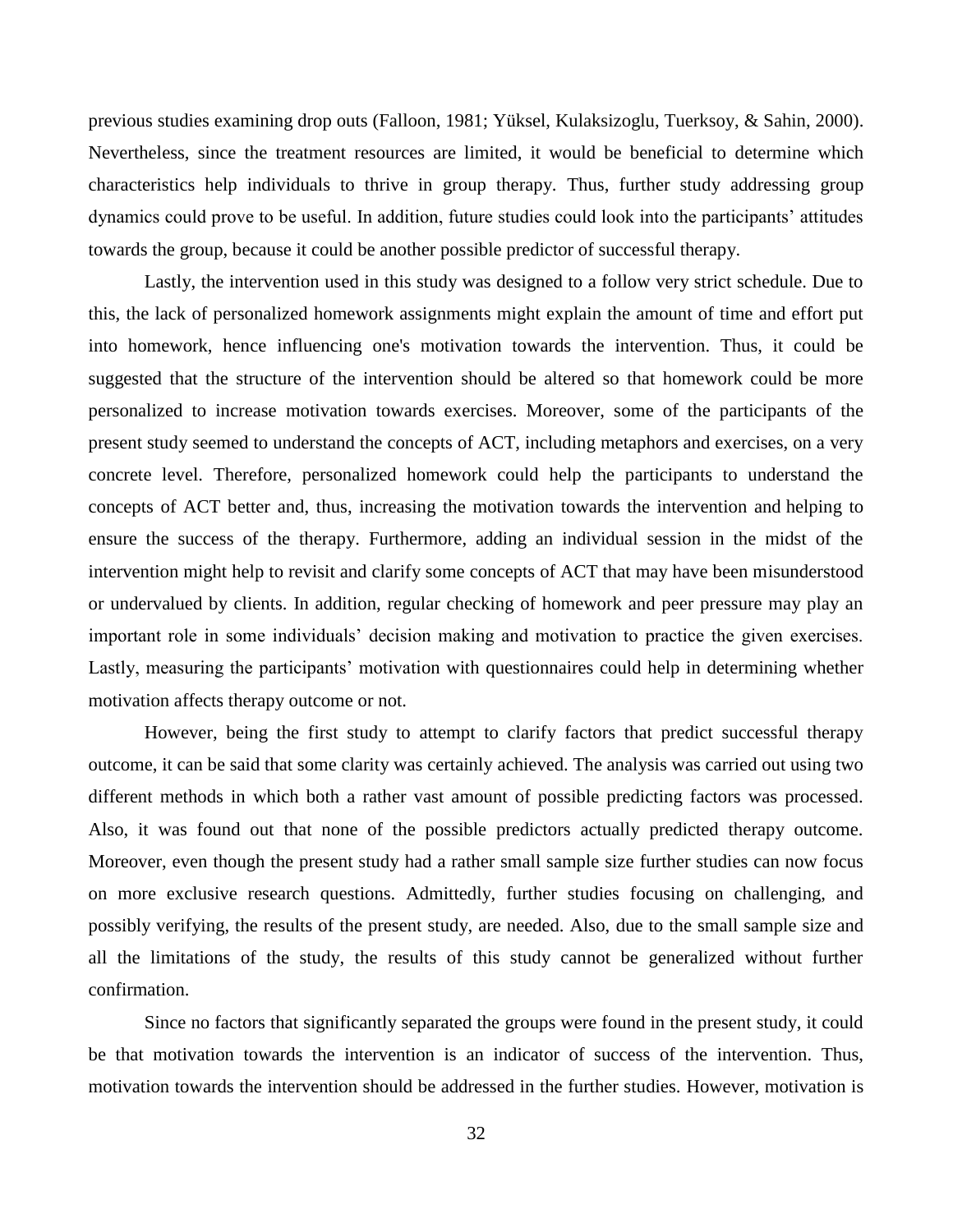difficult to measure and it wasn't directly considered as a predicting factor in this study. Still, the results and the structure of this study brought up some factors that further studies could consider.

## <span id="page-36-0"></span>**Conclusions**

<span id="page-36-1"></span>To conclude, the aim of the study was to find out whether certain factors can predict therapy outcome on insomniacs participating in acceptance and commitment group therapy. No such predictors were found between responders and non-responders, so it can be said that according to the present study, acceptance and commitment therapy as a group therapy can be helpful to a heterogeneous group of people suffering from insomnia. However, the results suggest that without the group division into responders and non-responders, the lower pretreatment dispositional hopefulness before therapy and academic education predicted greater reduction of insomnia severity. Similarly, lower current hopefulness and lower psychological flexibility before therapy predicted increase in estimated sleep at 1-month follow up after therapy. These results should be taken into account in further studies. Altogether, the field of possible predictors is now somewhat more narrow and possibly better focused. However, the present study had many limitations and, therefore, further studies need to be carried out before any generalizations can be made. Further studies should consider on developing specific measurements that focus on the interaction of sleep and psychological flexibility (e.g AAQ-II with insomnia). Furthermore, assessing the participants' overall hopefulness, attitudes towards therapy and the therapist, motivation towards therapy and group dynamics could be beneficial. Altogether, group therapy is cost-effective and acceptance and commitment therapy -procedure rather easy to acquire regardless of lack of experience of the therapist.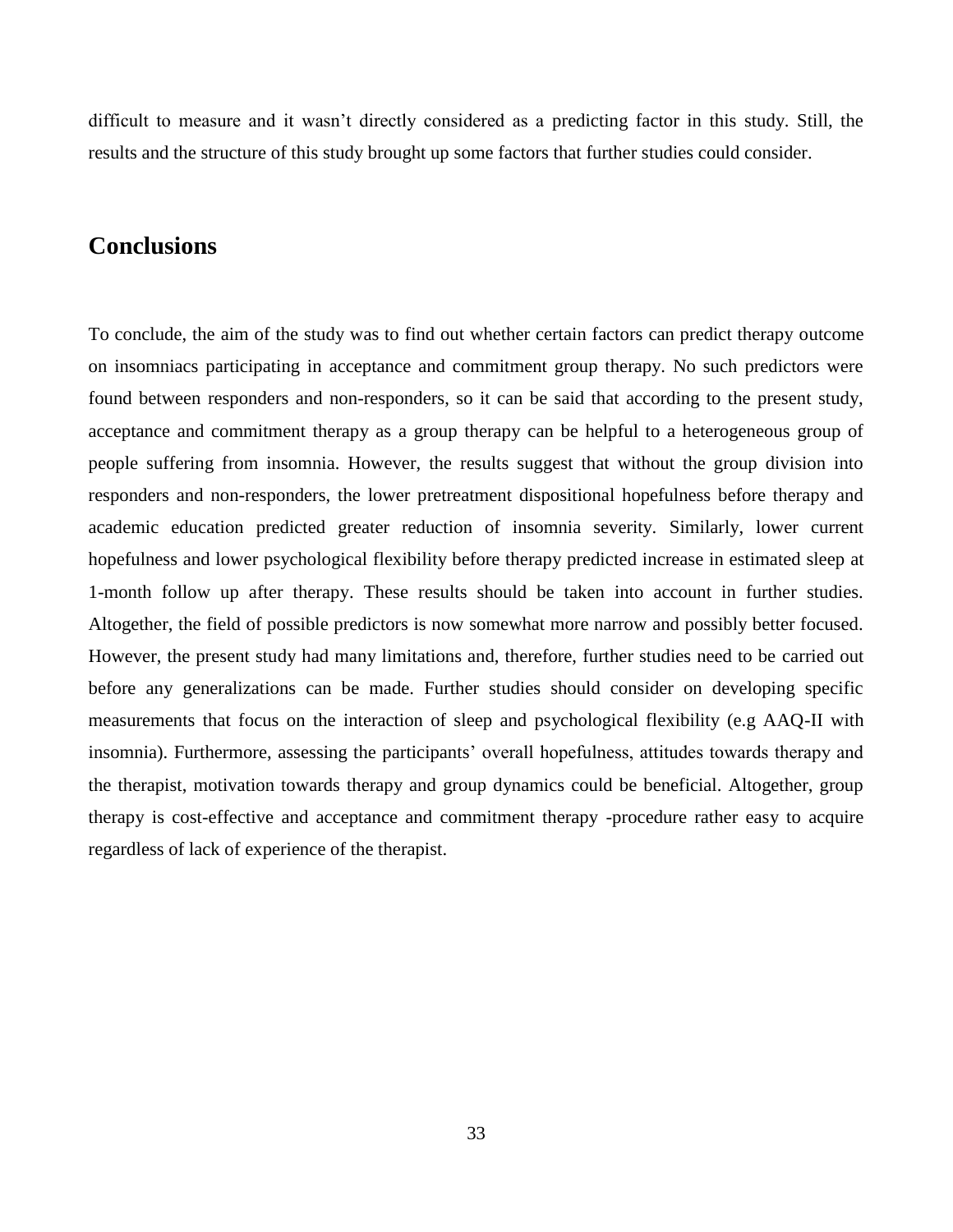## **References**

- American Psychiatric Association. (1994). *Diagnostic and statistical manual of mental disorders (4th ed.)* Washington, DC: American Psychiatric Publishing.
- An, H., Park, J., Jang, E., & Chung, S. (2012). The impact of temperament and character on the efficacy of nonpharmacologic treatment of primary insomnia. *Comprehensive Psychiatry, 53*, 201- 207.
- Antony, M. M., Bieling, P. J., Cox, B. J., Enns, M. W., & Swinson, R. P. (1998). Psychometric properties of the 42-item and 21-item versions of the depression anxiety stress scales in clinical groups and a community sample. *Psychological Assessment, 10*, 176-181.
- Antonovsky, A. (1979). Health, stress and coping. San Francisco, California: Jossey-Bass.
- Antonovsky, A. (1987). Unravelling the mystery of health. San Francisco, California: Jossey-Bass.
- Antonovsky, A. (1993). The structure and properties of the sense of coherence scale. *Social Science & Medicine, 36*, 725-733.
- Arch, J. J., Wolitzky-Taylor, K., Eifert, G. H., & Craske, M. G. (2012). Longitudinal treatment mediation of traditional cognitive behavioral therapy and acceptance and commitment therapy for anxiety disorders. *Behaviour Research and Therapy, 50*, 469-478.
- Baer, R. A., Smith, G. T., Hopkins, J., Krietemeyer, J., & Toney, L. (2006). Using self-report assessment methods to explore facets of mindfulness. *Assessment, 13*, 27-45.
- Bastien, C. H., Vallières, A., & Morin, C. M. (2001). Validation of the Insomnia Severity Index as an outcome measure for insomnia research. *Sleep medicine*, *2*, 297-307.
- Beck, A. T., Ward, C. H., Mendelson, M., Mock, J., & Erbaugh, J. (1961). An inventory for measuring depression. Archives of General Psychiatry, 4, 561-571.
- Beck, A. T., Steer, R. A., & Carbin, M. G. (1988). Psychometric properties of the Beck Depression Inventory: Twenty-five years of evaluation. *Clinical psychology review*, *8*, 77-100.
- Beck, A.T., Steer, R.A., & Brown, G.K. (1996). Manual for Beck Depression Inventory-II. San Antonio, TX: Psychological Corporation.
- Bliwise, D. L., Friedman, L., Nekich, J. C., & Yesavage, J. A. (1995). Prediction of outcome in behaviorally based insomnia treatments. *Journal of Behavior Therapy and Experimental Psychiatry, 26*, 17-23.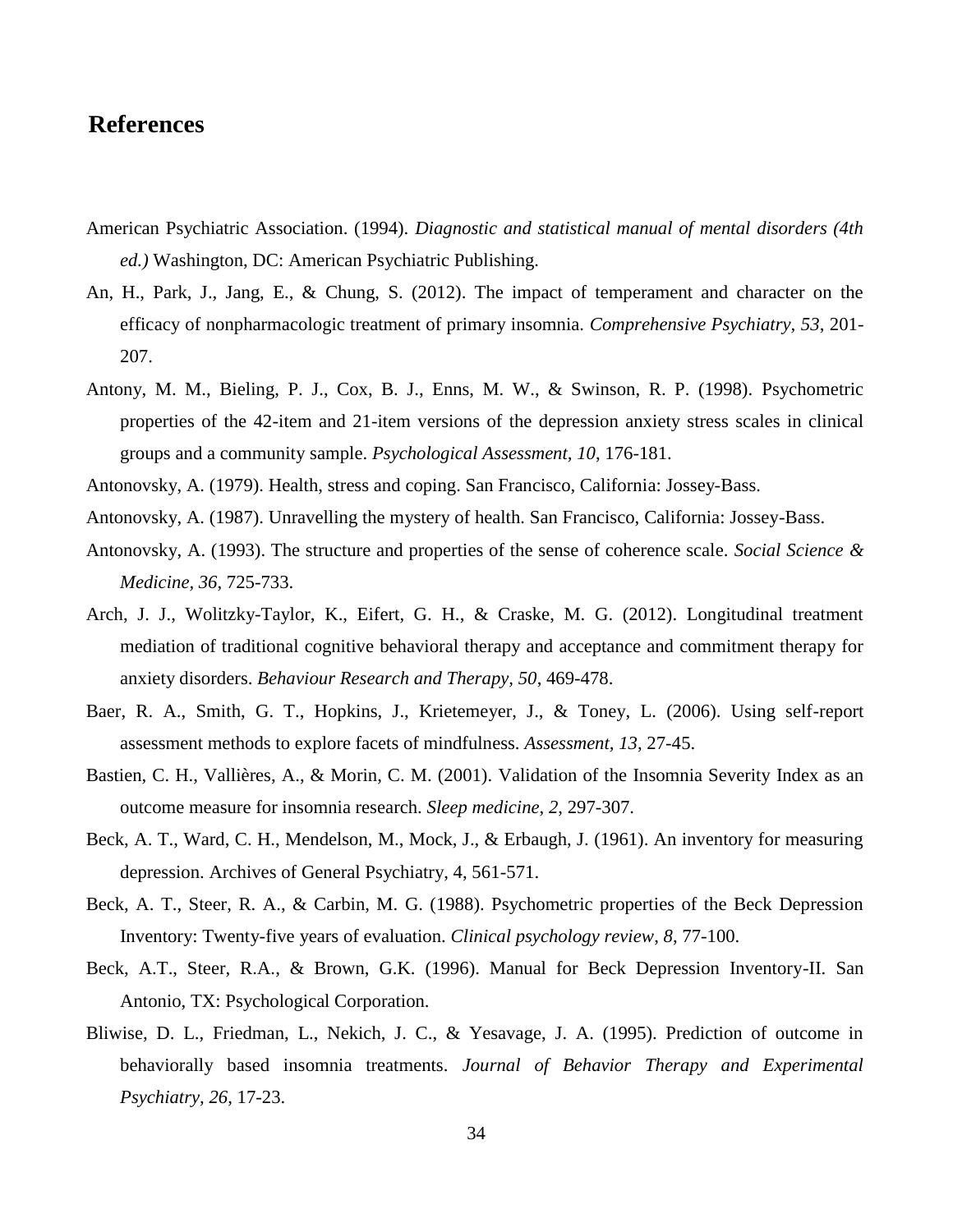- Bond, F. W., Hayes, S. C., Baer, R. A., Carpenter, K. C., Guenole, N., Orcutt, H. K., Waltz, T. & Zettle, R. D. (2011). Preliminary psychometric properties of the Acceptance and Action Questionnaire – II: A revised measure of psychological flexibility and acceptance. *Behavior Therapy*, *42*, 676-688.
- Bootzin, R. R., Epstein, D., & Wood, J. M. (1991). Stimulus control instructions. *Case Studies in Insomnia,* , 19-28.
- Bootzin, R. R., & Stevens, S. J. (2005). Adolescents, substance abuse, and the treatment of insomnia and daytime sleepiness. *Clinical Psychology Review, 25*, 629-644.
- Borkovec, T. D. (1982). Insomnia. *Journal of Consulting and Clinical Psychology, 50,* 880-895.
- Brown, T. A., Chorpita, B. F., Korotitsch, W., & Barlow, D. H. (1997). Psychometric properties of the depression anxiety stress scales (DASS) in clinical samples. *Behaviour Research and Therapy, 35*, 79-89.
- Bränström, R., Kvillemo, P., Brandberg, Y., & Moskowitz, J. T. (2010). Self-report mindfulness as a mediator of psychological well-being in a stress reduction intervention for cancer patients—A randomized study. *Annals of Behavioral Medicine, 39*, 151-161
- Cardaciotto, L., Herbert, J. D., Forman, E. M., Moitra, E., & Farrow, V. (2008). The assessment of present-moment awareness and acceptance: The philadelphia mindfulness scale. *Assessment, 15*, 204-223.
- Carskadon, M. A., Dement, W. C., Mitler, M. M., Guilleminault, C., Zarcone, V. P., & Spiegel, R. (1976). Self-reports versus sleep laboratory findings in 122 drug-free subjects with complaints of chronic insomnia. *The American Journal of Psychiatry, 133*, 1382-1388.
- Ciarrochi, J., Bilich, L., & Godsell, C. (2010). Psychological flexibility as a mechanism of change in acceptance and commitment therapy. In R. A. Baer (Ed.), *Assessing mindfulness and acceptance processes in clients: Illuminating the theory and practice of change,* (pp. 51-75). Oakland, CA, US: Context Press/New Harbinger Publications; US.
- Corazzini, J. G., & Heppner, P. P. (1982). Client–therapist preparation for group therapy: Expanding the diagnostic interview. *Small Group Behavior, 13*, 219-236.
- Costa, P. T., Jr., & McCrae, R. R. (1992). Revised NEO personality inventory (NEO PI-R) and NEO five-factor inventory (NEO-FFI) professional manual. Odessa, FL: Psychological Assessment Resources, Inc.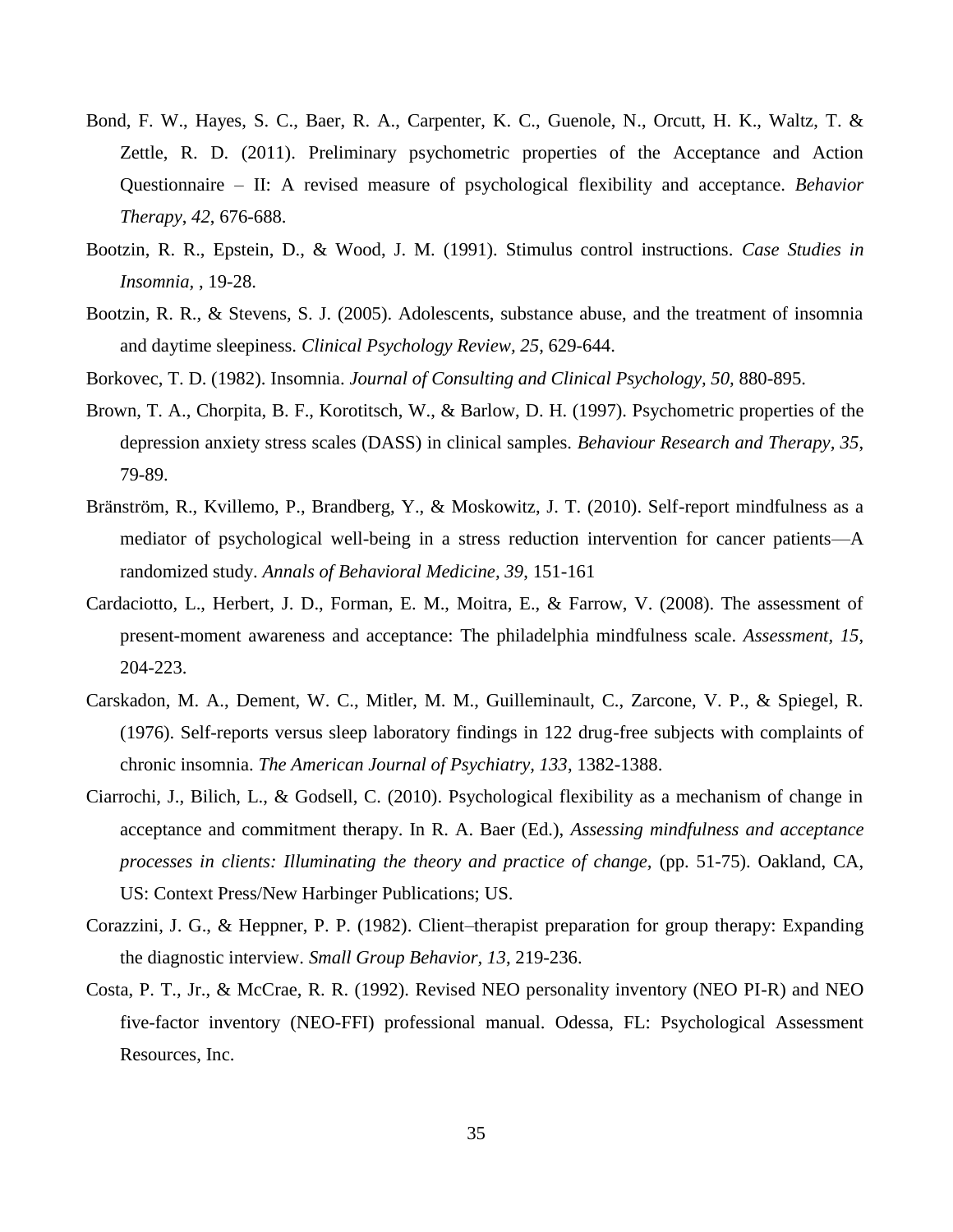- Currie, S. R., Wilson, K. G., & Curran, D. (2002). Clinical significance and predictors of treatment response to cognitive-behavior therapy for insomnia secondary to chronic pain. *Journal of Behavioral Medicine, 25*, 135-153.
- Daley, M., Morin, C. M., LeBlanc, M., Grégoire, J., & Savard, J. (2009). The economic burden of insomnia: Direct and indirect costs for individuals with insomnia syndrome, insomnia symptoms, and good sleepers. *Sleep: Journal of Sleep and Sleep Disorders Research, 32*, 55-64.
- Dalrymple, K. L., Fiorentino, L., Politi, M. C., & Posner, D. (2010). Incorporating principles from acceptance and commitment therapy into cognitive-behavioral therapy for insomnia: A case example. *Journal of Contemporary Psychotherapy, 40*, 209-217.
- Derogatis, L. R. (1975). The Symptom Checklist-90-R (SCL-90-R).
- del Re, A. C., Flückiger, C., Goldberg, S. B., & Hoyt, W. T. (2013). Monitoring mindfulness practice quality: An important consideration in mindfulness practice. *Psychotherapy Research, 23*, 54-66.
- Edinger, J. D., Bonnet, M. H., Bootzin, R. R., Doghramji, K., Dorsey, C. M., Espie, C. A., Stepanski, E. J. (2004). Derivation of research diagnostic criteria for insomnia: Report of an american academy of sleep medicine work group. *Sleep: Journal of Sleep and Sleep Disorders Research, 27*, 1567- 1588.
- Edinger, J. D., Carney, C. E., & Wohlgemuth, W. K. (2008). Pretherapy cognitive dispositions and treatment outcome in cognitive behavior therapy for insomnia. *Behavior Therapy, 39*(4), 406-416.
- Edinger, J. D., & Fins, A. I. (1995). The distribution and clinical significance of sleep time misperceptions among insomniacs. *Sleep: Journal of Sleep Research & Sleep Medicine, 18*, 232- 239.
- Edinger, J. D., & Means, M. K. (2005). Cognitive-behavioral therapy for primary insomnia. *Clinical Psychology Review, 25*, 539-558.
- Edinger, J. D., Stout, A. L., & Hoelscher, T. J. (1988). Cluster analysis of insomniacs' MMPI profiles: Relation of subtypes to sleep history and treatment outcome. *Psychosomatic Medicine, 50*, 77-87.
- Ellis, P.D. (2009), "Effect size calculators," website http://www.polyu.edu.hk/mm/effectsizefaqs/calculator/calculator.html accessed on 1.7.2013
- Endeshaw, Y. (2001). The role of benzodiazepines in the treatment of insomnia: Meta-analysis of benzodiazepines in the treatment of insomnia. *Journal of the American Geriatrics Society, 49*, 824- 826.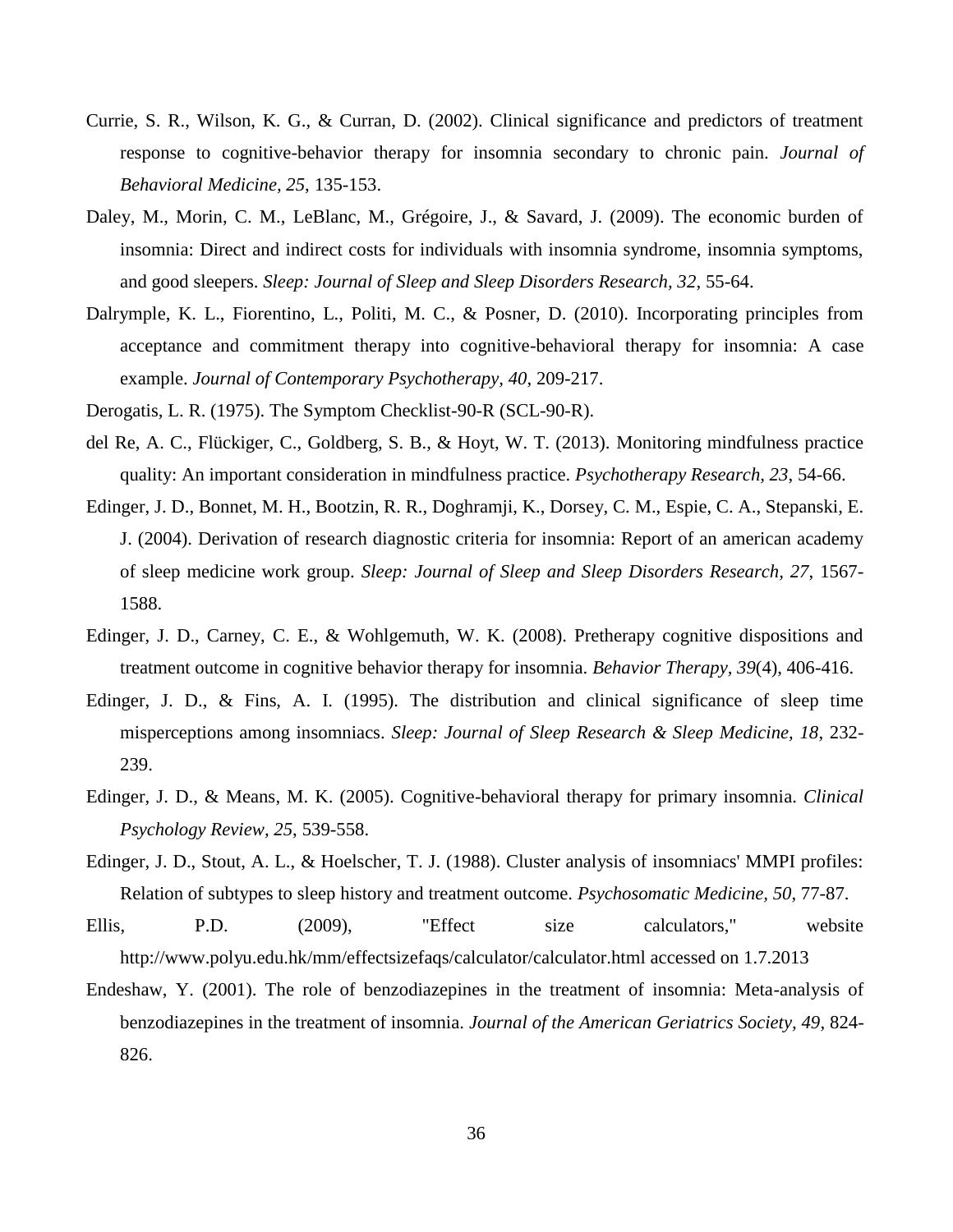- Espie, C. A., Inglis, S. J., & Harvey, L. (2001). Predicting clinically significant response to cognitive behavior therapy for chronic insomnia in general medical practice: Analyses of outcome data at 12 months posttreatment. *Journal of Consulting and Clinical Psychology, 69*, 58-66.
- Falloon, I. R. (1981). Interpersonal variables in behavioural group therapy. *British Journal of Medical Psychology, 54*, 133-141.
- Fong, S. Y., Ho, C. K., & Wing, Y. K. (2005). Comparing MSLT and ESS in the measurement of excessive daytime sleepiness in obstructive sleep apnoea syndrome. *Journal of psychosomatic research*, *58*, 55-60.
- Forman, E. M., Herbert, J. D., Moitra, E., Yeomans, P. D., & Geller, P. A. (2007). A randomized controlled effectiveness trial of acceptance and commitment therapy and cognitive therapy for anxiety and depression. *Behavior Modification, 31*, 772-799.
- Friedman, L., Bliwise, D. L., Yesavage, J. A., & Salom, S. R. (1991). A preliminary study comparing sleep restriction and relaxation treatments for insomnia in older adults. *Journals of Gerontology, 46*, P1-P8.
- Gagné, A., & Morin, C. M. (2001). Predicting treatment response in older adults with insomnia. *Journal of Clinical Geropsychology, 7*, 131-143.
- Gaudiano, B. A., & Herbert, J. D. (2006). Acute treatment of inpatients with psychotic symptoms using acceptance and commitment therapy: Pilot results. *Behaviour Research and Therapy, 44*, 415-437.
- Gillanders, D. T., Bolderston, H., Bond, F. W, Dempster, M., Campbell, L., Kerr, S., Tansey, L., Clarke, S., Remington, B., Flaxman, P., Deans, G. (2010). *The Cognitive Fusion Questionnaire: Further developments in measuring cognitive fusion.* Conference presentation at the Association for Contextual Behavioral Science, World Congress VIII, Reno, NV, June 2010. Available to download at:<http://contextualpsychology.org/node/4249>
- Gillanders, D. T., Bolderston, H., Bond, F. W., Dempster, M., Flaxman, P. E., Campbell, L., Kerr, S., Tansey, L., Noel, P., Ferenbach, C., Masley S., Roach, L., Lloyd, J., Mann., L., Clarke, S., & Remington, B. (2013). The development and initial validation of the cognitive fusion questionnaire. *Behavior Therapy.* In Press.
- Graziano, W. G., Tobin, R. M., & Leary, M.R. (2009). Agreeableness. In R. H. Hoyle (Ed.), *Handbook of individual differences in social behavior*, (pp. 46-61). New York: Guilford Press.
- Harvey, A. G., & Tang, N. K. (2003). Cognitive behaviour therapy for primary insomnia: Can we rest yet? *Sleep Medicine Reviews, 7*, 237-262.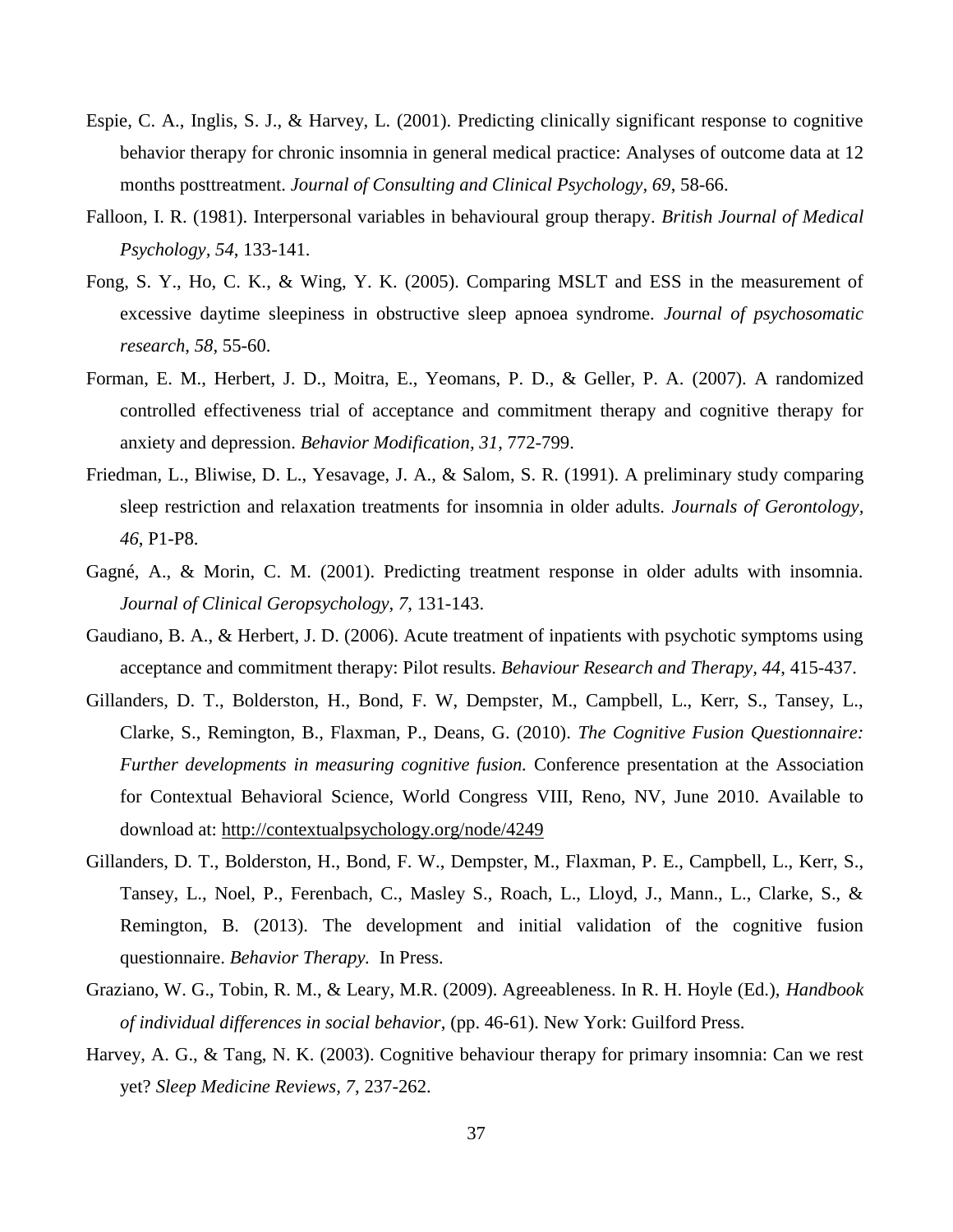Harvey, A. G. (2002). A cognitive model of insomnia. *Behaviour Research and Therapy, 40*, 869-894.

- Hayes, S. C. (2004). Acceptance and commitment therapy, relational frame theory, and the third wave of behavioral and cognitive therapies. *Behavior Therapy, 35*, 639-665.
- Hayes, S.C, Barnes-Holmes, D, & Roche, B. (2001). *Relational frame theory: A post-skinnerian account of human language and cognition*. New York, NY: Kluwer Academic/Plenum Publishers.
- Hayes, S. C., Luoma, J. B., Bond, F. W., Masuda, A., & Lillis, J. (2006). Acceptance and commitment therapy: Model, processes and outcomes. *Behaviour Research & Therapy, 44*, 1-25.
- Hayes, S. C., Strosahl, K. D., & Wilson, K. G. (1999). *Acceptance and commitment therapy: An experiential approach to behavior change*. New York, NY, US: Guilford Press.
- Hayes, S. C., Strosahl, K. D., Wilson, K. G., Bissett, R. T., Pistorello, J., & Toarmino, D. (2004). Measuring Experiential Avoidance: A Preliminary Test of a Working Model. *The Psychological Record, 54*, 553-578.
- Hayes, S. C., Wilson, K. G., Gifford, E. V., Follette, V. M., & Strosahl, K. (1996). Experiential avoidance and behavioral disorders: A functional dimensional approach to diagnosis and treatment. *Journal of Consulting and Clinical Psychology, 64*, 1152-1168.
- Holi, M. M., Sammallahti, P. R., & Aalberg, V. A. (1998). A Finnish validation study of the SCL-90. *Acta Psychiatrica Scandinavica*, *97*, 42-46.
- Howell, A. J., Digdon, N. L., & Buro, K. (2010). Mindfulness predicts sleep-related self-regulation and well-being. *Personality and Individual Differences, 48*(4), 419-424.
- Howell, A. J., Digdon, N. L., Buro, K., & Sheptycki, A. R. (2008). Relations among mindfulness, wellbeing, and sleep. *Personality and Individual Differences, 45*, 773-777.
- Irving, L. M., Snyder, C. R., Cheavens, J., Gravel, L., Hanke, J., Hilberg, P., & Nelson, N. (2004). The relationships between hope and outcomes at the pretreatment, beginning, and later phases of psychotherapy. *Journal of Psychotherapy Integration, 14*, 419-443.
- Kazdin, A. E. (1977). Assessing the clinical or applied importance of behavior change through social validation. *Behavior Modification*, *1*, 427–452.
- Konstabel, K., Lonnqvist, J., Walkowitz, G., Konstabel, K., & Verkasalo, M. (2012). The 'short five' (S5): Measuring personality traits using comprehensive single items. *European Journal of Personality, 26*, 13-29
- Jacobson, U. (2011). Testing Construct Validity of the 13-Item Sense of Coherence Scale in a Sample of Older People. *Open Geriatric Medicine Journal*, *4*, 6-13.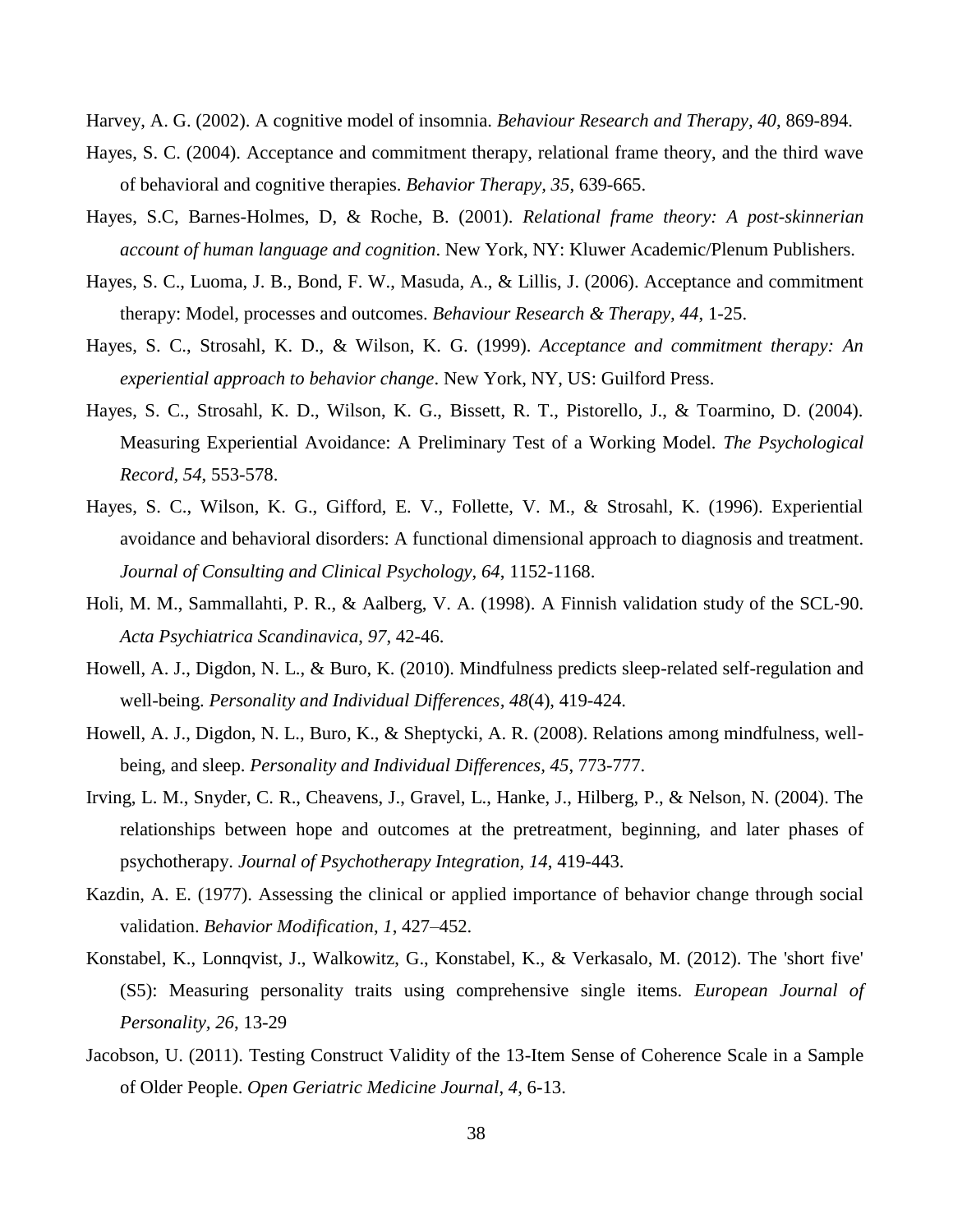- Jacobson, N. S., Roberts, L. J., Berns, S. B., & McGlinchey, J. B. (1999). Methods for defining and determining the clinical significance of treatment effects: Description, application, and alternatives. *Journal of Consulting and Clinical Psychology, 67*, 300-307.
- Jacobson, N. S., & Truax, P. (1991). Clinical significance: A statistical approach to defining meaningful change in psychotherapy research. *Journal of Consulting and Clinical Psychology, 59*, 12-19.
- Johns, M. W. (1991). A new method for measuring daytime sleepiness: the Epworth sleepiness scale. *sleep*, *14*, 540-545.
- LeBlanc, M., Merette, C., Savard, J., Ivers, H., Baillargeon, L., & Morin, C. M. (2009). Incidence and risk factors of insomnia in a population-based sample. *Sleep, 32*, 1027-1037.
- LeBlanc, M., Beaulieu-Bonneau, S., Mérette, C., Savard, J., Ivers, H., & Morin, C. M. (2007). Psychological and health-related quality of life factors associated with insomnia in a populationbased sample. *Journal of Psychosomatic Research, 63*, 157-166.
- Lichstein, K. L., Wilson, N. M., & Johnson, C. T. (2000). Psychological treatment of secondary insomnia. *Psychology and Aging, 15*, 232-240.
- Lichstein, K. L. (1988). *Clinical relaxation strategies*. Oxford, England: John Wiley & Sons, Oxford.
- Lovibond, S. H. & Lovibond, P. F. (1993). Manual for the Depression Anxiety Stress Scales (DASS). Psychology Foundation Monograph. (Available from The Psychology Foundation, Room 1005 Mathews Building, University of New South Wales, NSW 2052, Australia).
- Lovibond, P. F., & Lovibond S. H. (1995). The structure of negative emotional states: Comparison of the depression anxiety stress scales (DASS) with the Beck depression and anxiety inventories. *Behaviour Research and Therapy, 33*, 335-343.
- Lundh, L. (2005). The role of acceptance and mindfulness in the treatment of insomnia. *Journal of Cognitive Psychotherapy, 19*, 29-39.
- Lundh, L. G., & Broman, J. E. (2000). Insomnia as an interaction between sleep-interfering and sleepinterpreting processes. *Journal of Psychosomatic Research*.
- Lundh, L., Broman, J., & Hetta, J. (1995). Personality traits in patients with persistent insomnia. *Personality and Individual Differences, 18*, 393-403.
- Lönnqvist, J., Verkasalo, M., & Leikas, S. (2008). Viiden suuren persoonallisuusfaktorin 10, 60, ja 300 osion julkiset mittarit. *Psykologia, 43*, 328-341.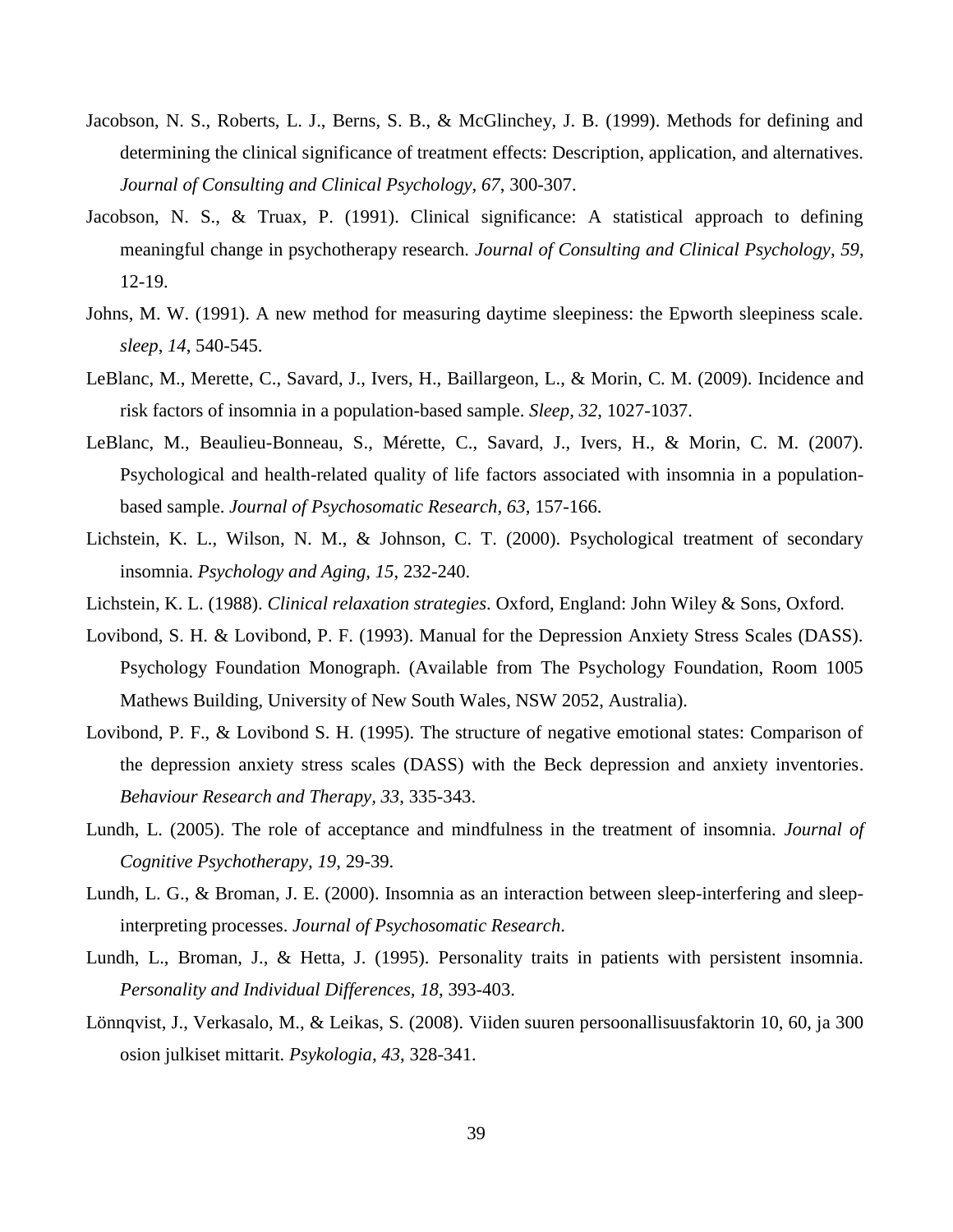- Lönnqvist, J.-E., Paunonen, S. V., Verkasalo, M, Leikas, S., Tuulio-Henriksson, A. & Lönnqvist, J. (2007). Personality characteristics of research volunteers. *European Journal of Personality, 21,* 1017–1030.
- Mattila, E., Korhonen, I., Merilahti, J., Nummela, A., Myllymaki, M., & Rusko, H. (2008). A concept for personal wellness management based on activity monitoring. *Pervasive Computing Technologies for Healthcare, 2008. PervasiveHealth 2008. Second International Conference on* (pp. 32-36). IEEE.
- McCracken, L. M., Vowles, K. E., & Eccleston, C. (2005). Acceptance-based treatment for persons with complex, long standing chronic pain: A preliminary analysis of treatment outcome in comparison to a waiting phase. *Behaviour Research and Therapy, 43*(10), 1335-1346.
- McCracken, L. M., Williams, J. L., & Tang, N. K. Y. (2011). Psychological flexibility may reduce insomnia in persons with chronic pain: A preliminary retrospective study. *Pain Medicine, 12*(6), 904-912.
- Means, M. K., Edinger, J. D., Glenn, D. M., & Fins, A. I. (2003). Accuracy of sleep perceptions among insomnia sufferers and normal sleepers. *Sleep Medicine, 4*, 285-296.
- Morin C. M. (1993). Insomnia: psychological assessment and management. New York: Guilford Press.
- Morin, C. M., Belleville, G., Bélanger, L., & Ivers, H. (2011). The Insomnia Severity Index: Psychometric Indicators to Detect Insomnia Cases and Evaluate Treatment Response. *SLEEP, 34*, 601-608.
- Morin, C. M., Blais, F., & Savard, J. (2002). Are changes in beliefs and attitudes about sleep related to sleep improvements in the treatment of insomnia? *Behaviour Research and Therapy, 40*, 741-752.
- Morin, C. M, & Culbert, J. P., & Schwartz, S.M. (1994). Nonpharmacological interventions for insomnia: A meta-analysis of treatment efficacy. *American Journal of Psychiatry, 151,* 1172.
- Morin, C. M., & Espie, C. A. (Eds.). (2003). *Insomnia: A clinician's guide to assessment and treatment*. Springer.
- Morin, C. M., LeBlanc, M., Daley, M., Gregoire, J. P., & Merette, C. (2006). Epidemiology of insomnia: Prevalence, self-help treatments, consultations, and determinants of help-seeking behaviors. *Sleep Medicine, 7*, 123-130.
- Morin, C. M., Vallières, A., & Ivers, H. (2007). Dysfunctional beliefs and attitudes about sleep (DBAS): Validation of a brief version (DBAS-16). Sleep: Journal of Sleep and Sleep Disorders Research, 30, 1547-1554.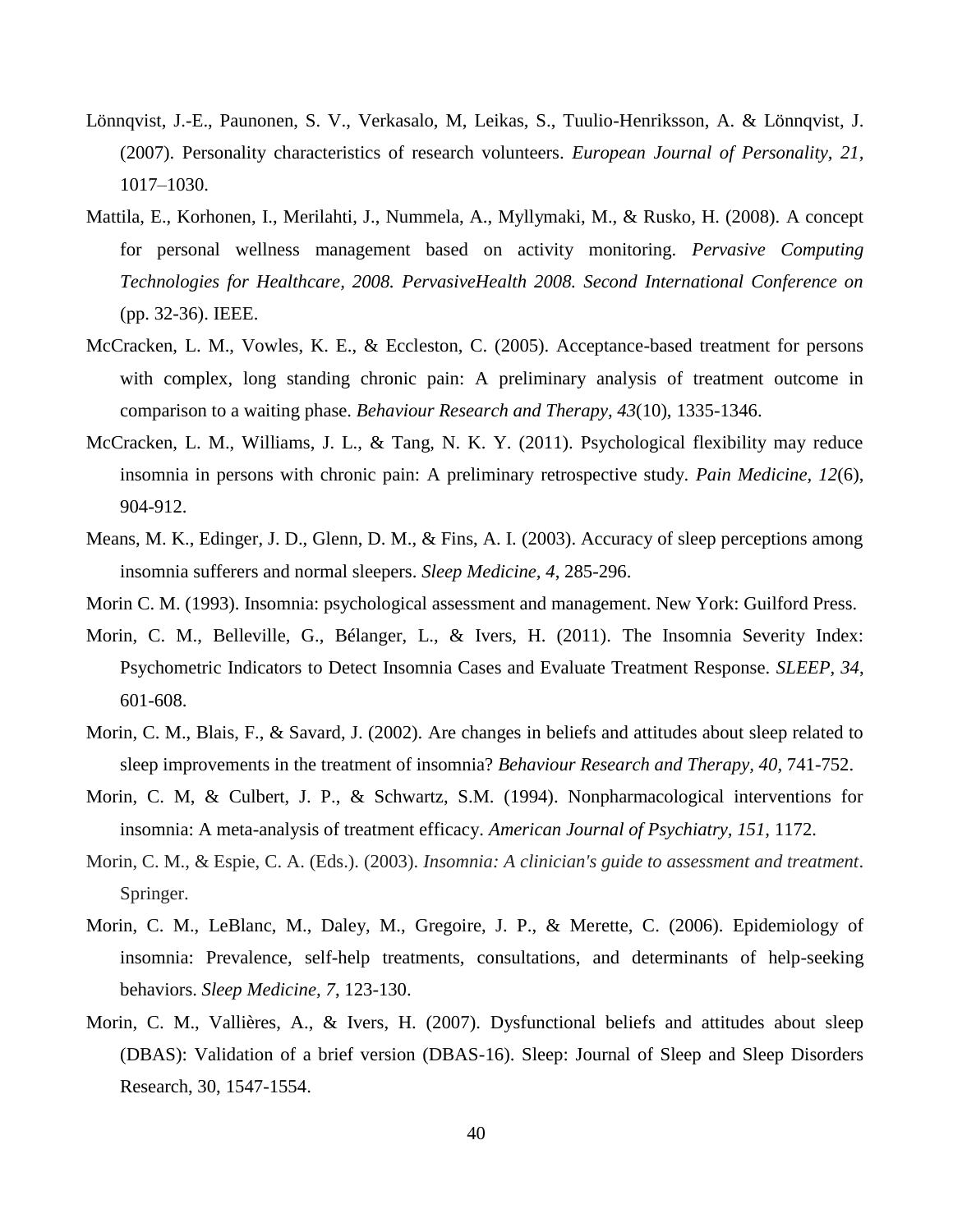- Morin, C. M., & Wooten, V. (1996). Psychological and pharmacological approaches to treating insomnia: Critical issues in assessing their separate and combined effects. *Clinical Psychology Review, 16*, 521-542.
- Neckelmann, D., Mykletun, A., & Dahl, A. A. (2007). Chronic insomnia as a risk factor for developing anxiety and depression. *Sleep: Journal of Sleep and Sleep Disorders Research, 30*, 873-880.
- Ohayon, M. M. (2002). Epidemiology of insomnia: What we know and what we still need to learn. *Sleep Medicine Reviews, 6*, 97-111.
- Ohayon, M. M. (1997). Prevalence of DSM-IV diagnostic criteria of insomnia: Distinguishing insomnia related to mental disorders from sleep disorders. *Journal of Psychiatric Research, 31*, 333-346.
- Ohayon, M. M., & Caulet, M. (1996). Psychotropic medication and insomnia complaints in two epidemiological studies. *The Canadian Journal of Psychiatry / La Revue Canadienne De Psychiatrie, 41*, 457-464.
- Ohayon, M. M., Caulet, M., Philip, P., Guilleminault, C., & Priest, R. G. (1997). How sleep and mental disorders are related to complaints of daytime sleepiness. *Archives of Internal Medicine*, *157*, 2645.
- Ohayon, M. M., & Partinen, M. (2002). Insomnia and global sleep dissatisfaction in finland. *Journal of Sleep Research, 11*, 339-346.
- Ohayon, M. M., & Smirne, S. (2002). Prevalence and consequences of insomnia disorders in the general population of Italy. *Sleep medicine*, *3*, 115.
- Ohayon, M. M., & Roth, T. (2001). What are the contributing factors for insomnia in the general population? *Journal of Psychosomatic Research, 51*, 745-755.
- Ohayon, M. M., & Zulley, J. (2001). Correlates of global sleep dissatisfaction in the german population. *Sleep: Journal of Sleep and Sleep Disorders Research, 24*, 780-787.
- Ong, J. C., Shapiro, S. L., & Manber, R. (2008). Combining mindfulness meditation with cognitivebehavior therapy for insomnia: A treatment-development study. *Behavior Therapy, 39*, 171-182.
- Ong, J., & Sholtes, D. (2010). A mindfulness-based approach to the treatment of insomnia. *Journal of Clinical Psychology, 66*, 1175-1184.
- Ong, J. C., Ulmer, C. S., & Manber, R. (2012). Improving sleep with mindfulness and acceptance: A metacognitive model of insomnia. *Behaviour Research and Therapy, 50*, 651-660.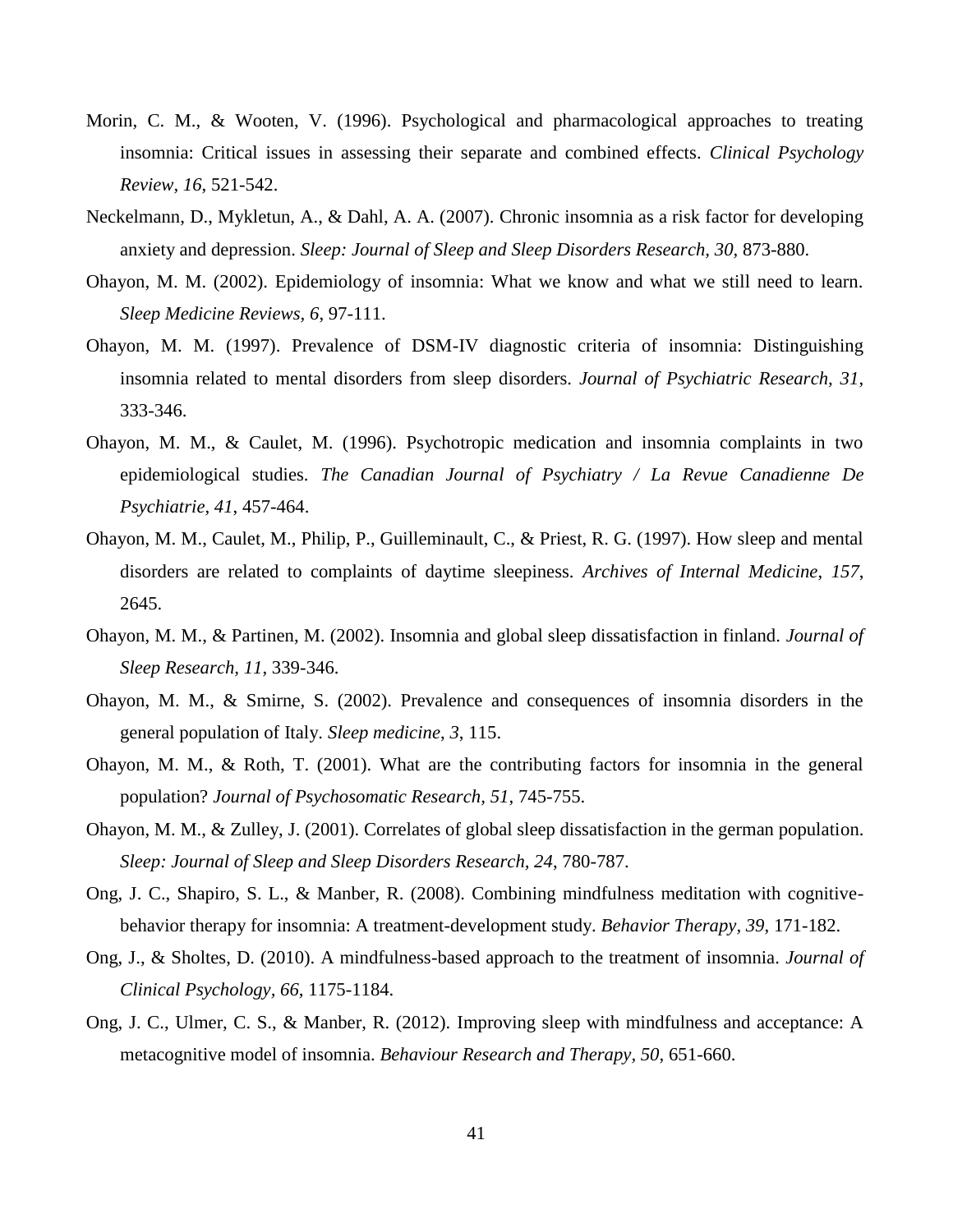- Öst, L. (2008). Efficacy of the third wave of behavioral therapies: A systematic review and metaanalysis. *Behaviour Research and Therapy, 46*, 296-321.
- Ovchinikov, M. (2011) *The relationship of coping profiles and anxiety symptoms after self-help ACT treatment. Dissertation Abstracts International: Section B: The Sciences and Engineering,*  (905212942; 2011-99180-328).
- Pallant, J. F., & Lae, L. (2002). Sense of coherence, well-being, coping and personality factors: further evaluation of the sense of coherence scale. *Personality and individual differences*, *33*, 39-48.
- Partinen, M., & Gislason, T. (1995). Basic Nordic Sleep Questionnaire (BNSQ): a quantitated measure of subjective sleep complaints. *Journal of sleep research*, *4*, 150.
- Passarella, S., & Duong, M. (2008). Diagnosis and treatment of insomnia. *American Journal of Health-System Pharmacy, 65*, 927-934.
- Pelkonen, S., & Puha, N. (2013). Acceptance and commitment group therapy for treatment of insomnia. Master's Thesis. University of Jyväskylä, Department of Psychology. Unpublished data.
- *Relational frame theory: A post-skinnerian account of human language and cognition* (2001). New York, NY, US: Kluwer Academic/Plenum Publishers, New York, NY.
- Riemann, D., & Perlis, M. L. (2009). The treatments of chronic insomnia: A review of benzodiazepine receptor agonists and psychological and behavioral therapies. *Sleep Medicine Reviews, 13*, 205- 214.
- Riemann, D., & Voderholzer, U. (2003). Primary insomnia: A risk factor to develop depression? *Journal of Affective Disorders, 76*, 255-259.
- Schutte-Rodin, S., Broch, L., Buysse, D., Dorsey, C., & Sateia, M. (2008). Clinical guideline for the evaluation and management of chronic insomnia in adults. *Journal of Clinical Sleep Medicine, 4*, 487-504.
- Shekleton, J. A., Rogers, N. L., & Rajaratnam, S. M. W. (2010). Searching for the daytime impairments of primary insomnia. *Sleep Medicine Reviews, 14*, 47-60.
- Silber, M. H. (2005). Chronic insomnia. *The New England Journal of Medicine, 353*, 803-10.
- Sivertsen, B., Øverland, S., Pallesen, S., Bjorvatn, B., Nordhus, I. H., Mæland, J. G., & Mykletun, A. (2009). Insomnia and long sleep duration are risk factors for later work disability. the hordaland health study. *Journal of Sleep Research, 18*, 122-128.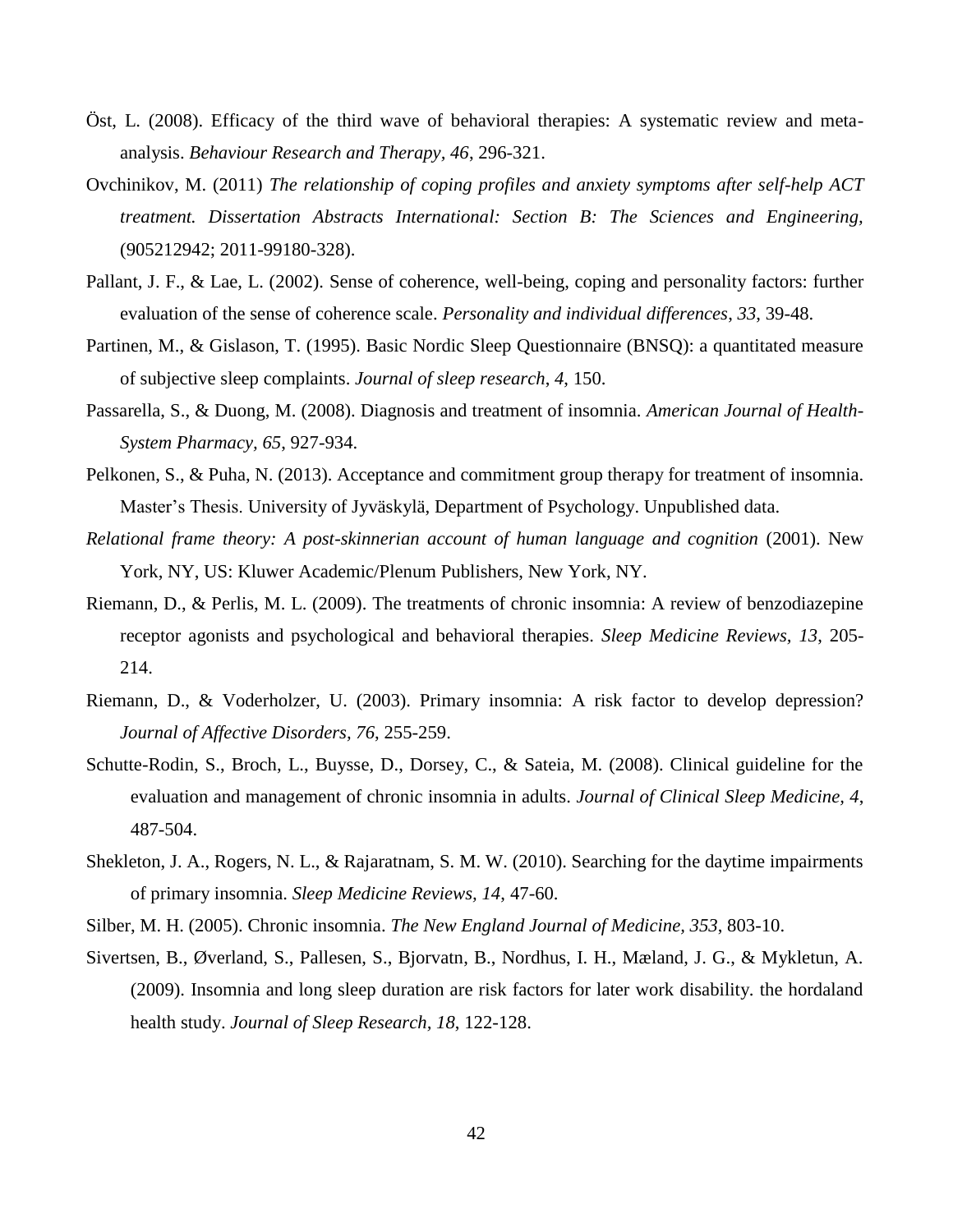- Smith, M. T., & Wegener, S. T. (2003). Measures of sleep: the insomnia severity index, medical outcomes study (MOS) sleep scale, Pittsburgh sleep diary (PSD), and Pittsburgh sleep quality index (PSQI). *Arthritis Care & Research*, *49*, S184-S196.
- Snyder, C. R., Harris, C., Anderson, J. R., Holleran, S. A., Irving, L. M., Sigmon, S. T., Yoshinobu, L., Gibb, J., Langelle, C., & Harney, P. (1991). The will and the ways: Development and validation of an individual-differences measure of hope. *Journal of Personality and Social Psychology, 60*, 570-585.
- Snyder, C. R., Ilardi, S. S., Cheavens, J., Michael, S. T., Yamhure, L., & Sympson, S. (2000). The role of hope in cognitive-behavior therapies. *Cognitive Therapy and Research, 24*, 747-762.
- Snyder, C. R., Irving, L. M., & Anderson, J. R. (1991). *Hope and health.* Elmsford, NY: Pergamon Press.
- Snyder, CR., Sympson, S.C., Ybasco, F.C., Borders, TE, Babyak, M.A. & Higgins, R.L. (1996). Development and validation of the state hope scale. Journal of Personality and Social Psychology, 70, 321 - 335.
- Spielman, A. J., Saskin, P., & Thorpy, M. J. (1987). Treatment of chronic insomnia by restriction of time in bed. *Sleep: Journal of Sleep Research & Sleep Medicine, 10*(1), 45-56.
- van de Laar, M., Verbeek, I., Pevernagie, D., Aldenkamp, A., & Overeem, S. (2010). The role of personality traits in insomnia. *Sleep Medicine Reviews, 14*, 61-68.
- Van Houdenhove, L., Buyse, B., Gabriëls, L., & Van den Bergh, O. (2011). Treating primary insomnia: Clinical effectiveness and predictors of outcomes on sleep, daytime function and health-related quality of life. *Journal of Clinical Psychology in Medical Settings, 18*, 312-321.
- Vowles, K. E., McCracken, L. M., & O'Brien, J. Z. (2011). Acceptance and values-based action in chronic pain: A three-year follow-up analysis of treatment effectiveness and process. *Behaviour Research and Therapy, 49*, 748-755.
- Wang, W., Zhu, S., Pan, L., Hu, A., & Wang, Y. (2001). Mismatch negativity and personality traits in chronic primary insomniacs. *Functional Neurology, 16*, 3-10.
- Williams, J. (2010). Psychological flexibility, insomnia and chronic pain; a study of acceptance, mindfulness and values-based action. *The Plymouth Student Scientist*, *2010*, 4, 276-292
- Wilson, K. G., Sandoz, E. K., Kitchens, J., & Roberts, M. (2010). The valued living questionnaire: Defining and measuring valued action within a behavioral framework. *The Psychological Record, 60*, 249-272.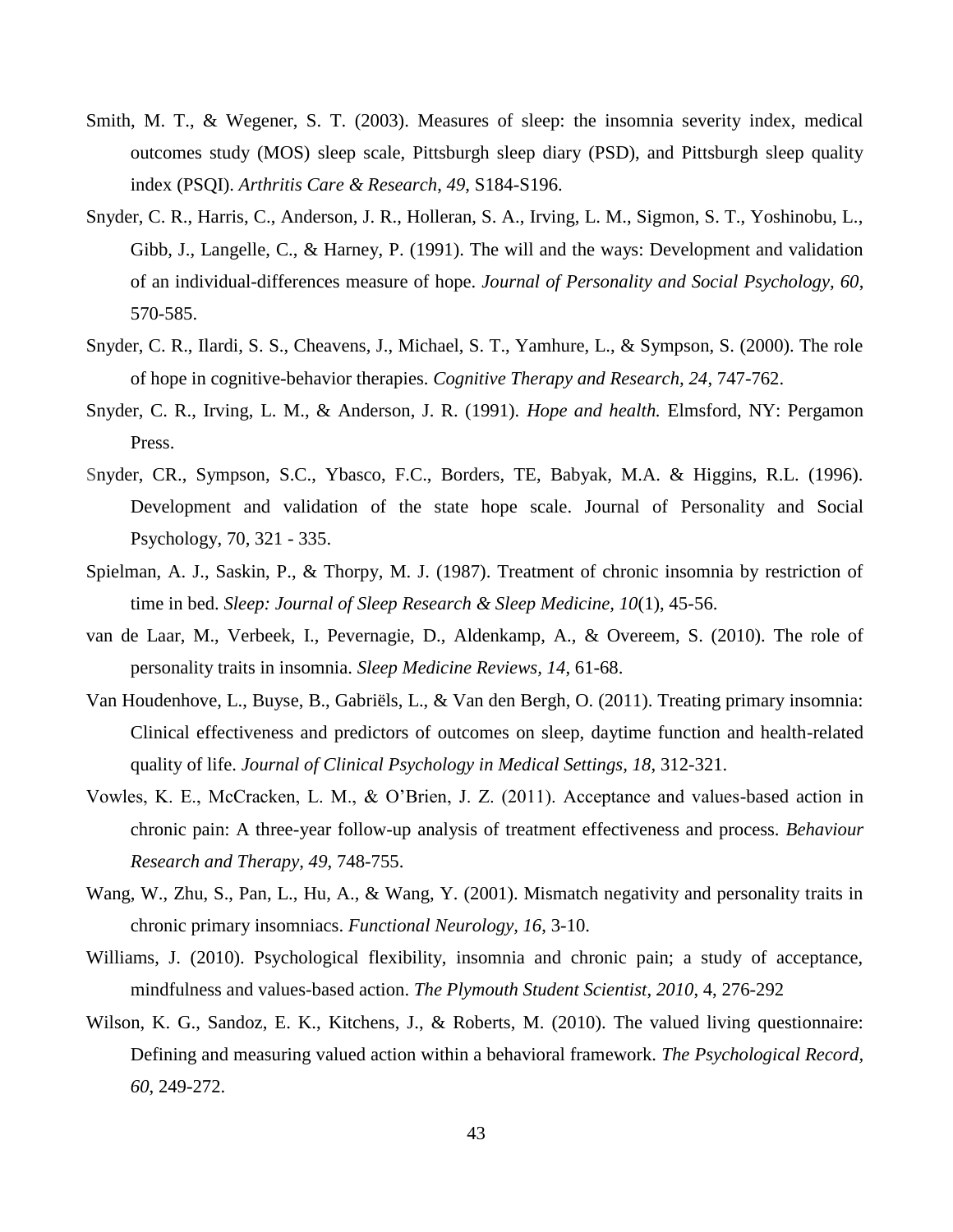- Wolitzky-Taylor, K. B., Arch, J. J., Rosenfield, D., & Craske, M. G. (2012). Moderators and nonspecific predictors of treatment outcome for anxiety disorders: A comparison of cognitive behavioral therapy to acceptance and commitment therapy. *Journal of Consulting and Clinical Psychology, 80*, 786-799.
- Yalom, I. D. (1995). *The theory and practice of group psychotherapy* (4th ed.). New York: Basic Books.
- Yüksel, Ş., Kulaksizoğlu, I. B., Türksoy, N., & Şahin, D. (2000). Group psychotherapy with female-tomale transsexuals in turkey. *Archives of Sexual Behavior, 29*, 279-290.
- Zettle, R. D. (2003). Acceptance and commitment therapy (ACT) vs. systematic desensitization in treatment of mathematics anxiety. *The Psychological Record, 53*(2), 197-215.
- Zettle, R. D., & Rains, J. C. (1989). Group cognitive and contextual therapies in treatment of depression. *Journal of Clinical Psychology, 45*, 436-445.
- Åkerlund, R., Bolanowski, I., & Lundh, L. G. (2004). A pilot study of an ACT-inspired approach to the treatment of insomnia. Unpuhlished data.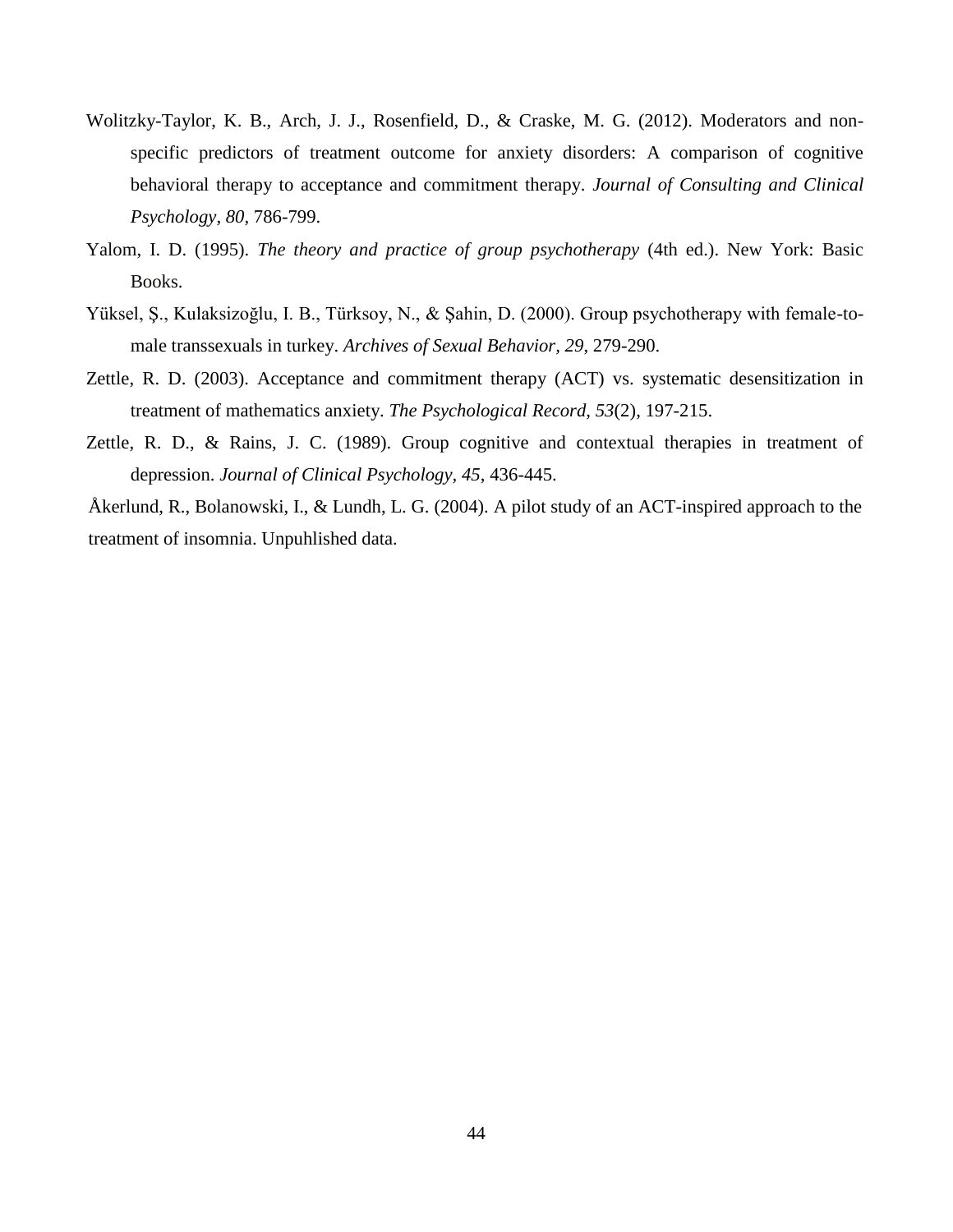# <span id="page-48-0"></span>**Appendix A**

#### **Unipäiväkirja Aloituspäivämäärä**\_\_\_\_\_\_\_\_\_\_\_\_\_\_\_\_\_\_\_

Täytä lomake aamuisin puolen tunnin kuluessa heräämisestä

|                         |                                                                                                  | ma | ti | ke | to | pe | la | su |
|-------------------------|--------------------------------------------------------------------------------------------------|----|----|----|----|----|----|----|
|                         |                                                                                                  |    |    |    |    |    |    |    |
| $\mathbf{1}$            | Nukuin eilen päiväunet<br>$klo:$ $  -$                                                           |    |    |    |    |    |    |    |
| $\boldsymbol{2}$        | Otin eilen nukahtamislääkettä,<br>määrä ____ mg                                                  |    |    |    |    |    |    |    |
| $\overline{\mathbf{3}}$ | Nautin eilen alkoholia<br>nukahtamiseen,<br>määrä____(annosta)                                   |    |    |    |    |    |    |    |
| $\overline{\mathbf{4}}$ | Menin vuoteeseen ja sammutin valot<br>$k$ lo                                                     |    |    |    |    |    |    |    |
| 5                       | Olin vuoteessa hereillä noin _ min<br>ennen nukahtamista                                         |    |    |    |    |    |    |    |
| 6                       | Heräsin viime yön aikana __ kertaa                                                               |    |    |    |    |    |    |    |
| $\overline{7}$          | Heräämisten yhteydessä valvoin noin<br>minuuttia                                                 |    |    |    |    |    |    |    |
| 8                       | Tänä aamuna heräsin klo                                                                          |    |    |    |    |    |    |    |
| 9                       | Nousin vuoteesta klo                                                                             |    |    |    |    |    |    |    |
| 10                      | Arvioni mukaan nukuin viime yönä<br>noin ____ tuntia ____ min                                    |    |    |    |    |    |    |    |
| 11                      | Noustessani tunsin itseni $(1=$<br>todella väsyneeksi5 = hyvin virkeä)                           |    |    |    |    |    |    |    |
| 12                      | Nukkuminen viime yönä oli<br>laadultaan (1=erittäin<br>levotonta5= erittäin rauhallista)         |    |    |    |    |    |    |    |
| 13                      | Kokemukseni viime yöstä oli<br>$(1 = 1)$ erittäin ahdistava 5 = erittäin<br>levollinen)          |    |    |    |    |    |    |    |
| 14                      | Tunsin itseni eilen pääasiassa<br>(1=erittäin väsyneeksi5=erittäin<br>tarmokkaaksi               |    |    |    |    |    |    |    |
| 15                      | Tunsin itseni eilen pääasiassa<br>$(1 = $ erittäin<br>rentoutuneeksi5=erittäin<br>jännittyneeksi |    |    |    |    |    |    |    |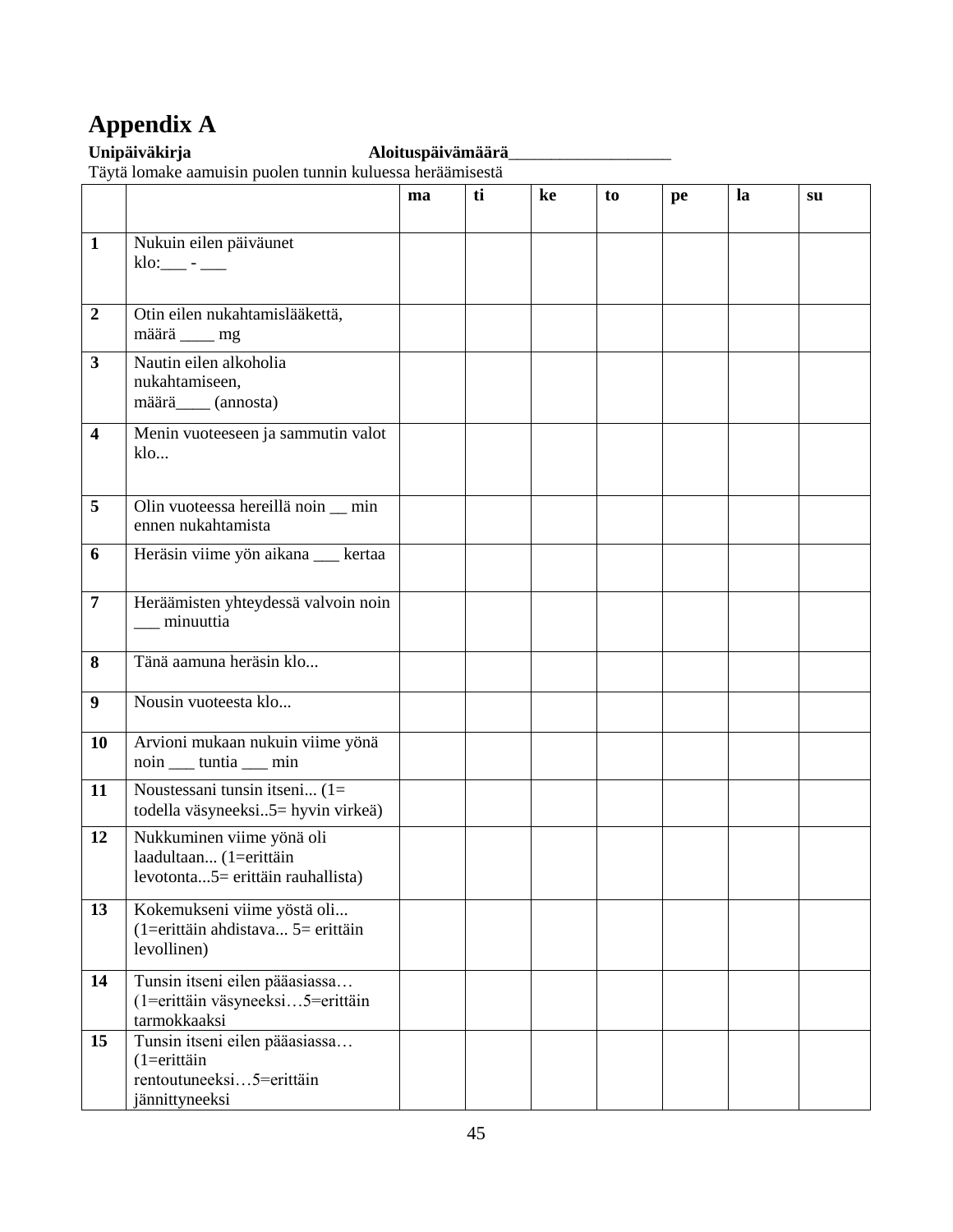| Huomioita: |  |
|------------|--|
| Ma:        |  |
|            |  |
|            |  |
| Ti:        |  |
|            |  |
| Ke:        |  |
|            |  |
| To:        |  |
|            |  |
|            |  |
| Pe:        |  |
|            |  |
| La:        |  |
|            |  |
|            |  |
| Su:        |  |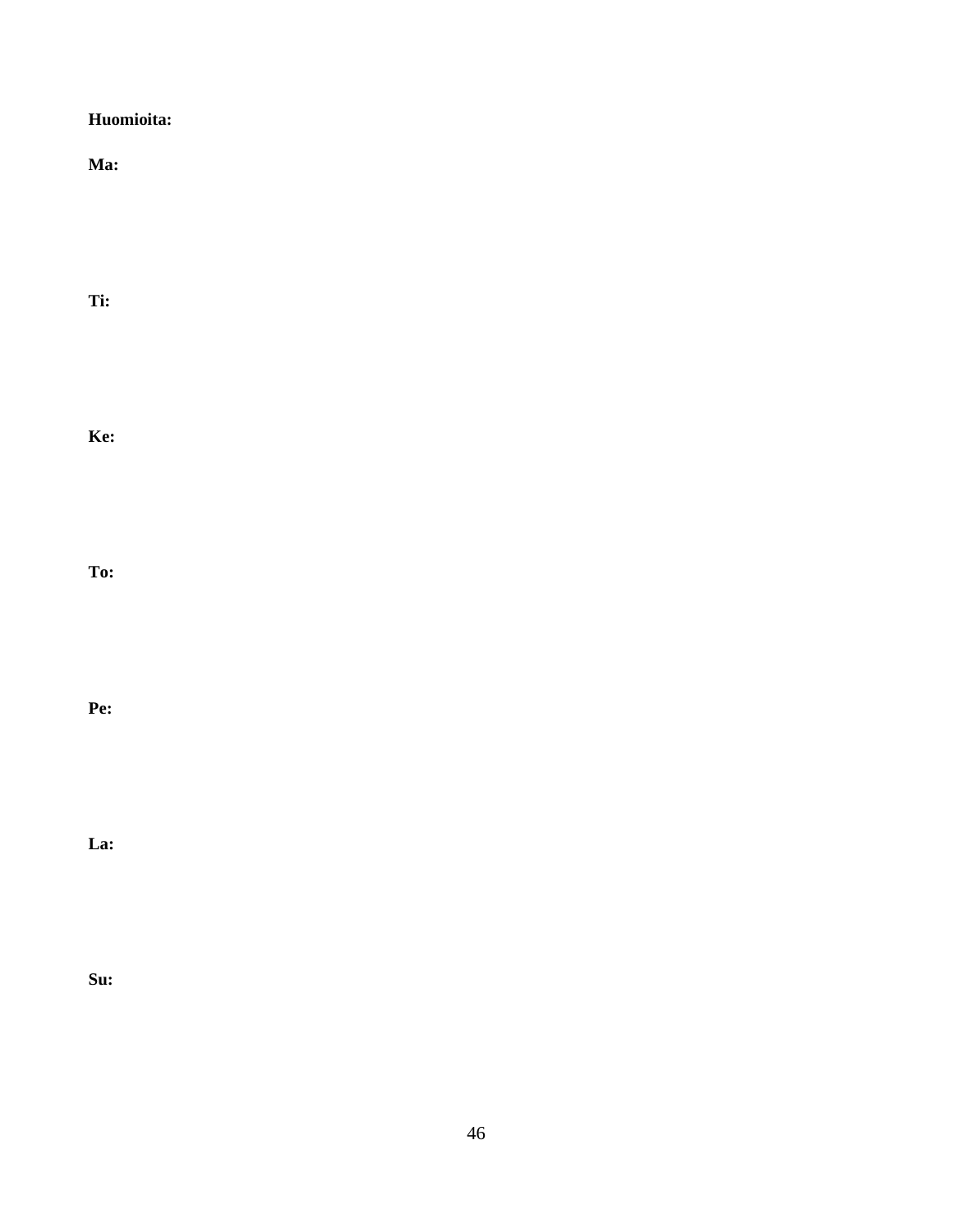# <span id="page-50-0"></span>**Appendix B**

#### **Kotitehtävät:**

Aikajakso: \_\_\_\_\_\_\_\_\_\_\_\_\_\_\_\_\_\_ Henkilö (numero): \_\_\_\_\_\_\_\_\_\_\_\_\_

Ohjelmassa annetaan tapaamisen jälkeen kotitehtäviä. Merkitse rastilla (x) jokaiselta päivältä (esim. illalla), jos olet tehnyt lomakkeessa mainittuja asioita. Kuvaa miten ja Mitä. Kirjoita tekemisiäsi huomioita vapaaseen tilaan taulukon alle. Ota lomake mukaasi seuraavalle tapaamiskerralle.

| $\overline{Pv}$ | Tietoisuustaito-<br>harjoitus<br>$=(x)$ | Soveltanut nukkumisongelmaan<br>annettuja ohjeita $=(x)$ . | Tehnyt arvojen mukaisia tekoja $=(x)$ |
|-----------------|-----------------------------------------|------------------------------------------------------------|---------------------------------------|
| $\mathbf{1}$    | $(Aika^*):$                             | $( )$ Miten?                                               | ()Mitä?                               |
| $\overline{2}$  | (Aika)                                  | (Miten?                                                    | ()Mitä?                               |
| $\overline{3}$  | ()Aika:                                 | ()Miten?                                                   | ()Mitä?                               |
| $\overline{4}$  | ()Aika:                                 | (Miten?                                                    | ()Mitä?                               |
| $\overline{5}$  | ()Aika:                                 | ()Miten?                                                   | ()Mitä?                               |
| 6               | ()Aika:                                 | ()Miten?                                                   | ()Mitä?                               |
| $\overline{7}$  | ()Aika:                                 | $( )$ Miten?                                               | ()Mitä?                               |

\*Harjoituksiin käytetty aika yhteensä.